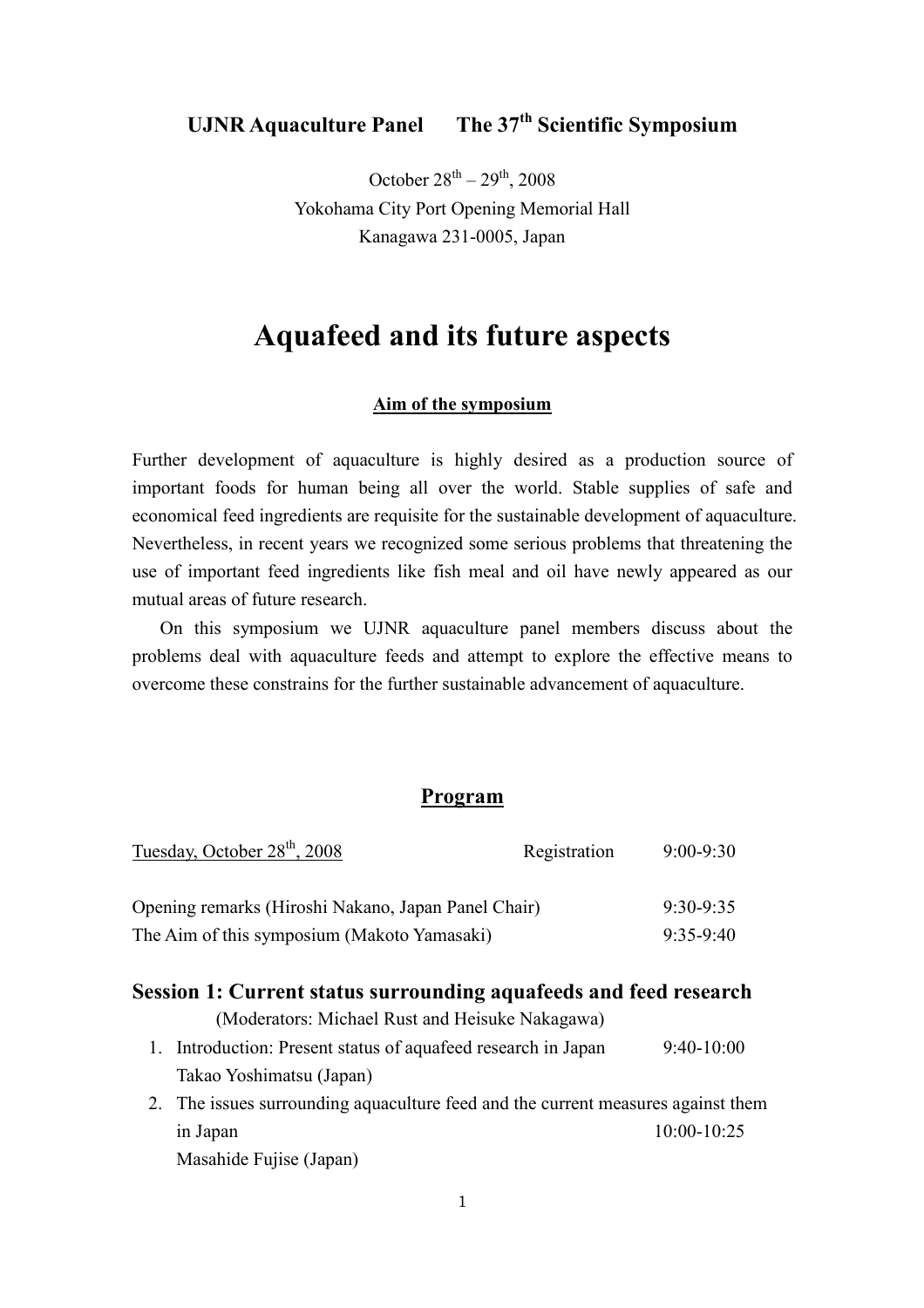|    | 3. Challenges for development of aquafeeds<br>Makoto Nakada (Japan)                                                          | 10:25-10:50     |
|----|------------------------------------------------------------------------------------------------------------------------------|-----------------|
|    | <b>Break</b>                                                                                                                 | 10:50-11:05     |
| 4. | Maintaining human health benefits in farmed fish: A focused review of the                                                    |                 |
|    | seafood and human health literature<br>Walton Dickhoff (U.S.A.)                                                              | $11:05 - 11:30$ |
| 5. | NOAA/USDA Future of Feeds Initiative<br>Robert Iwamoto (U.S.A.)                                                              | 11:30-11:55     |
|    | Announcement 11:55-12:00                                                                                                     |                 |
|    | Lunch                                                                                                                        | 12:00-13:00     |
|    | <b>Session II: Novel findings for the development of aquafeed research</b><br>(Moderators: Robert Iwamoto and Shuichi Satoh) |                 |
|    | 6. Over view of the plant feeds in aquaculture working group<br>Michael Rust (U.S.A.)                                        | 13:00-13:25     |
| 7. | An overview of progress toward developing an all plant-based diet for rainbow                                                |                 |
|    | trout                                                                                                                        | 13:25-13:50     |
|    | Gibson Gaylord (U.S.A.)                                                                                                      |                 |
| 8. | Dietary supplementation strategies to improve performance of rainbow trout                                                   |                 |
|    | Oncorhynchus mykiss fed plant-based diets                                                                                    | 13:50-14:15     |
|    | Wendy Sealey (U.S.A.)                                                                                                        |                 |
| 9. | Taurine: An essential nutrient in fish                                                                                       | 14:15-14:40     |
|    | Shin-Kwon Kim (Japan)                                                                                                        |                 |
|    | <b>Break</b>                                                                                                                 | 14:40-14:55     |
|    | (Moderators: Walton Dickhoff and Takao Yoshimatsu)                                                                           |                 |
|    | 10. Development of a new dietary material from unutilized algal resources using                                              |                 |
|    | fermentation skills                                                                                                          | 14:55-15:20     |
|    | Motoharu Uchida (Japan)                                                                                                      |                 |
|    | 11. Approach to expand the use of Japanese anchovy as feed material                                                          |                 |
|    | Noriko Ishida (Japan)                                                                                                        | 15:20-15:45     |
|    | 12. Larval feeds research in the United States                                                                               | 15:45-16:10     |
|    | Michael Rust (U.S.A.)                                                                                                        |                 |
|    | 13. Aquaculture feed and seafood quality                                                                                     | 16:10-16:35     |
|    | Cheng-Sheng Lee (U.S.A.)                                                                                                     |                 |
|    | 14. Quality control of cultured fish by feed supplements                                                                     | 16:35-17:00     |
|    | Heisuke Nakagawa (Japan)                                                                                                     |                 |
|    | Announcement 17:00-17:05                                                                                                     |                 |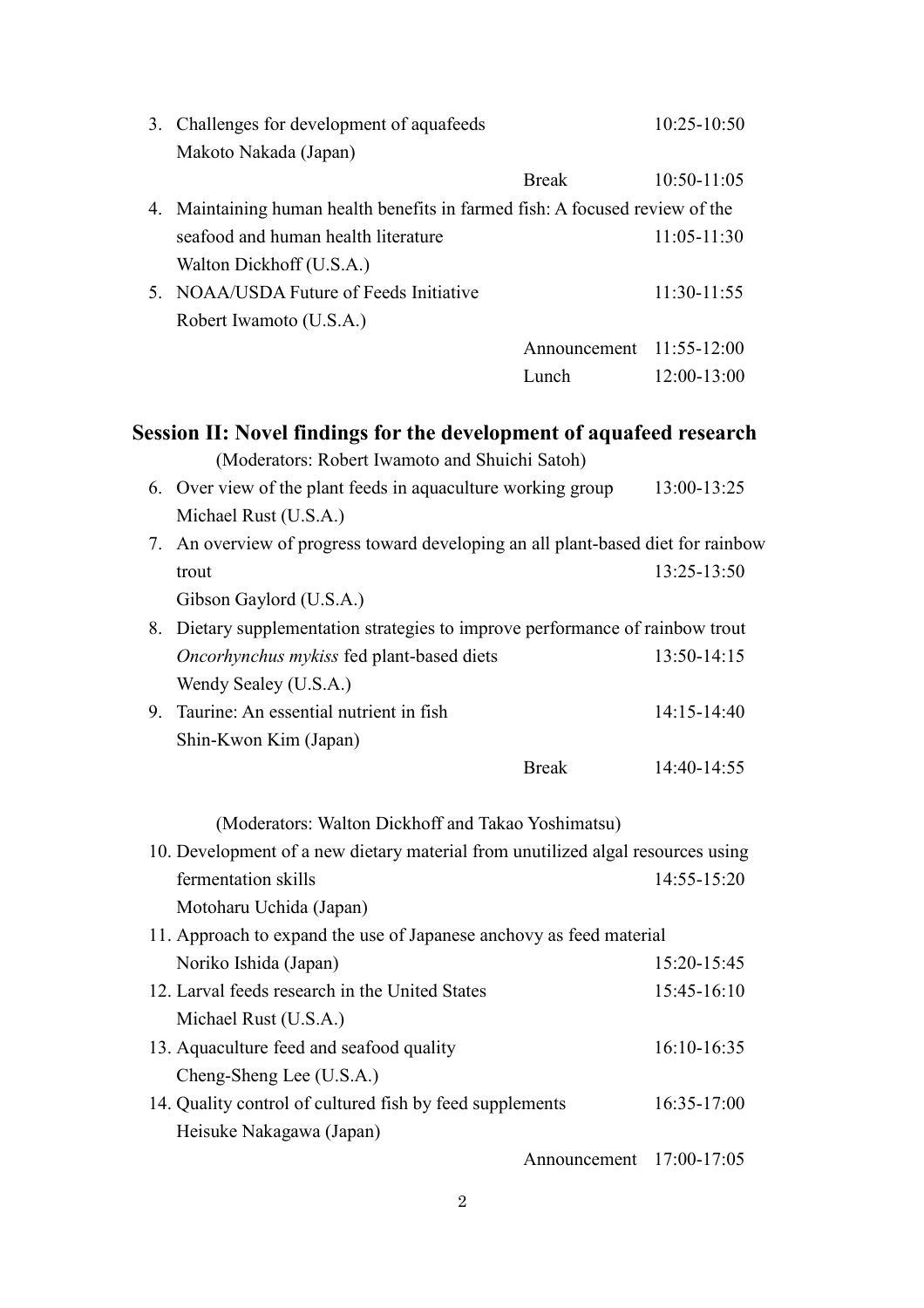| Wednesday, October 29 <sup>th</sup> , 2008                                          | Registration | $9:15-9:30$     |  |
|-------------------------------------------------------------------------------------|--------------|-----------------|--|
| Session III: Problems and new study approaches for breakthrough                     |              |                 |  |
| (Moderators: Cheng-Sheng Lee and Makoto Yamasaki)                                   |              |                 |  |
| 15. Protein production advantages in the face of increasing feed costs: Identifying |              |                 |  |
| opportunities within the aquaculture industry                                       |              | 9:30-9:55       |  |
| Gina Shamshak (U.S.A.)                                                              |              |                 |  |
| 16. Availability of gene-modified feed ingredient to fish                           |              | $9:55-10:20$    |  |
| Shuichi Satoh (Japan)                                                               |              |                 |  |
| 17. Quantification of waste feed and fish feces using stable carbon and nitrogen    |              |                 |  |
| isotopes                                                                            |              | 10:20-10:45     |  |
| Hisashi Yokoyama (Japan)                                                            |              |                 |  |
| 18. Measurement of swimming behavior and digestive process of cultured fish         |              |                 |  |
| Toshinori Takashi (Japan)                                                           |              | $10:45-11:10$   |  |
|                                                                                     | <b>Break</b> | $11:10-11:25$   |  |
| <b>Session IV: General discussion</b>                                               |              | $11:25 - 11:55$ |  |
| (Moderators: Panel members)                                                         |              |                 |  |
| Closing remarks (Robert Iwamoto, U.S.A. Panel Chair)                                |              | $11:55 - 12:00$ |  |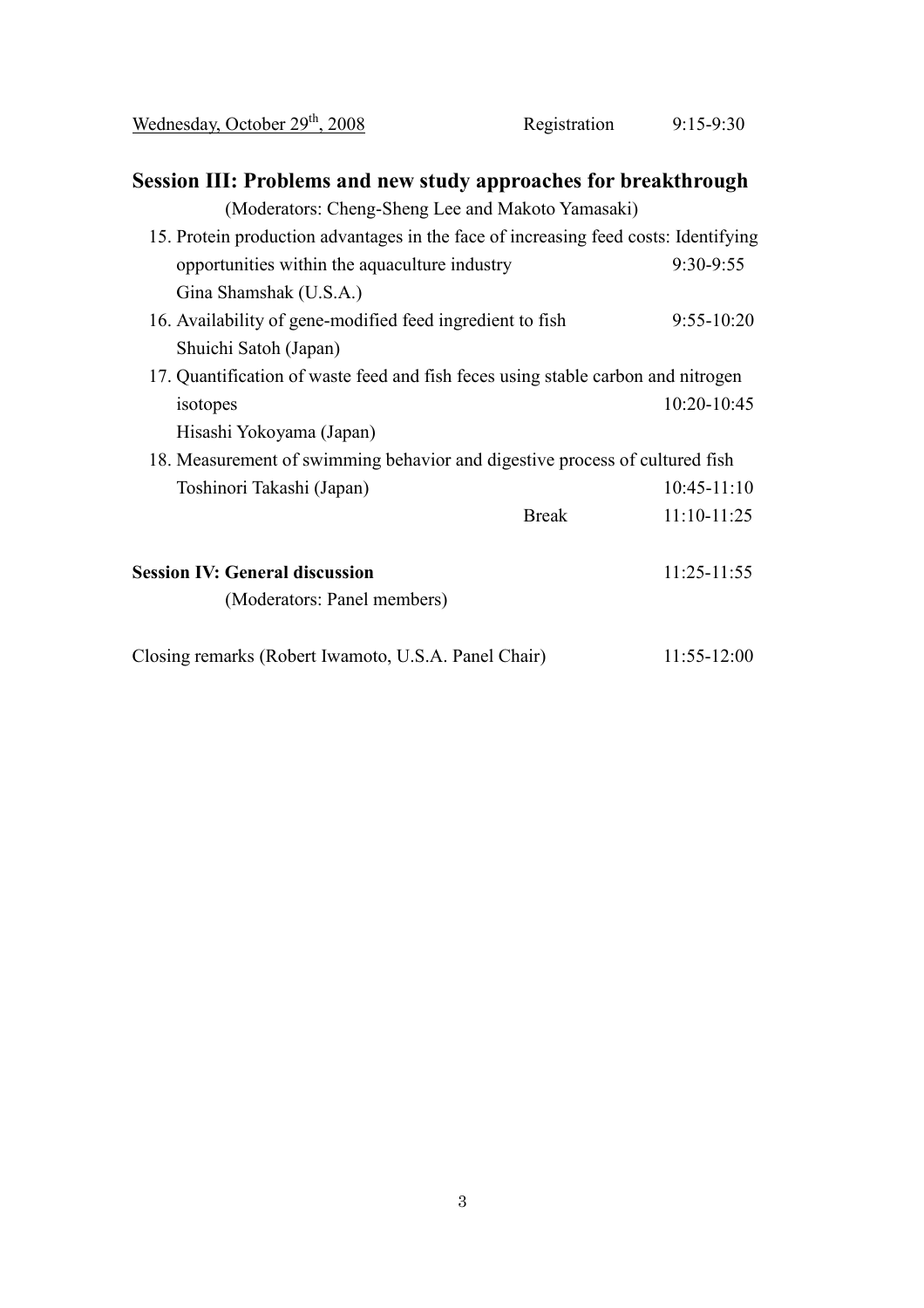## **PRESENT STATUS OF AQUAFEED RESEARCH IN JAPAN**

Takao Yoshimatsu

Aquaculture Systems Division, National Research Institute of Aquaculture (NRIA), Fisheries Research Agency (FRA), Mie 516-0193, Japan E-mail: takaoyos at fra.affrc.go.jp

Japan used to be the leading fish meal manufacturer in the world. For example, in 1980s there were constant 3-4 million mt or more of sardine *Sardinops melanostictus* fisheries production from the surrounding seas of Japan. At that time this huge catch of sardine substantially supported and maintained the large production of developing sector of yellowtail *Seriola quinqueradiata* and red sea bream *Pagrus major* feeding cultures as materials for fish meal and/or Oregon-type moist pellets. However after 1990s Japanese sardine production drastically decreased mainly due to the natural regime shift of oceanic environment with long-term intervals, and currently, we only have several hundred thousands mt level of annual production that was scant to support the ever growing requirements in Japanese aquaculture.

To compensate this collapse we have been importing fish meal products from Peru, Chile and many other countries, and its total amount reaches 400-500 thousands mt nowadays. Approximately 50% of those imported fish meal are used as a feed ingredient for cultured fish and eventually 400-500 thousands mt of formula fish feed is produced for finfish culture in Japan. Commercial formula feeds produced in Japan are supplied to yellowtail culture for about 40%, to red sea bream culture for about 30%, and to freshwater species like eel, trout and common carp for less than 20%.

For the development of aquaculture sector in Japan, NRIA played a very important role as a governmental research institute so far. Other than the basic nutritional and metabolic studies, recent research activities on aquafeeds in the Feed Research Group of NRIA can be categorized as follows: 1) Efficient utilization of plant-derived feed ingredients like soybean meal, 2) Efficient utilization of plant oil and carbohydrate as feed ingredients for finfish, 3) Necessity of taurine as an important nutrient for marine finfish, 4) Development of new fish feeds without fish meal using bile salts and taurocholic acid, 5) Development of new fish feeds utilizing single-cell materials from marine algae, 6) Dealing with the safety issues on aquafeed ingredients and additives, etc. Also many governmental/private universities, prefectural research institutes and private feed companies struggle to solve problems on aquafeeds for the development of aquaculture in Japan and the world.

#### **ANNOTATED BIBLIOGRAPHY OF KEY WORKS**

1) Yamamoto, T., Suzuki, N., Furuita, H., Sugita, T., Tanaka, N., and T. Goto. 2007. Supplemental effect of bile salts to soybean meal-based diet on growth and feed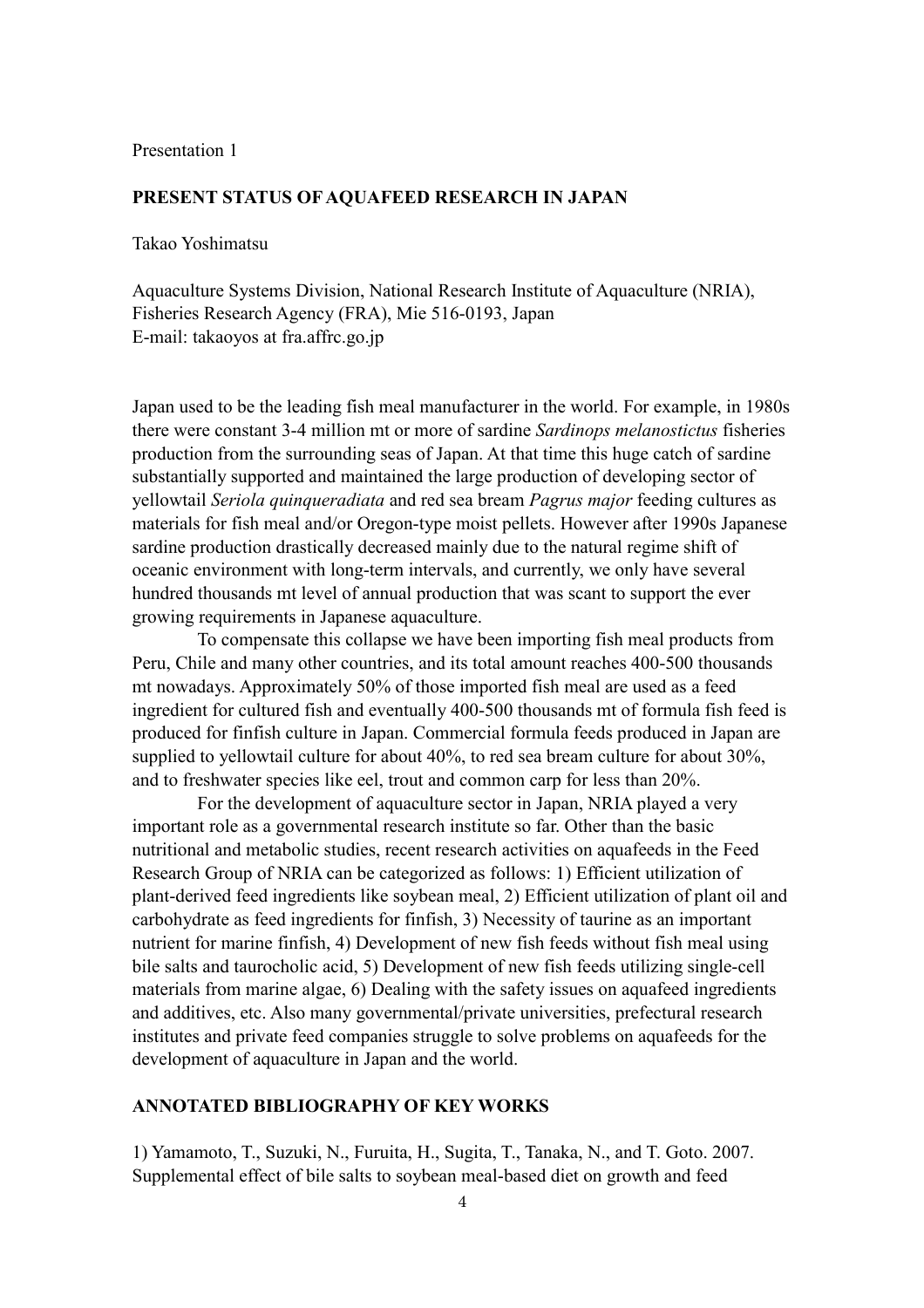utilization of rainbow trout *Oncorhynchus mykiss. Fisheries Science*, **73**: 123-131.

A feeding experiment was conducted to evaluate the supplemental effect of bile salts to a defatted soybean meal-based non-fish meal diet for rainbow trout *Oncorhynchus mykiss*. Experimental results suggest that bile salt supplementation to a soybean meal-based diet improves the nutrient utilization by normalizing digestive processes in rainbow trout.

2) Matsunari, H., Yamamoto T., Kim S. K., Goto T., and Takeuchi T. 2008. Optimum dietary taurine level in casein-based diet for juvenile red sea bream *Pagrus major*. *Fisheries Science*, **74**: 347-353.

This study was conducted to investigate the effect of dietary taurine and cholyltaurine on growth and body composition of juvenile red sea bream *Pagrus major*. From the experimental results it can be inferred that the optimal dietary taurine requirement of juvenile red sea bream is 0.5% on a dry weight basis, and that the supplementation of taurine in the diet not only improves the growth but also increases hepatic lipid levels of red sea bream juveniles.

3) Khan M. N. D., Yoshimatsu T., Kalla A., Araki T., and S. Sakamoto. 2008. Supplemental effect of *Porphyra* spheroplasts on the growth and feed utilization of black sea bream. *Fisheries Science*, **74**: 397-404.

A 56-day feeding trial was conducted to evaluate the effects of *Porphyra* spheroplasts as a feed additive on growth, carcass composition and feed utilization of black sea bream. The experimental results obtained in this feeding trial suggest that the optimum dietary PS supplementation level up to 3% for black sea bream can be considered as improved consequence on growth performance, nutrient utilization or body composition were noticed.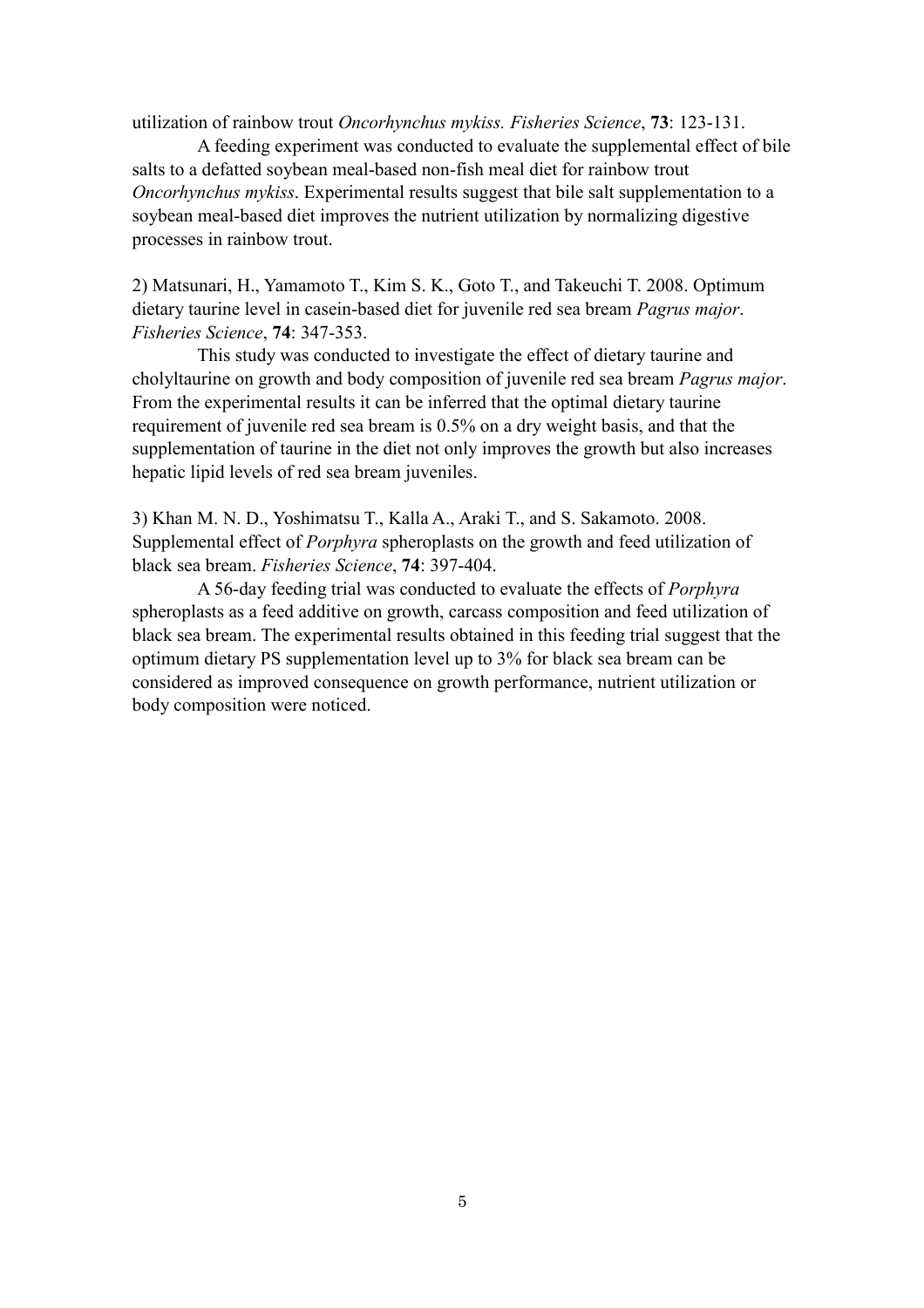## **THE ISSUES SURROUNDING AQUACULTUTE FEED AND THE CURRENT MEASURES AGAINST THEM IN JAPAN**

Masahide Fujise

Fish Ranching and Aquaculture Division, Fisheries Agency, Tokyo100-8907, Japan E-mail: masahide\_fujise at nm.maff.go.jp

In recent years, production of the marine fish aquaculture in Japan has remained stable above the 250,000 t level, and occupied an important position in the Japanese marine fishery production. However, the high price of fish meal since 2006 has kept the inflationary price of aquaculture feed, which have afflicted fish farmers with the deterioration of managing conditions.

Therefore, it is necessary to promote the sustainable aquaculture production, for example, through development of aquafeed that contains a little or no fish meal and through introduction of self-feeding systems to prevent excessive administration of aquaculture feeds.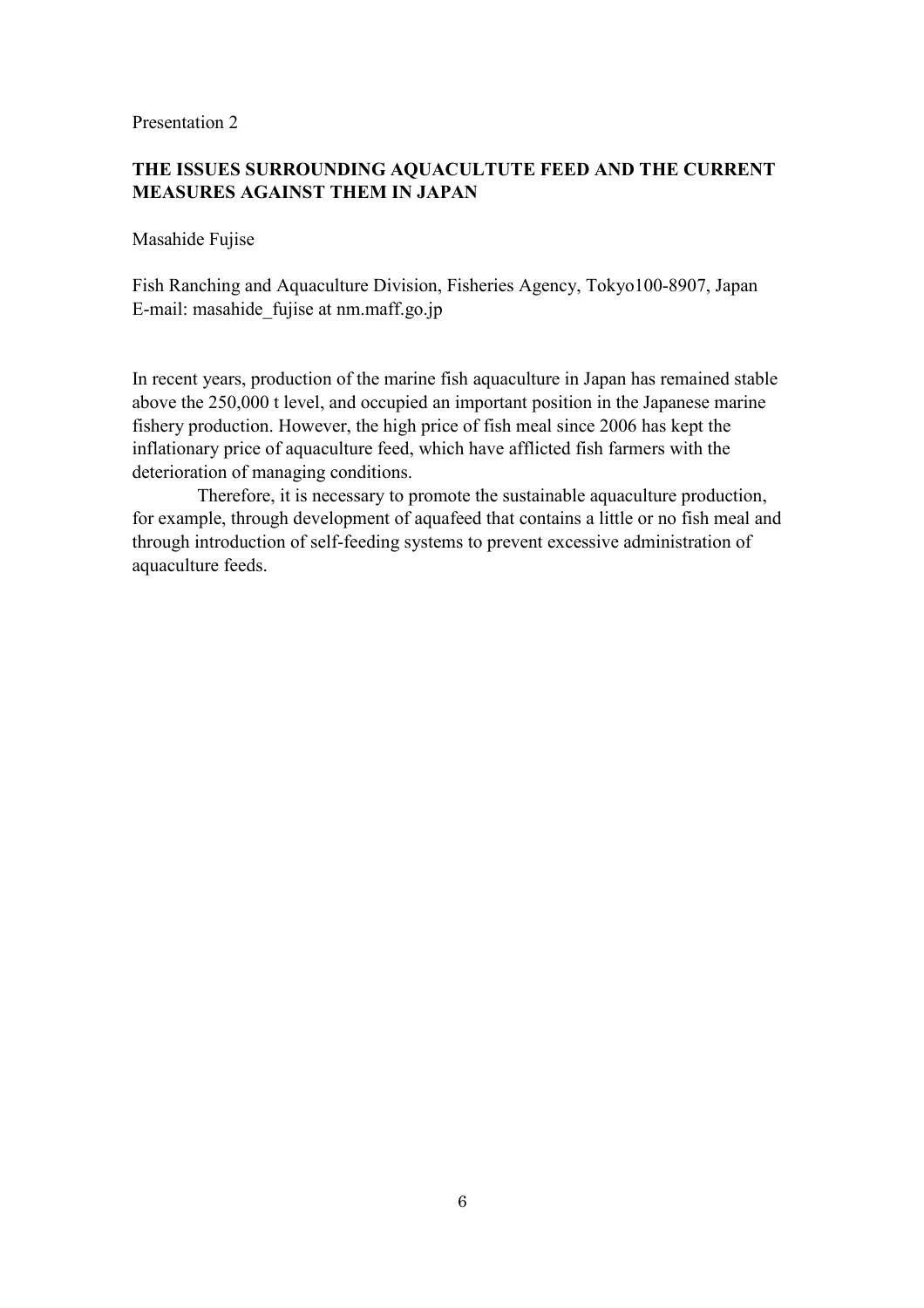#### **CHALLENGES FOR DEVELOPMENT OF AQUAFEEDS**

- What should be considered for the development of commercial aquafeeds now? –

Makoto Nakada

AQUARESEARCH, 2-15-11, Fujimi-shi, Saitama 354-0032 Japan, E-mail: matona\_59 at mac.com

Artificial aquafeeds which is used fishmeal as the major protein source, has been revealed just about perfect nutrition, good-taste for raising fishes and cheap enough for aquaculture industrial use. Since world production of fishmeal and fish oil has fluctuated dramatically further improvements in fish feed, including use of alternative protein source, soybean meal, poultry meal and a certain amount of fish oil, along with soybean oil, tallow and/or coconut oil, has been undertaken. We are developing the automatic feeding systems to improve the feeding efficiency and compensate poor nutritional value for the substitute type feeds, which are low palatability and growth. Aquaculture in no-feeding or fertilizing system will be the new trend for world food supply. We should investigate the fortification feeds to those basic aquaculture types to increase production and improve the product quality.

Nowadays, more research is needed to develop the cheap and subordinate feed, appropriate feeding techniques that will be adopted for growth stage and seasons. Very special attention should be taken to the group fish equalize feeding which are swimming under invisible water and difficult to care individually, refer to human and stockbreeding. Aquaculture farmer has lost profit because of raised feed prices. Aquafeeds producers also lose benefit because of too-many kind of EP size and brand for areas or seasons, which bring worst manufacture efficiency. Our important subject is to generalize the unification of aquafeeds size and C/P ratio and to pay attention to reasonable feeding test plan by the fish group and the facility environment such as water temperature and quality.

## **ANNOTATED BIBLIOGRAPHY OF KEY WORKS**

1) N. Ahmed, et al, Edited by Mohammad R. Hasan, Aquaculture Management and Conservation Service Fisheries and Aquaculture Management Division FAO Fisheries and Aquaculture Department, FAO FISHERIES TECHNICAL PAPER 505, 2007, *Economics of aquaculture feeding practices in selected Asian countries*, Pp1-219.

This technical paper provides an analysis of the economical implication of, and the reasons for, adopting various feeding practices for different fish species and aquaculture systems in Asia. It comprises of six selected country case study reports from Asia (Bangladesh, China, India, the Philippines, Thailand and Viet Nam) and an overall synthesis ending with conclusions and recommendations.

2) M. Nakada, (in press), Capture-Based Aquaculture of Yellowtail, FAO International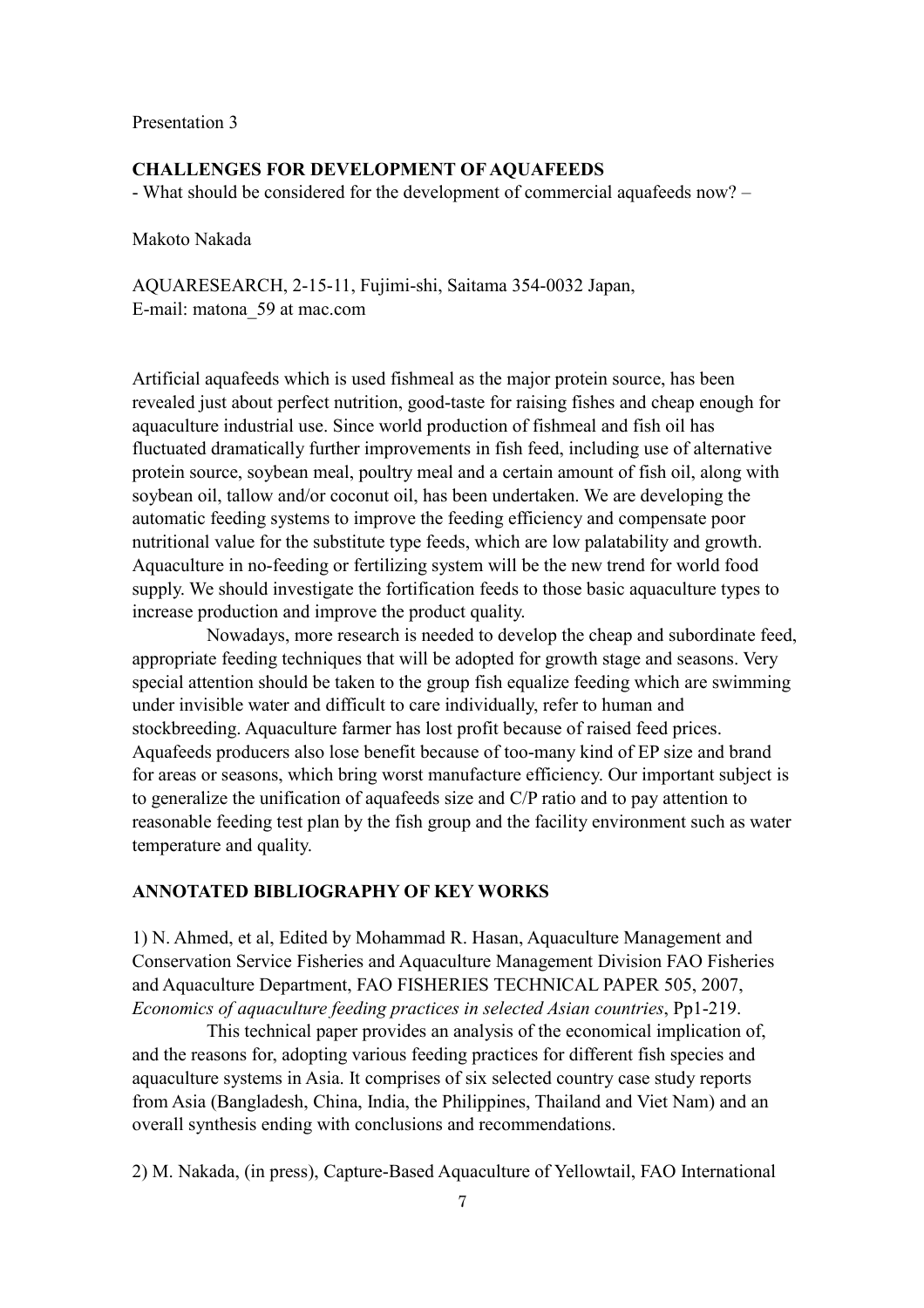Workshop on Technical Guidelines for the Responsible use of wild fish and fishery sources for Capture-based Aquaculture production, Hanoi Viet Nam, 8-12 October 2007, Pp 213-229.

Yellowtail mariculture has developed remarkably due to the abundant supply and low price of wild-caught juveniles (Mojako). Ear yellowtail culture was depending upon the locally available trash fishes such as; Sand eel, Anchovy, Mackerel, and Sardine for feeds. However, it became apparent that use of trash fish as a sole feed for yellowtail, led to nutritional diseases because of putrefaction and unsuitable protein and energy levels. High quality and raised cost of artificial feed was acceptable to yellowtail culture, supported by expensive consumers' price of fishes in Japan. Yellowtail Production are stable with 60,000 tones of wild harvest and 150,000 of CBA in Japan.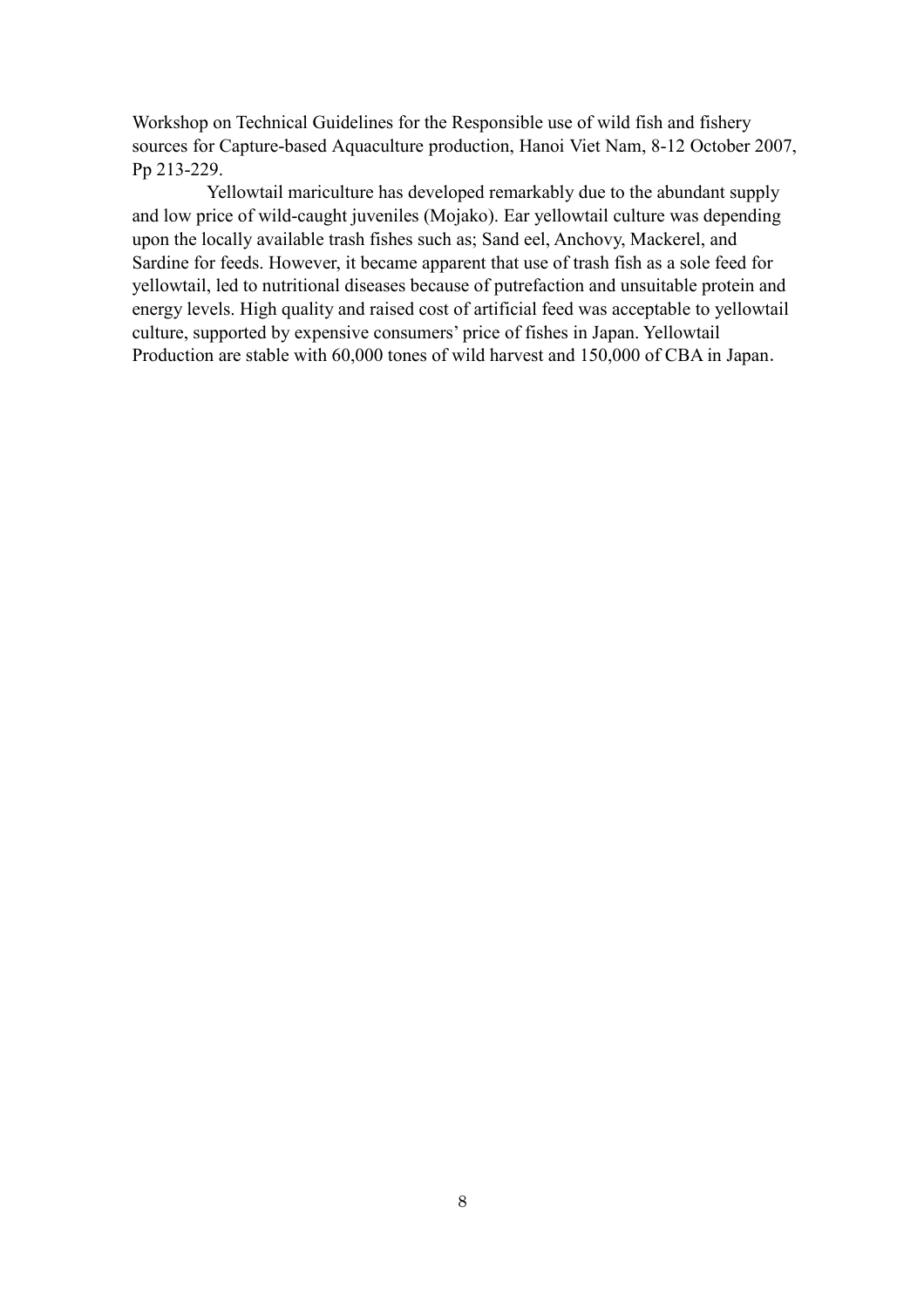## **MAINTAINING HUMAN HEALTH BENEFITS IN FARMED FISH: A FOCUSED REVIEW OF THE SEAFOOD AND HUMAN HEALTH LITERATURE**

Walton W. Dickhoff

NOAA Fisheries, Northwest Fisheries Science Center, 2725 Montlake Blvd. East, Seattle WA 98112 USA E-mail: Walton.w.dickhoff at noaa.gov

It is well established that the fishmeal-fish oil component of fish feeds is beneficial to fish growth and to human health for consumers of seafood. Human health benefits of seafood include proper neurodevelopment and reducing cardiovascular disease. Animal studies and some epidemiological studies suggest that seafood consumption may also prevent a number of inflammatory diseases and promote mental health. A major focus on identifying factors contributing to human health benefits has been on the long-chain polyunsaturated fatty acids (LCPUFA) including eicosapentaenoic acid (EPA) and docosahexaenoic acid (DHA), although other chemical components of seafood also provide human health benefits. Since aquaculture consumes approximately 50% of the global supply of fishmeal and 80% of the supply of fish oil, expansion of fish farming will be limited unless effective alternatives to fishmeal and fish oil are found. Fish reared on feeds containing vegetable oils tend to have less EPA and DHA and higher levels of other fats, including arachidonic acid (ARA), which may promote inflammation. Responsible aquaculture should strive to maintain human health benefits of farmed seafood by incorporating such nutritious components as LCPUFA into fish feeds.

The strongest case for human health benefit from seafood consumption is for reducing cardiovascular risks, including risk of heart attack and stroke. A meta-analysis of several dozen human epidemiological studies of cardiovascular disease risk indicates that seafood consumption to attain an intake of EPA plus DHA of 250 mg/day provides maximal benefit. Minimal levels of LCPUFA intake to achieve health benefits for neurodevelopment and reducing risk of inflammatory disease have not been broadly established. The appropriate ratios of EPA, DHA, and other LCPUFA to maximize health benefit are also unknown. More studies are needed to establish the relationships between human health parameters and seafood and LCPUFA consumption to provide better guidelines for fish nutritionists to maintain nutritious seafood. Also, if alternatives to fishmeal and fish oil are used, more studies of the dependence of fish growth and health on LCPUFA are needed.

## **ANNOTATED BIBLIOGRAPHY OF KEY WORKS**

1) Mozaffarian, D., and E. Rimm. 2006. Fish intake, contaminants, and human health: Evaluating the risks and benefits. *JAMA* **296**:1885-1899.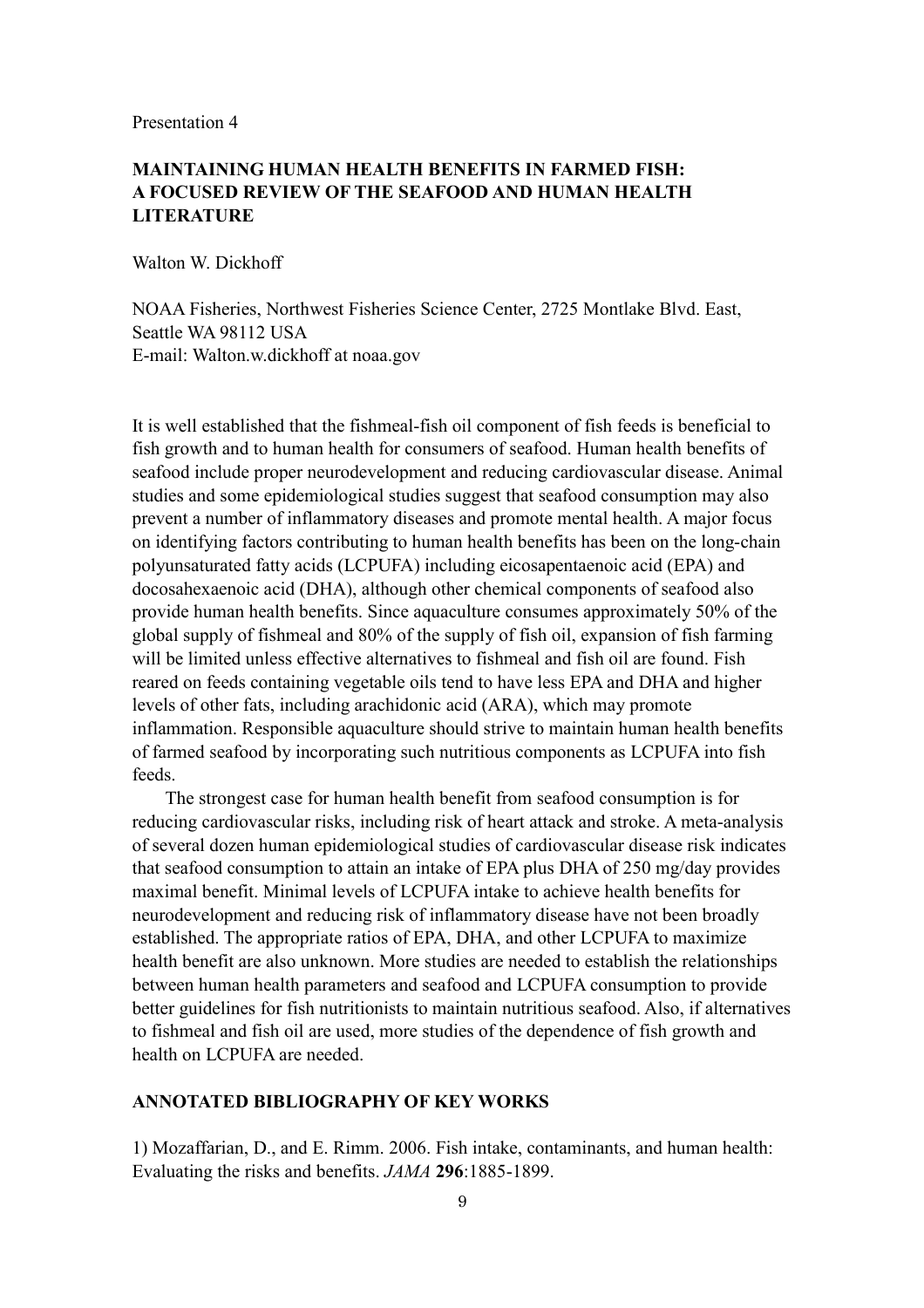The authors present a meta-analysis of human studies relating cardiovascular events and mortality and neurological development to fish consumption, long chain n-3 fatty acids, eicosapentaenoic acid (EPA) and docosahexaenoic acid (DHA), methyl mercury, PCBs and dioxins. They focused on randomized clinical trials and large prospective studies in many countries – 20 studies total. Intake of EPA + DHA of 250 mg/day decreased risk of coronary heart death by 36%. Very high rates of EPA + DHA (0.9 to 1.8 g/day as in Japan) did not further decrease risk of death, but lowered non-fatal cardiovascular events. For neurological development, maternal DHA levels during pregnancy positively correlated with behavioral attention, visual recognition memory, and language comprehension of infants. With regard to methylmercury intake with fish, the study support the advice that women of child baring age should consume modest levels of fish but avoid four species with high mercury. Long-term exposure to PCBs and dioxins increases cancer risk. However levels of these contaminants in fish are equal to or lower than in beef, pork, chicken and dairy products. Higher levels of PCBs and dioxins have been found in farmed versus wild fish, but are below levels of concern. Benefits of fish consumption in reduction cardiovascular death outweigh cancer risk by 100- to 370-fold for farmed salmon and 300- to over 1000-fold for wild salmon. Implications for target nutrient and contaminate levels in farmed fish can be derived from the information presented in this paper. Table 2 is a particularly useful summary of EPA, DHA, and contaminants in fish, shellfish and other foods.

2) Weaver, K.L., P. Ivester, J.A. Chilton, M.D. Wilson, P. Pandey, and F.H. Chilton. 2008. The content of favorable and unfavorable polyunsaturated fatty acids found in commonly eaten fish. *J. Am. Diet. Assoc.* **108**:1178-1185.

The authors note that over the last century changes in the human diet have favored greater consumption of saturated fat and n-6 polyunsaturated fats (PUFA) and lower n-3 PUFA. Such changes may impact cardiovascular health and promote inflammatory diseases. With recent increases in farmed fish and changes in species of fish consumed, the profile of fatty acids in the diet is changing. A survey was made of the n-3 fatty acid composition of 30 species of the most commonly consumed farmed and wild fish, with highest concentrations in wild and farmed salmonids and lowest levels in tuna, red snapper, monkfish, and mahi-mahi. A more focused examination of fatty acids was made of farmed Atlantic salmon, trout, tilapia and catfish. Farmed salmon and trout contained higher levels  $(>\frac{3g}{100g})$  of n-3 PUFA than tilapia and catfish (<0.5 g/100g). Ratios of n-6/n-3 PUFA were well below 1 in farmed salmon and trout, but greater than 2 in tilapia and catfish. Levels of saturated and monounsaturated fats and arachidonic acid were also higher in tilapia and catfish. Arachidonic acid levels were highly variable in samples depending on the source of the tilapia. Some tilapia samples from Central America had arachidonic acid levels greater than 300 mg/110 g, which is much higher than typically found in beef and pork. Although some laboratory and clinical studies indicate that high ratios of n-6/n-3 PUFA promote inflammation, the ideal ratio of n-6/n-3 in the human diet is controversial and may depend on genetic factors. Results of this work raise concern about what species of fish is most appropriate for human health benefit.

3) Fritsche, K. 2006. Fatty acids as modulators of the immune response. *Annu. Rev. Nurt.*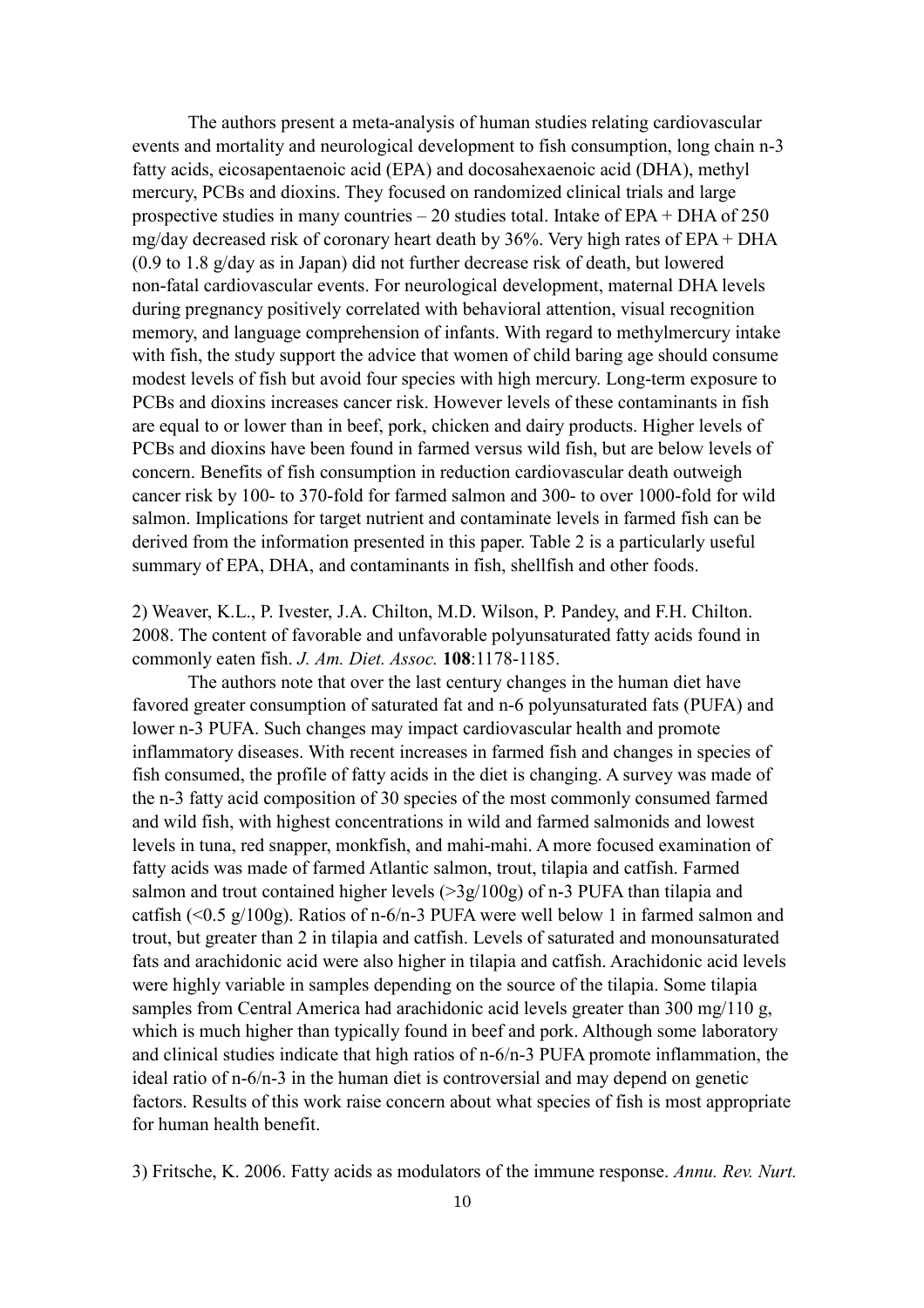#### **26**:45-73.

The author provides an overview and history of the effects of n-3 polyunsaturated acids (PUFA) on such inflammation/immune-mediated human diseases as asthma, arthritis and infection. Both laboratory and clinical studies are critically reviewed. Laboratory and animal studies are clearly supportive of the anti-inflammatory nature of n-3 PUFA supplementation. Although some clinical studies clearly show some benefit of n-3 PUFA consumption in treating inflammatory diseases, in general the results of clinical studies are disappointing given the expectations of laboratory studies. Some of the discordance between expectation and evidence in this area may be due to problems with using mice as models for human disease and problems with design of animal and clinical trials. Recommendations are made to improve research approaches by increasing statistical power, improving immune assays and considering genetic variation.

4) J. Whelan and C. Rust. 2006. Innovative dietary sources of n-3 fatty acids. *Annu. Rev. Nutr*. **26**:75-103.

The authors briefly review scientific literature on human health benefits of n-3 fatty acids and discuss recommended levels of intake. Various potential sources of beneficial n-3 fatty acids are described, including vegetable oils (canola, soybean, flax), genetically modified vegetable oils, nuts, echium oil, black currant oil, fish and fish oil, and terrestrial meats. A large summary is made of foods that have been enhanced with n-3 fatty acids, including eggs, dairy products, margarines, salad dressings, pasta and breads, cereal, infant formulas, baby foods, and others. Commercial sources of n-3 fatty acids are also listed. This paper may provide a guide for fish nutritionists formulating diets to enhance n-3 fatty acids in farmed fish.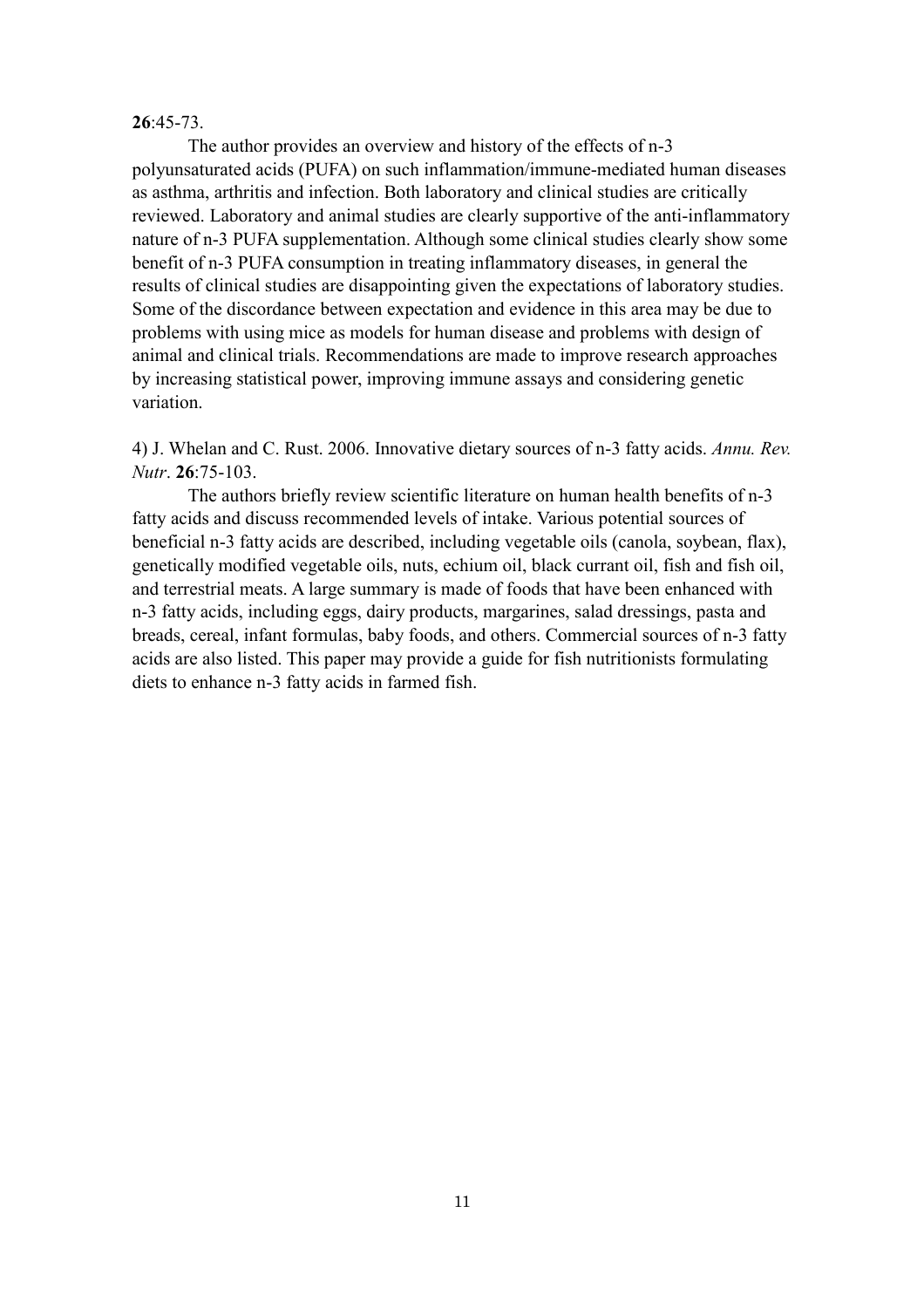### **NOAA/USDA FUTURE OF FEEDS INITIATIVE**

Robert Iwamoto\* and Michael B. Rust

Northwest Fisheries Science Center, 2725 Montlake Blvd. E, Seattle, WA 98102 E-mail: Bob.Iwamoto at noaa.gov

To meet the growing consumer demand for seafood in the United States, increasing supplies of finfish and shellfish will be needed. Most experts agree that development of aquaculture will be the only way to sustainably meet this increase in demand. The question that must be answered is how to ensure that aquaculture production increases are sustainable. The development and expansion of farming of carnivorous fish species will be constrained by a limited supply of fish meal and oil for feeds. Fishmeal and oil have traditionally made up a large part of the diet of farm-raised carnivorous fish. Fortunately, there is no dietary requirement for specific amounts of fish meal or fish oil for fish, so feeds that lessen the reliance on these limited feedstuffs—such as alternative protein and oil resources—can, and must, be developed. For this reason, the U.S. Department of Commerce (NOAA) and the U.S. Department of Agriculture (USDA) are jointly sponsoring an aquaculture feeds initiative to address those issues. The initiative primarily consists of expert and public consultations that will discuss the future of fish feeds and the benefits to the U.S. by the development of such alternative feeds.

Elements of the initiative include:

- 1. An invitation to the general public to comment on the issue, which will indicate the level of understanding and knowledge that the public has regarding fish feeds.
- 2. A consultation with experts who are active researchers in the area of fish feeds and related topics (Researcher Panel).
- 3. A consultation with experts who are active stakeholders in the area of fish feeds and related topics (Stakeholder Panel).
- 4. A White Paper answering the questions raised by the public comment process and summarizing the results of the two expert panels.
- 5. A public meeting to summarize the contents of the White Paper and to allow for comment by the broader stakeholder community.

A Steering Committee made up of scientists, federal policymakers, communications, public relations experts and logistics experts has been assembled to move the process through these five steps.

#### **ANNOTATED BIBLIOGRAPHY OF KEY WORKS**

1) NOAA/USDA ALTERNATIVE FEEDS INITIATIVE Robert Iwamoto and Michael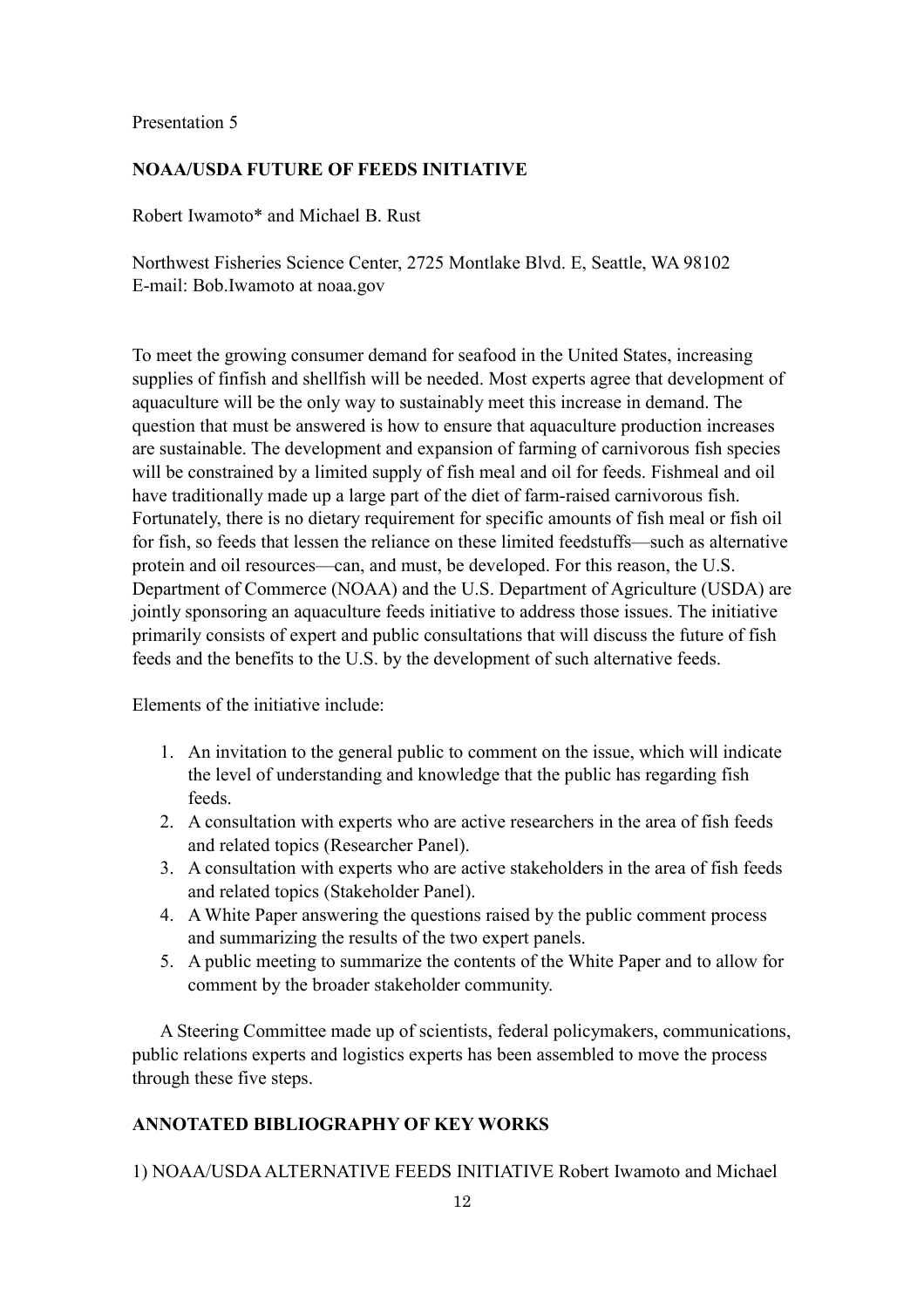Rust, Northwest Fisheries Science Center, 2725 Montlake Blvd E, Seattle, WA, 98102 USA. Alternative Feeds Initiative Web Site. http://aquaculture.noaa.gov/news/feeds.html

The National Oceanic and Atmospheric Administration (NOAA) in partnership

with the U.S. Department of Agriculture (USDA) launched the Alternative Feeds Initiative on November 15, 2007, to accelerate the development of alternative feeds for aquaculture. Details of meetings and public comments can be found at this site. This web site track it's progress and will be used to provide copies of the white paper when it is finished

2) NOAA 10-Year Plan for Marine Aquaculture, October 2007. Available at http://aquaculture.noaa.gov

Takes input from reports by the Presidents Commission on Ocean Policy, the National Marine Aquaculture Summit and stakeholder input to develop a strategy and tactical plan for the NOAA aquaculture program.

3) Offshore Aquaculture in the United States: Economic Considerations, Implications & Opportunities, July 2008 (Pre-Publication Copy).

Available at http://aquaculture.noaa.gov

Ten authors cover 12 chapters on various aspects that impact the economic considerations that may apply to offshore aquaculture. Chapters cover: US potential, feeds, technologies, analogous industries, economic models, national impacts, interactions with wild capture fisheries, current status, markets and the issues surrounding the current debate in the US.

4) Summary of the National Marine Aquaculture Summit. June 2007. Available at http://aquaculture.noaa.gov

Summary of a summit of aquaculture leaders, health professionals and seafood stakeholders addressing the needs for and ramifications of developing a significant marine aquaculture sector in the United States.

5) US Department of Commerce Aquaculture Policy. Available at http://aquaculture.noaa.gov

Provides the policy framework for aquaculture research, development and regulation for NOAA and other agencies of the Department of Commerce.

6) Presendents Ocean Commission, 2004. Setting a course for marine aquaculture – Chapter 22. An ocean blueprint for the 21st century. Pages 330-336. Available at http://aquaculture.noaa.gov

Report of a special commission on the Oceans to recommend policy for the President of the United States. Chapter 22 deals with marine aquaculture and provides much of the rational for an invigorated US effort in marine aquaculture.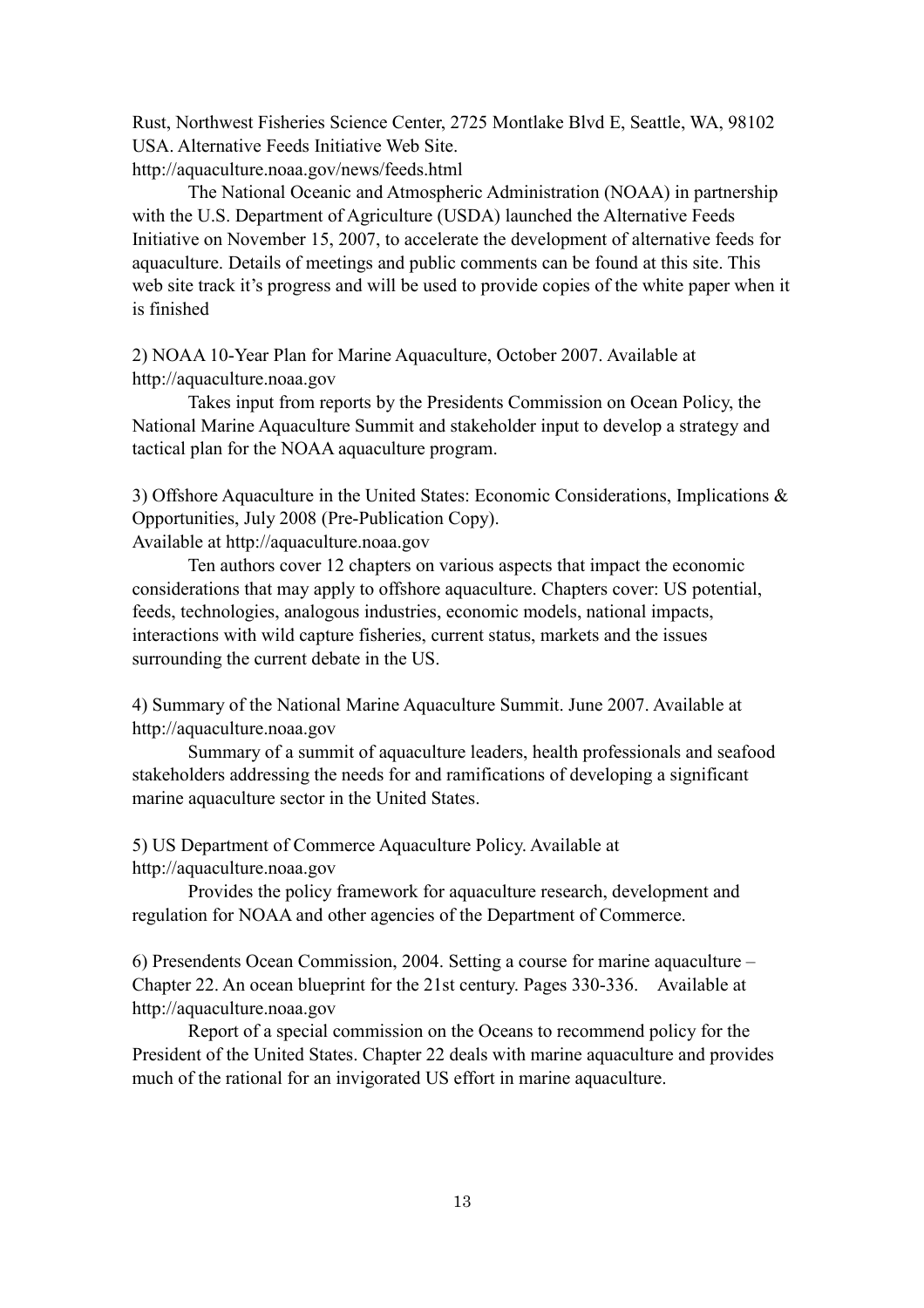## **OVER VIEW OF THE PLANT FEEDS IN AQUACULTURE WORKING GROUP**

Michael B. Rust

Aquaculture Program, Northwest Fisheries Science Center, 2725 Montlake Blvd E, Seattle, WA, 98102 USA E-mail: mike.rust at noaa.gov

A large number of researchers from several countries and representatives from US federal technical agencies came together on several occasions to develop an integrated (cross-disciplinary), strategic approach to improve understanding of the factors limiting inclusion of plant feedstuffs in the diet of carnivorous fishes, with the goal to increase inclusion of sustainable plant nutrients in feeds for aquaculture. A roadmap of the research required to reach that goal was drafted. The specific objectives of the working group were to define goals, performance measures, present status, and two and four year targets. The defined goals are; 1) Establish standardized research approaches and protocols for systematic evaluation of plant feedstuffs across carnivorous fish species. 2) Enhance fish germplasm and discover genes. 3) Enhance the inherent composition of crops to provide a beneficial balance of bioactive compounds in order to optimize their use in aquafeeds for carnivorous fish. 4) Improve understanding of the interactions between plant-based diets and intestinal microflora and their effects on the intestinal morphology, nutrient transport, gut-associated immune responses, and disease resistance in carnivorous fish species. 5) Improve and optimize ingredient processing, feed manufacturing technology, and feed formulations to increase inclusion of plant-derived ingredients in the diet of carnivorous fish. 6) Optimize the storage, nutritional and sensory quality of aquaculture species for human consumption. 7) Establish an international communications network for research on optimizing plant products in aquafeeds. This information has been written into a strategic plan which outlines research needs. In addition two reviews on the use of plant feeds in aquaculture have been produced by the working group, and a tactical plan is being developed. A web site (http://www.aquafeed.com/ppa-about.php) has been established to encourage coordination and international collaboration to improve the use of plant products in aquafeeds for species grown in all parts of the world. Participation is open to all researchers interested in this field. Those interested should visit the web site.

#### **ANNOTATED BIBLIOGRAPHY OF KEY WORKS**

1) Over view of the plant feeds in aquaculture working group. Michael B. Rust, Aquaculture Program, Northwest Fisheries Science Center, 2725 Montlake Blvd E, Seattle, WA, 98102 USA. Plant Products in Aquafeeds Working group. 2005. Expanding the Utilization of Sustainable Plant Products in Aquafeeds White Paper. Available at http://www.aquafeed.com/ppa-about.php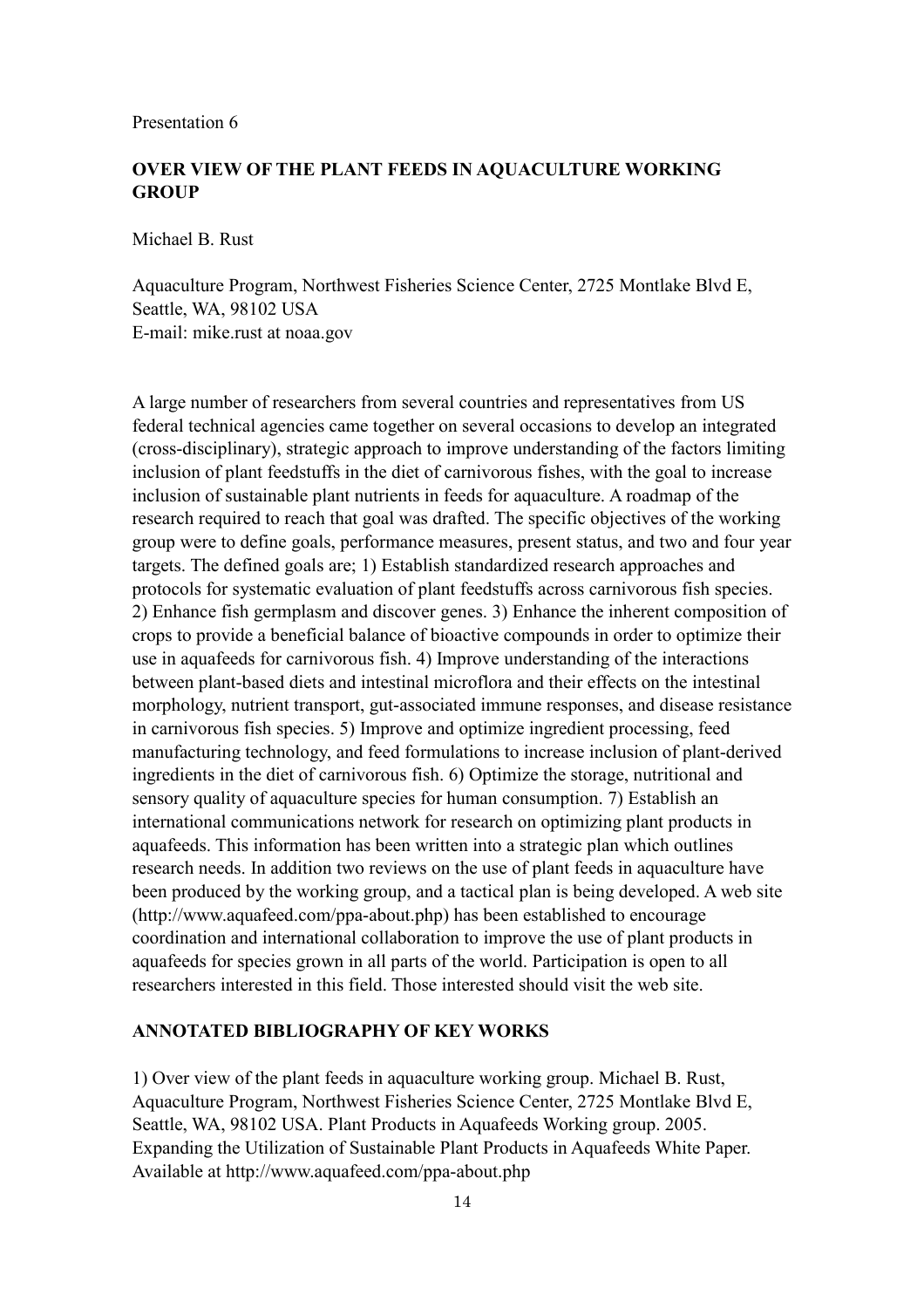This "white paper" considers various types of plant feedstuffs which currently are or potentially may be incorporated into aquafeeds to support the sustainable production of various fish species in aquaculture. The nutritional composition of these various feedstuffs are considered along with the presence of any bioactive compounds that may positively or negatively affect the target organism. Specific strategies and techniques to optimize the nutritional composition of plant feedstuffs and limit potentially adverse effects of bioactive compounds are also described.

2) Plant Products in Aquafeeds Working group. 2005. Aquafeed Working Group Strategic Research Plan available at http://www.aquafeed.com/ppa-about.php

This paper provides a guide for coordinating and enhancing the development of new research efforts. It is a comprehensive and coherent research agenda for addressing the problems encountered when increasing the amount of plant protein used in feed for carnivorous fish species. Seven writing teams drafted a "roadmap" of the research steps or performance measures needed to accomplish the seven goals identified by the group. With a plan that will stand up to review by peers and program managers, researchers have the competitive advantage when responding to solicitations for proposals, and when proposing new programs.

3) Gatlin, Delbert, M. III, Frederic T Barrows, Paul Brown, Konrad Dabrowski, T Gibson Gaylord, Ronald W Hardy, Eliot Herman, Gongshe Hu, Åshild Krogdahl, Richard Nelson, Kenneth Overturf, Michael Rust, Wendy Sealey, Denise Skonberg, Edward J Souza, David Stone, Rich Wilson, Eve Wurtele. 2007. Expanding the utilization of sustainable plant products in aquafeeds: a review *Aquaculture Research*, Volume **38**, Issue 6: 551-579

Based on the 2005 white paper "Expanding the Utilization of Sustainable Plant Products in Aquafeeds" this peer-reviewed publications expands on the original.

4) Barrows, Frederic T., Diane Bellis, Åshild Krogdahl, Jeffrey T. Silverstein, Eliot M. Herman, Wendy M. Sealey, Michael B. Rust and Delbert M. Gatlin III. 2008. Report of the Plant Products in Aquafeed Strategic Planning Workshop: An Integrated, Interdisciplinary Research Roadmap for Increasing Utilization of Plant Feedstuffs in Diets for Carnivorous Fish. *Reviews in Fisheries Science*, Volume **16**, Issue 4:449 – 455.

Based on the Plant Products in Aquafeeds Strategic plan, this peer-reviewed publication expands on the original.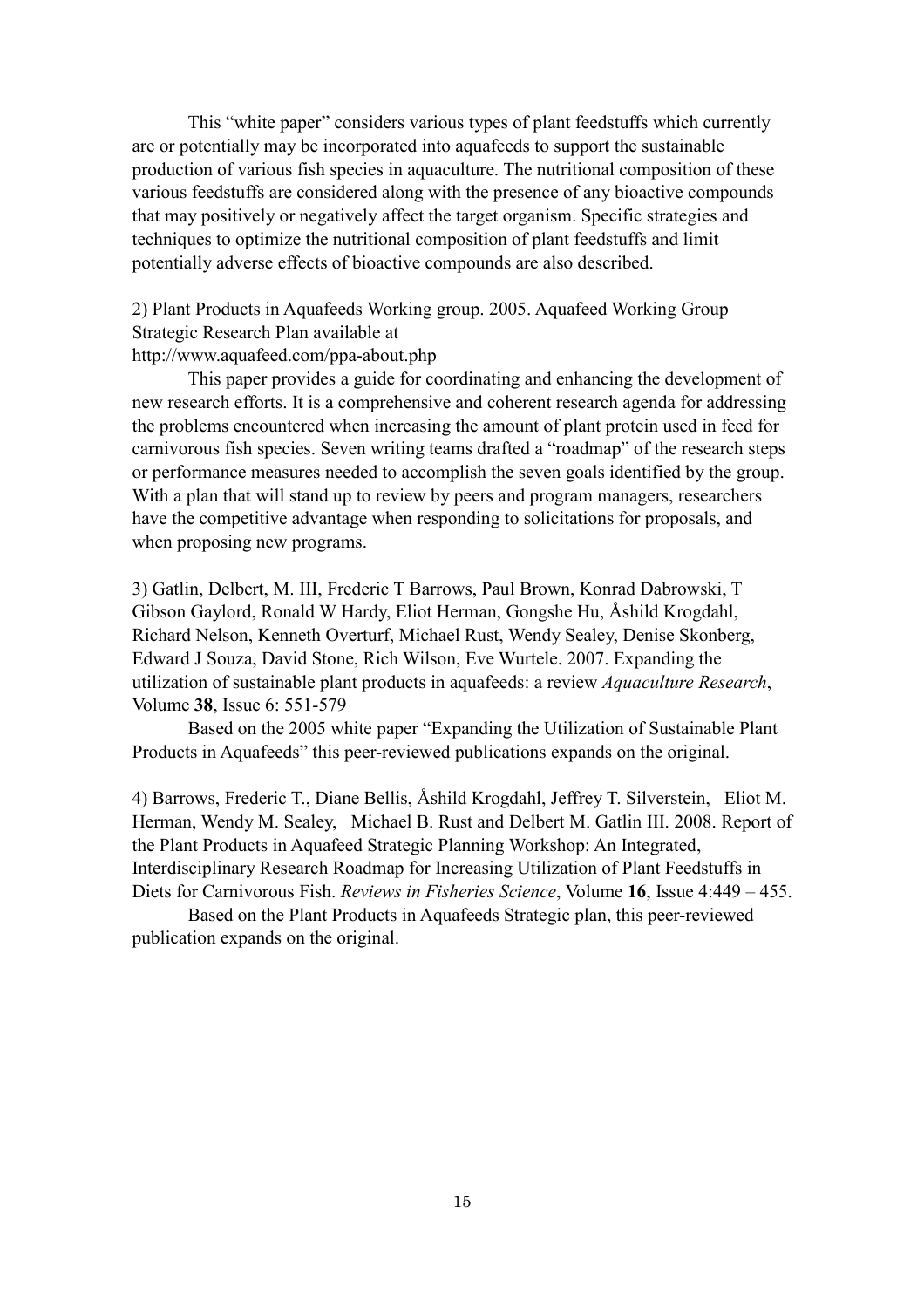## **AN OVERVIEW OF PROGRESS TOWARD DEVELOPING AN ALL PLANT-BASED DIET FOR RAINBOW TROUT**

T. Gibson Gaylord<sup>1</sup>\*, Frederic T. Barrows<sup>1</sup>, Kenneth E. Overturf<sup>1</sup>, Keshun Liu<sup>2</sup>, and Gongshe Hu<sup>2</sup>

<sup>1</sup>USDA-ARS Small Grains and Potato Germplasm Research Unit, Hagerman, Idaho, USA

<sup>2</sup>USDA-ARS Small Grains and Potato Germplasm Research Unit, Aberdeen, Idaho, USA

E-mail: Gibson.Gaylord at ars.usda.gov

Feeds for rainbow trout have historically contained high quantities of fish meal and fish oil as cost effective sources of both essential amino acids and fatty acids. Research results from around the world have identified ingredients to replace fish meal and fish oils, but limits still exist in completely removing these ingredients from the diet.

The USDA-ARS Trout-Grains Project, officially titled "The integration of nutritional, genetic and physiological approaches to improve production efficiency of rainbow trout (*Oncorhynchus mykiss*)" was initiated with a primary goal to identify cost effective replacements for fish meal. The project team consists of two fish nutritionist, a fish geneticist, a cereal grain chemist and a plant geneticist. This group of scientist addresses a range of issues including; selection/development of cereal grains with improved nutritional profiles, development of methods to fractionate valuable components of the grains, and development of families of trout that are better able to utilize nutrients from plant-based feeds. The nutrition component of the project focuses on evaluation of new and traditional ingredients, nutrient requirements for specific life stages, and identification of nutrients in fish meal not present in plant meals. Finally we are developing a database of nutrient availability from plant-based ingredients that will have potential to supply the nutritional needs of rainbow trout in aquaculture.

Some highlights of our research findings have been:

- 1.) Taurine may be conditionally indispensable when only plant-derived protein sources are utilized.
- 2). Vitamin premix formulations require modification when plant derived ingredients are utilized in lieu of fish meal in extruded trout feeds.
- 3) Starch amylose/amylopectin ratios in energy feed ingredients will affect carbohydrate and energy digestibility.

Results of laboratory and pilot scale studies of feeding fish meal free diets to rainbow trout will be presented.

#### **ANNOTATED BIBLIOGRAPHY OF KEY WORKS**

1) USDA-ARS Trout-Grains Project. Developing Plant-Based Feeds for Rainbow Trout.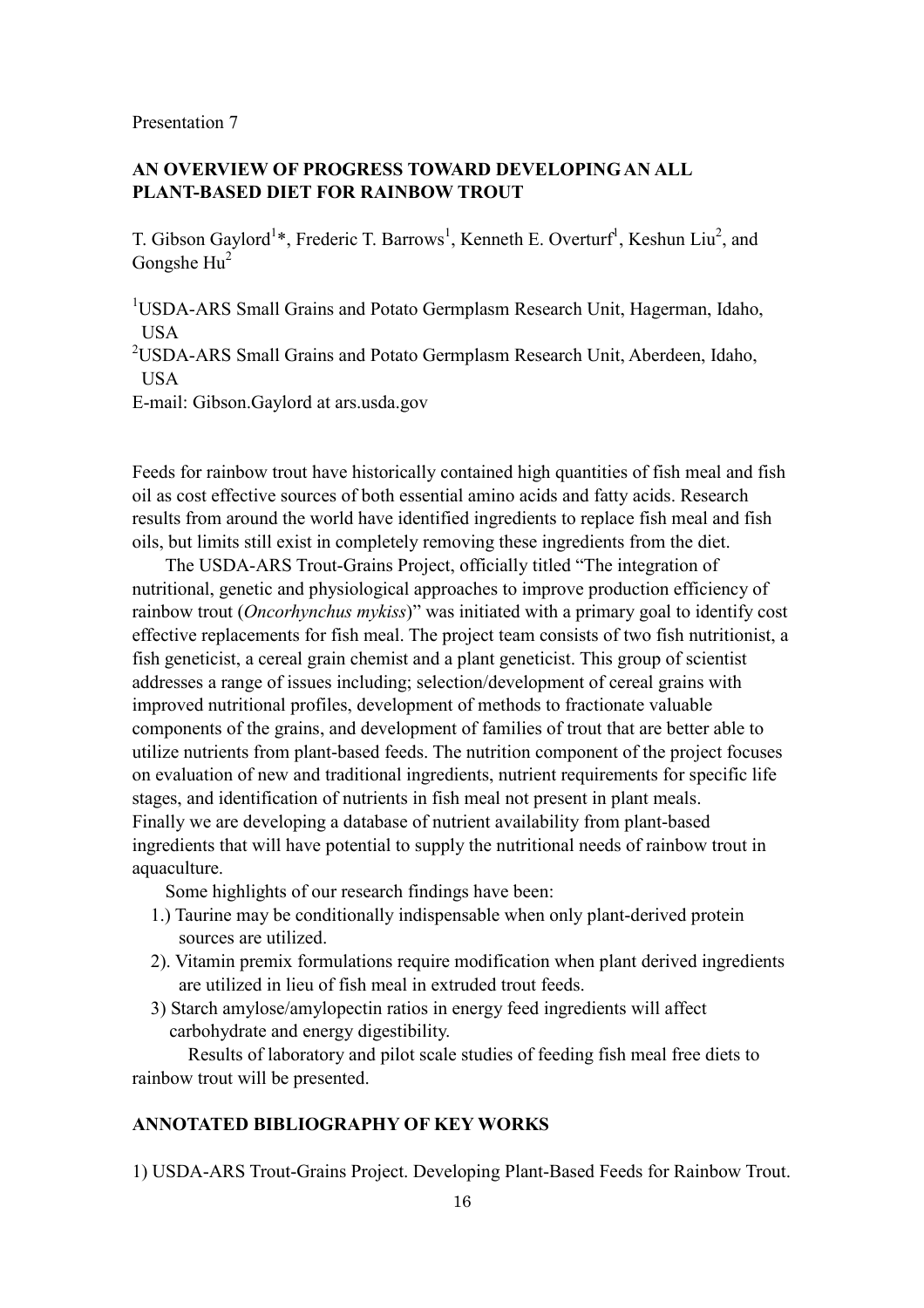Barrows, F., Gaylord, T.G., Sealey, W.M., Smith, C.E., Porter, L. 2008. The effect of protein source and vitamin premix on growth efficiency of rainbow trout, *Oncorhynchus mykiss*. *Aquaculture* **283**:148-155.

The authors tested the adequacy of current NRC guidelines for minimal vitamin inclusion levels in fishmeal-based and plant-based diets for rainbow trout. The authors estimated losses of vitamins due to cooking extrusion processing of the feeds and determined that vitamin premixes required adjustments based in dietary ingredients (fishmeal vs. plant-based). Fish performance variables showed an interaction between vitamin inclusion levels and plant vs. fish based diets. The authors therefore recommended a modified vitamin premix formulation that adjusted for processing and storage loss in plant-based trout feeds.

2) Lunger, A.N., Mclean, E., Gaylord, T.G., Kuhn, D., Craig, S.R. 2007. Taurine supplementation to alternative dietary proteins used in fish meal replacement enhances growth of juvenile cobia (*Rachycentron canadum*). *Aquaculture.* **271**:401-410

The authors found that fish meal levels could be reduced to less than 15% of the diet for juvenile cobia when amino acids and taurine were supplemented with increasing levels of yeast protein. Taurine supplementation appeared to be a major factor in contributing to the yeast protein replacement in the authors' first trial. The authors' second trial showed less positive results, but may have been due to other limiting amino acids inhibiting performance. The authors highlight the importance of quantitative amino acid requirements for cobia and the potential improvements in growth and feed efficiency that taurine supplementation may have in alternative ingredient diets fed to cobia.

3) Gaylord, T.G., Barrows, F., Teague, A.M., Johansen, K.A., Overturf, K.E., Shepherd, B.S. 2007. Supplementation of taurine and methionine to all-plant protein diets for rainbow trout (*Oncorhynchus mykiss*). *Aquaculture* **269**:514-525.

The authors tested the ability to supplement methionine and/or taurine to plant-based diets fro rainbow trout. The authors observed a small improvement in weight gain with taurine supplementation while methionine supplementation inhibited growth. Taurine supplementation also improve fillet yield in trout when no methionine was supplemented. The authors discuss the confounding responses of methionine and taurine supplementation in plant-based trout feeds and the need for further research to address optimal supplementation levels of amino acids.

4) Gaylord, T.G., Teague, A.M., Barrows, F.T. 2006. Taurine supplementation of all-plant protein diets for rainbow trout, *Oncorhynchus mykiss*. *Journal of the World Aquaculture Society*. **37:**509-517.

The authors address the potential for taurine supplementation in all-plant protein based diets for rainbow trout in a factorial design experiment utilizing diets with and without fishmeal protein. Taurine supplementation improved growth, feed conversion ratios, protein retention efficiencies and energy retention efficiencies of fish fed the plant protein diets. No effects of taurine supplementation were observed for these response factors in fish fed the diets containing fishmeal. The authors concluded that taurine is conditionally indispensable to trout fed plant-based feeds.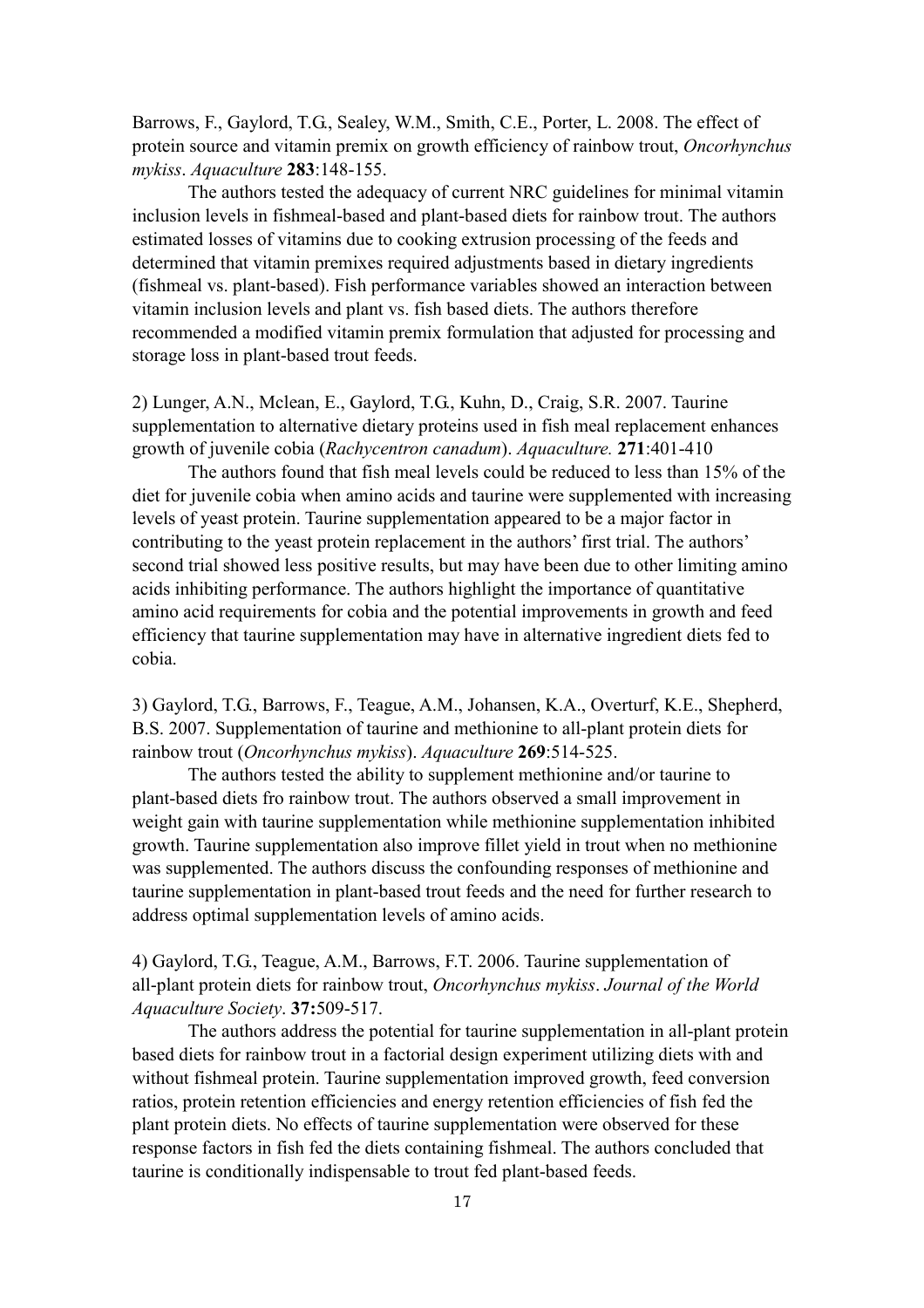5) Gaylord, T.G., Barrows, F.T., Rawles, S.D., Liu, K., Bregitzer, P., Hang, A., Obert, D., and Morris, C. (2008) Apparent digestibility of nutrients in extruded diets from cultivars of barley and wheat selected for nutritional quality in rainbow trout (*Oncorhynchus mykiss*). *Aquaculture Nutrition.* On-line early

The authors addressed the potential differences in feed value of lines of barley and wheat selected for differences in nutrient composition. The authors performed a digestibility experiment and found that phosphorus availability ranged from 17 to 78% and was influenced by starch type in wheat. Apparent protein digestibility ranged from 53 to 125% and differences were observed between wheat varieties based on starch type. Apparent energy digestibility ranged from 32 to 63%, with waxy barley varieties having higher energy digestibility coefficients than normal starch varieties. Waxy starch varieties had higher starch digestibility in both barley and wheat because of the greater digestibility of amylopectin than amylose. The authors concluded that the higher energy digestibility of waxy barley lines suggests that these varieties warrant further attention as feed ingredients for rainbow trout.

6) Barrows, F., Gaylord, T.G., Sealey, W.M., Haas, M.J., Stroup, R.L. 2008. Processing soybean meal for biodiesel production; effect of a new processing method on growth performance of rainbow trout, *Oncorhynchus mykiss*. *Aquaculture*.**283**:143-147.

A new method of soybean meal processing has been developed, which may simplify the process of biodiesel production. This method, 'in situ transesterification', eliminates hexane extraction to remove the oil, combining the extraction and transesterification steps so as to synthesize biodiesel via a single treatment conducted directly on a lipid-bearing solid material. If the resulting meal is comparable in nutritional value to commercially available hexane extracted soybean meal (SE-SBM) the new process could become widely used in the bio-fuel industry. Two levels (17.5 and 35%) of each of three types of soybean meal were fed to triplicate lots of rainbow trout. The three types of soybean meal included SE-SBM, experimentally produced hexane extracted SE-SBM (ESE-SBM), and meal produced using in situ transesterfication (IS-SBM). There was no effect of source of soybean meal on weight gain of trout. The fish fed the meal processed by the new method, IS-SBM, gained as much weight as fish fed either of the two control meals, within an inclusion level. The fish fed the diets containing IS-SBM, however, did have higher feed intakes (2.51% bw/d) as compared to fish fed the ESE-SBM or SE-SBM, 2.38 and 2.46% bw/d, respectively. Protein and energy retention values were lower for the fish fed the IS-SBM diets. ADC for protein was lower for the IS-SBM (85.9%) than for the ESE-SBM (89.3%). Feeding IS-SBM did not decrease weight gain in this study, but due to the increased feed intake and FCR, long term feeding trials should be conducted to further evaluate the meal.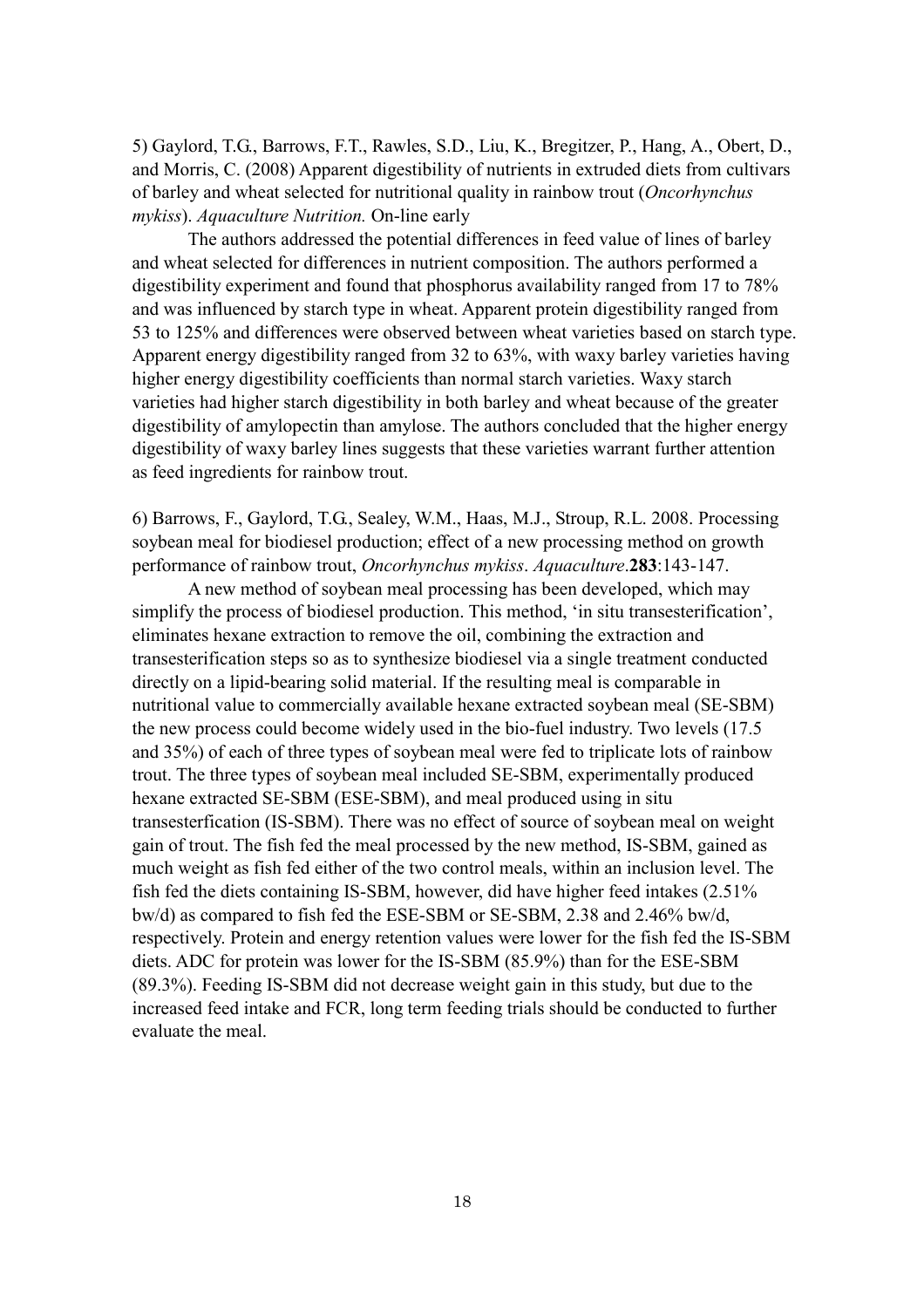## **DIETARY SUPPLEMENTATION STRATEGIES TO IMPROVE PERFORMANCE OF RAINBOW TROUT** *Oncorhynchus mykiss* **FED PLANT-BASED DIETS**

Wendy M. Sealey1<sup>\*</sup>, Frederic T. Barrows<sup>2</sup>, Charlie E. Smith<sup>3</sup> and Ronald W. Hardy<sup>1</sup>

<sup>1</sup>Hagerman Fish Culture Experiment Station, University of Idaho, 3059F National Fish Hatchery Road, Hagerman, ID 83332, USA

<sup>2</sup> Trout Grains Program, United States, Department of Agriculture, Agricultural Research Service, 3059F National Fish Hatchery Road, Hagerman, ID 83332, USA

<sup>3</sup>Aquaculture & Pathology Consulting, Bozeman, MT 59715, USA

E-mail: wsealey at uidaho.edu

Higher inclusion levels of plant-based feedstuffs in diets for rainbow trout necessitate identification of methods to mitigate the negative effects on fish growth and health. Thus, an increasing number of novel and re-purposed dietary supplements are becoming commercially available to counteract the anti-nutritional effects of plant-based ingredients. Specifically, probiotic bacteria and yeast products, which have previously been primarily investigated for their anti-pathogenic effects in fish, are now promoted to aid in plant-based diet utilization and digestive tract health. Additionally, dietary supplementation of commercially produced anti-inflammatory antibodies used to reduce gastrointestinal tract inflammation in terrestrial animals may also have potential to improve digestive tract health and performance of aquatic animals fed plant-based diets. The present paper describes a series of studies conducted at the Hagerman Fish Culture Experiment Station that investigated the ability of dietary probiotics, yeast, and anti-phospholipase A2 antibody to improve performance of rainbow trout fed soybean meal-based diets.

#### **ANNOTATED BIBLIOGRAPHY OF KEY WORKS**

1) Bakke-McKellep, A.M., M.H. Penn, P.M. Salas, S. Refstie, S.Sperstad, T. Landsverk, E. Ringo and A. Krogdahl. 2007. Effects of dietary soybean meal, inulin and oxytetracycline on intestinal microbiota and epithelial cell stress, apoptosis and proliferation in the telost Atlantic salmon (*Salmo salar* L.) *British Journal of Nutrition*, Volume **97**. Pp 699-713.

The authors explore the role of the intestinal microbiota of salmon in the pathogenesis of soybean meal-induced enteritis. A comprehensive approach is described involving identification of both descriptive and functional indices of gut health. Detailed methodology for the varied indices is provided allowing for more thorough evaluation of the effects of alternative protein sources in salmonids as well as less studied species. Results of the study indicate that soybean meal-induced enteritis is accompanied by induction of distal intestine epithelial cell responses and changes in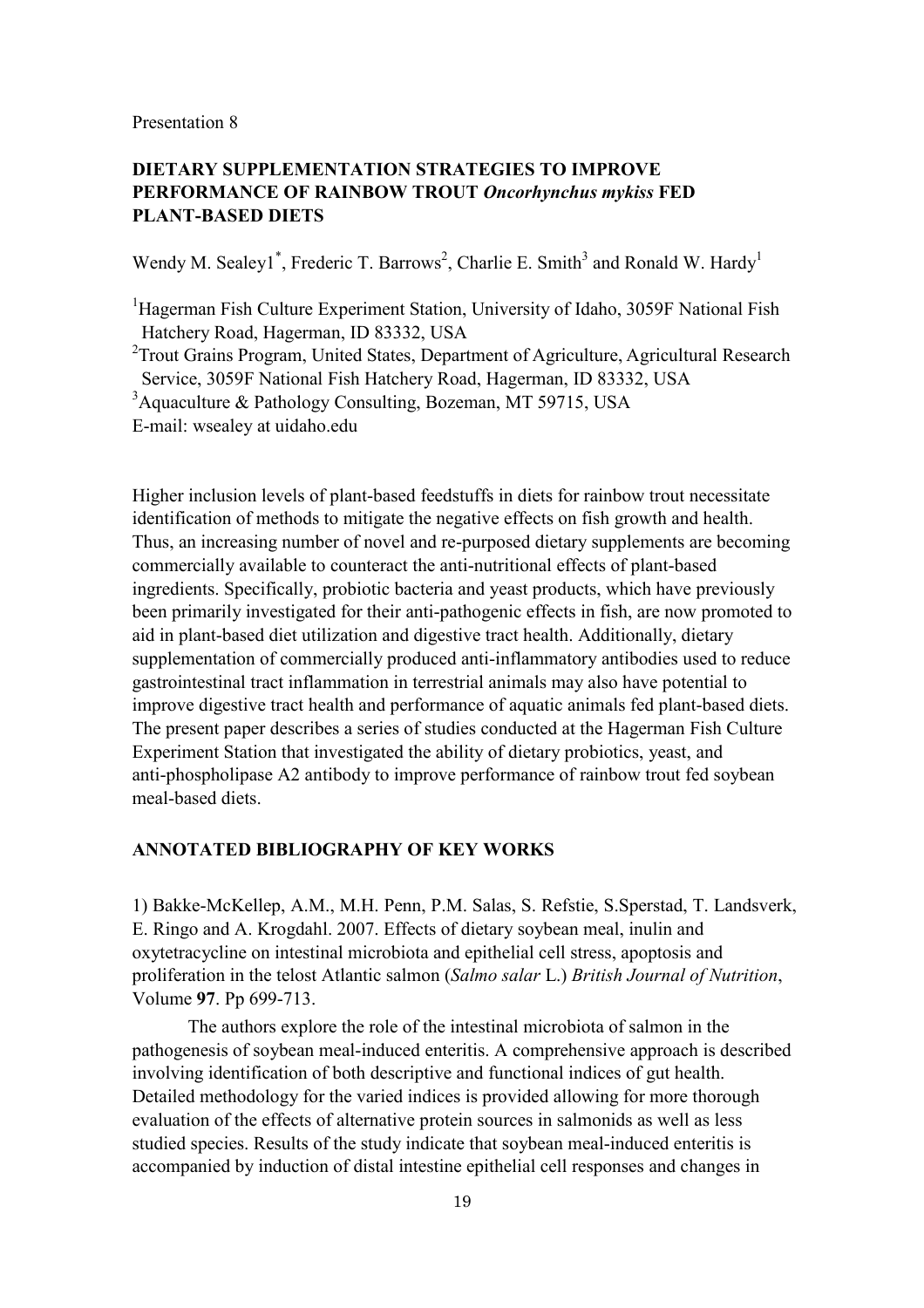microbiota. These results strengthen the putative linkage between gut health and microbiota and indicate that further research in this area is warranted.

2) Gatesoupe, F.J. 2007. Live yeasts in the gut: Natural occurrence, dietary introduction and their effects on fish health and development. *Aquaculture*. Volume **267**. Pp 20-30.

The author summarizes the present state of knowledge regarding the importance of yeast in the fish gut. The putative role of yeast is discussed in regards to both the natural occurrence and the use of "industrial" yeast in aquaculture. Functions discussed include pathogencity, colonization and competition, modulation of immune responses and alteration of host (fish) metabolism. Species, and yeast subcomponents of importance (i.e. glucans) are identified and supporting references are included.

3) Kesarcodi-Watson, A., H. Kaspar, M. J. Lategan, and L. Gibson. 2008. Probiotics in aquaculture: The need, principles and mechanisms of action and screening processes. *Aquaculture*. Volume **274**. Pp 1-14.

The authors review recent and historic literature regarding the use of probiotics in aquaculture. Special emphasis is placed on differences between the use of probiotics in mammalian and aquatic species. These differences illustrate and the authors described why the definition of probiotic as described by Fuller (1989), "a live microbial feed supplement which beneficially affects the host animal by improving its intestinal balance" must be expanded for aquatic species.

Definitions which more accurately reflect the mode of actions observed for probiotics in aquatic species are proposed. Modes of action including improving the use of feed or enhancing the nutritional value are discussed.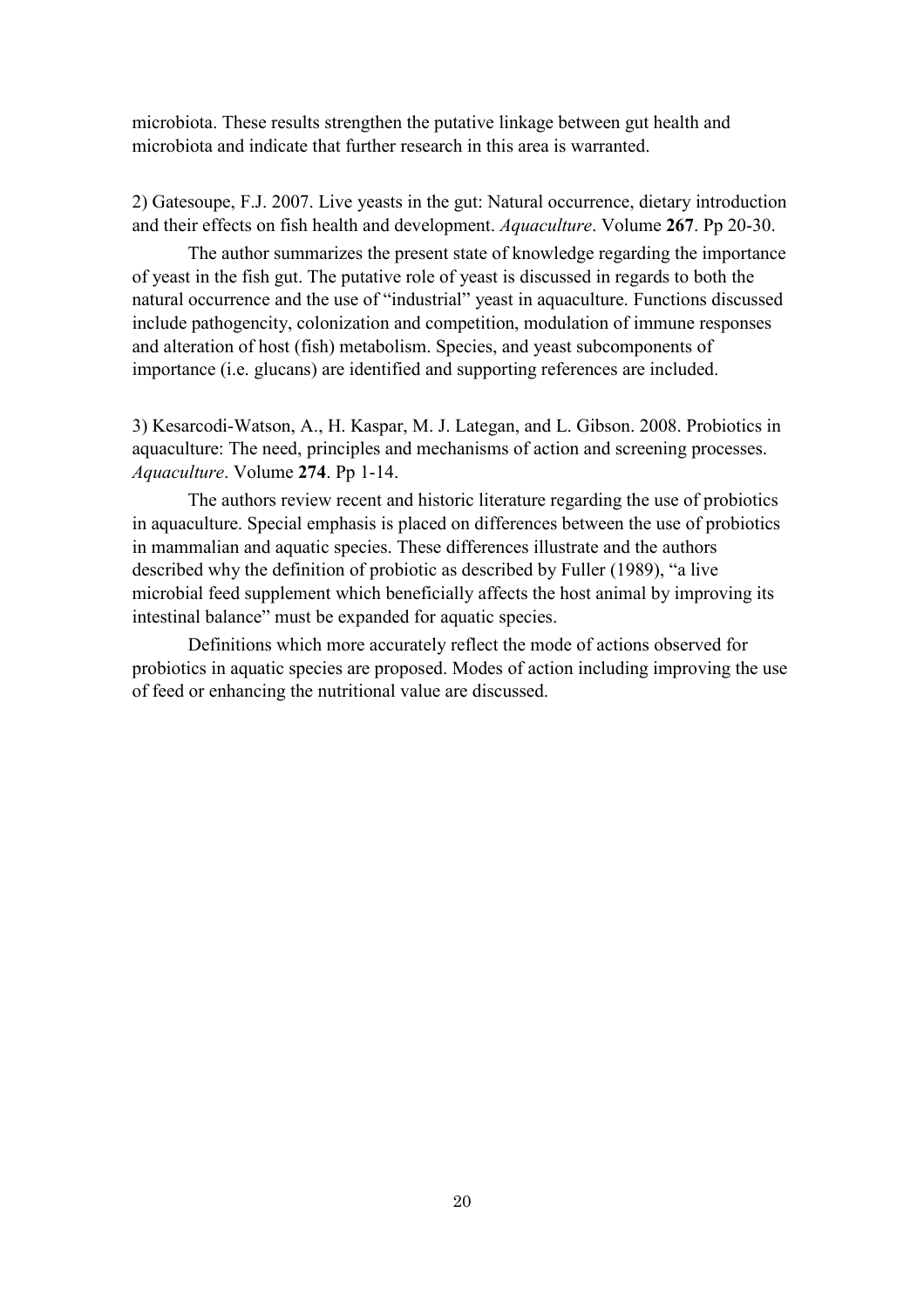## **TAURINE: AN ESSENTIAL NUTRIENT IN FISH**

Shin-Kwon Kim<sup>1\*</sup>, Masahito Yokoyama<sup>1</sup>, Toshio Takeuchi<sup>2</sup>

<sup>1</sup> Aquaculture Biology Division, National Research Institute of Aquaculture, FRA, Mie 516-0193, Japan

<sup>2</sup> Tokyo University of Marine Science and Technology, Tokyo 108-8477, Japan E-mail: ksk4116 at affrc.go.jp

Fish meal is the most important protein source in aquaculture feed for finfish. In addition to protein, fish meal contains many functional substances such as essential fatty acids, vitamins, minerals, and so on. Fish meal also contains much amount of taurine, which is recently considered to be a candidate nutrient having potential as a growth promoter for marine finfish. We conducted some dietary experiments by feeding taurine free diet for Japanese flounder to elucidate the nutritional essentiality of taurine in fish.

Different taurine level diets were prepared by the supplementation of taurine to the basal composition. Taurine was eliminated from fish meal as low as possible by washing with 70% ethanol. This fish meal was used as the sole protein source for experimental diets.

Abnormal feeding behavior was observed in the taurine deficient fish group, whereas normal in the taurine supplemented group, during experimental period. Fish fed taurine deficient diet showed low growth performance. The taurine contents of the whole body and tissues increased with increase of the taurine supplementation. The concentrations of taurine conjugated bile acids, such as taurocholic acid and taurochenodeoxycholic acid, in the gall bladder increased by feeding the high taurine level diet. These findings of the taurine deficiency indicate that taurine is essential nutrient for normal growth and development of Japanese flounder.

## **ANNOTATED BIBLIOGRAPHY OF KEY WORKS**

1) Kim, S.K., Matsunari, H., Takeuchi, T., Yokoyama, M., Furuita, H., Murata, Y., Goto, T. 2008. Comparison of taurine biosynthesis ability between juvenile of Japanese flounder and common carp. *AMINO ACIDS*, Vol:**35**:1. Pp 161-168.

This study was conducted to investigate taurine deficiency and the ability of taurine biosynthesis in both juvenile Japanese flounder (JF) and juvenile common carp (CC) in vivo using low taurine level diets. Three different taurine level diets were prepared by the supplementation of taurine to the basal composition (JF – 0, 0.5 and 1.5% in JF;  $CC - 0$ , 1, 3% in CC). The final average body weight and feed efficiency of JF fed the JF – 1.5% was significantly higher than those of fish fed on the JF – 0%. On the other hand, no significant difference was observed in CC fed with  $CC - 0$ , 1, and 3% diets. The taurine retention rate was negative in the case of JF-fed with the taurine-free supplement  $($ JF – 0 $\frac{9}{6}$ ). On the other hand, the taurine retention rate was about 280% in the case of CC-fed with the taurine-free supplement  $(CC - 0\%)$ . These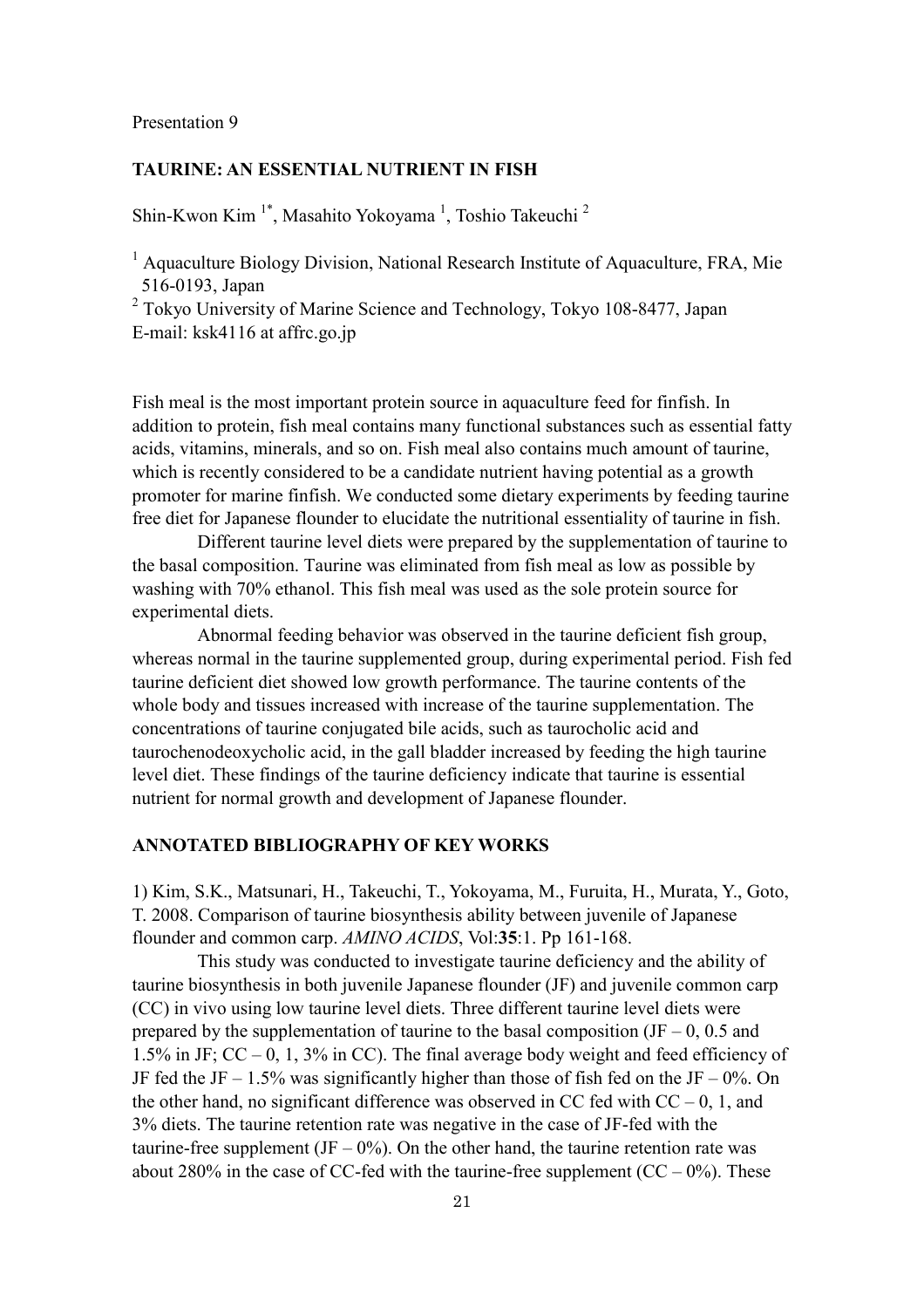findings indicate that while taurine is essential for growth of JF, it is not essential for the growth of CC.

2) Kim, S.K., Matsunari, H., Nomura, K., Tanaka, H., Yokoyama, M., Murata, Y., Ishihara, K., Takeuchi, T. 2008. Correlation of dietary taurine levels and lipid contents in diets on the conjugated bile acid composition and growth performance of juvenile Japanese flounder *Paralichthys olivaceus*. *Fisheries Science*, Vol:**74**:4. Pp 875-881.

The effects of dietary taurine levels and lipid contents on the conjugated bile acid composition and growth performance of juvenile Japanese flounder *Paralichthys olivaceus* were investigated. Six types of diet (three different levels of taurine at two different levels of lipid) were fed to juveniles (average body weight, 0.04 g). Fishmeal that was washed with 70% ethanol to remove taurine was used as the sole protein source. Feeding experiments were carried out at 20°C for 6 weeks. The body weight and percent weight gain of the juveniles were improved by the dietary taurine supplementation. The taurine contents of the whole body and tissues increased with the increase of the dietary taurine contents. The conjugated bile acids in the gall bladder consisted of taurocholic acid and taurochenodeoxycholic acid, which increased with the increase of the dietary taurine level. Taurocholic acid accounted for more than 95% of the total conjugated bile acids. This indicates that taurine is the sole amino acid to conjugate bile acid in Japanese flounder.

3) Kim, S.K., Matsunari, H., Takeuchi, T., Yokoyama, M., Murata, Y., Ishihara, K. 2007. Effect of different dietary taurine levels on the conjugated bile acid composition and growth performance of juvenile and fingerling Japanese flounder *Paralichthys olivaceus, Aquaculture,* Vol:**273**. Pp 595-601

This study investigated the effects of different taurine levels on the conjugated bile acid composition and growth performance of juvenile and fingerling Japanese flounder. Five level diets of dietary taurine were prepared by the supplementation of taurine  $(0, 0.1, 0.2, 0.5, 0.5, 1.5%)$  to a basal composition. Fish meal washed with  $70%$ ethanol to remove taurine was used as the sole protein source. Two feeding experiments were carried out at 20  $\degree$ C by using different sized fish (BW: 0.7 g and 9.6 g). Both size groups of fish were fed the experimental diets for 6 weeks. The body weight and feed efficiency of Japanese flounder were improved by taurine supplementation in the experimental diets. The taurine contents of the whole body and tissues increased with the increase of the taurine supplementation. The conjugated bile acids in gall bladder were composed with taurocholic acid (Expt.I: 33.0–146.8 mg/ml; Expt.II: 64.8–145.3 mg/ml) and taurochenodeoxycholic acid (Expt.I: 0.8–5.5 mg/ml; Expt.II: 3.5–4.9 mg/ml). These bile acids increased with the increase of the dietary taurine level. Taurocholic acid accounted for more than 95% of the total conjugated bile acids. No other conjugated bile acids except the taurine conjugated bile acids were detected in the gall bladder of Japanese flounder. This means that taurine is the sole amino acid to conjugate bile acid in Japanese flounder. Dietary taurine intake affects the conjugated bile acid composition in juvenile and fingerling Japanese flounder.

4) Kim, S.K., Takeuchi, T., Yokoyama, M., Murata, Y., Kaneniwa, M., Sakakura, Y. 2005. Effect of dietary taurine levels on growth and feeding behavior of juvenile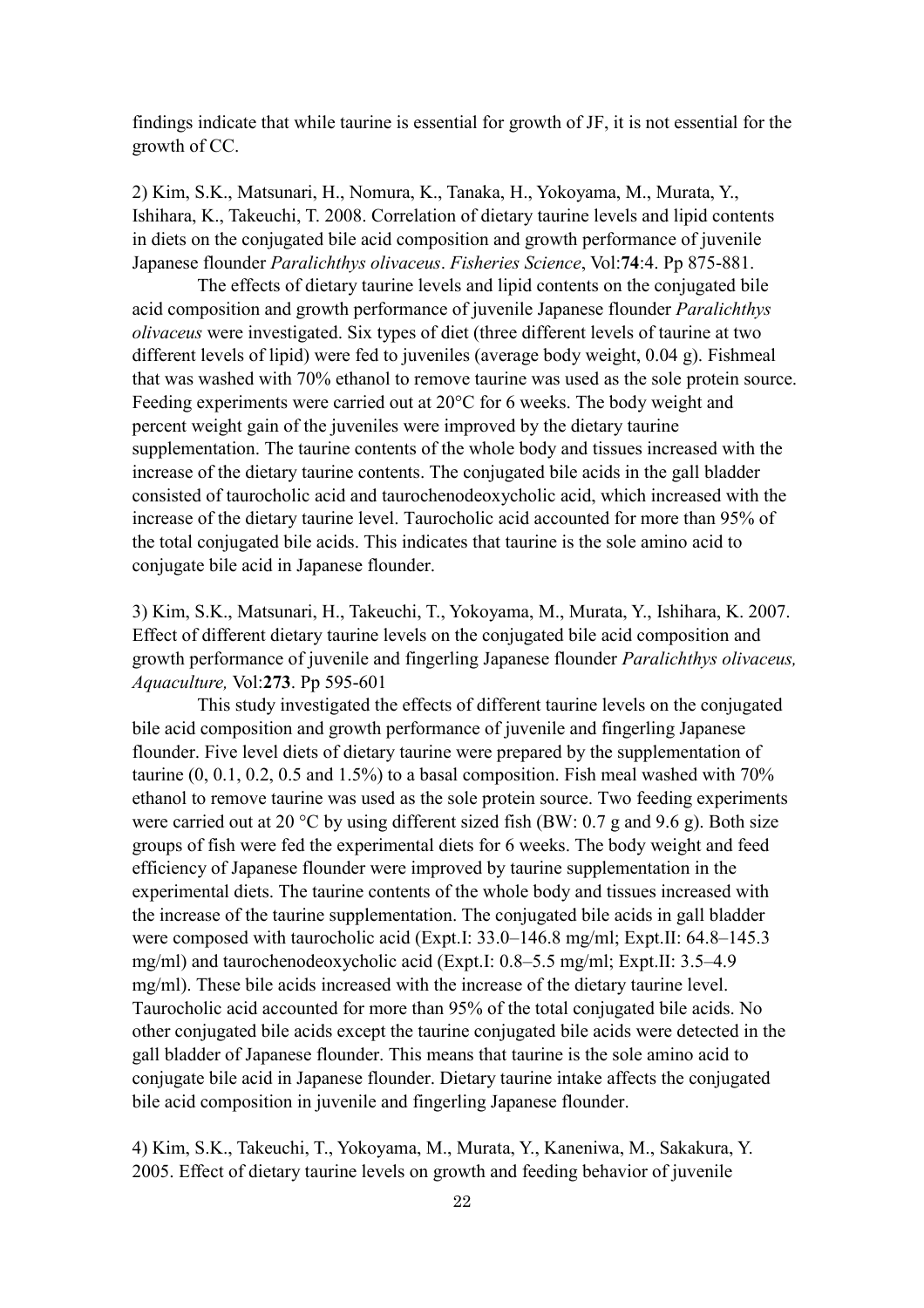Japanese flounder *Paralichthys olivaceus. Aquaculture*, Vol:**250**. Pp 765-774.

This study was conducted to investigate the effect of dietary taurine levels on growth and feeding behavior of juvenile Japanese flounder. Three different taurine level diets were prepared by supplementation of taurine (T-0%, 0.5% and 1.5%) to the basal diet. Fish meal washed with 70% ethanol to remove taurine was used as the sole protein source. Feeding experiments were carried out twice at 20°C by using different size of fish (average body weight: 0.3 g in Experiment I and 3.7 g in Experiment II). The feeding behavior of fish was observed throughout the experimental period. The final average body weight and feed efficiency of juvenile Japanese flounder fed the T-1.5% diet was significantly higher than those of fish fed the T-0% diet in Experiments I and II. Abnormal feeding behavior such as multiple feeding while swimming in the water column was observed in the T-0% group in Experiment I. These findings indicate that taurine is essential for normal growth and development of normal feeding behavior of juvenile Japanese flounder.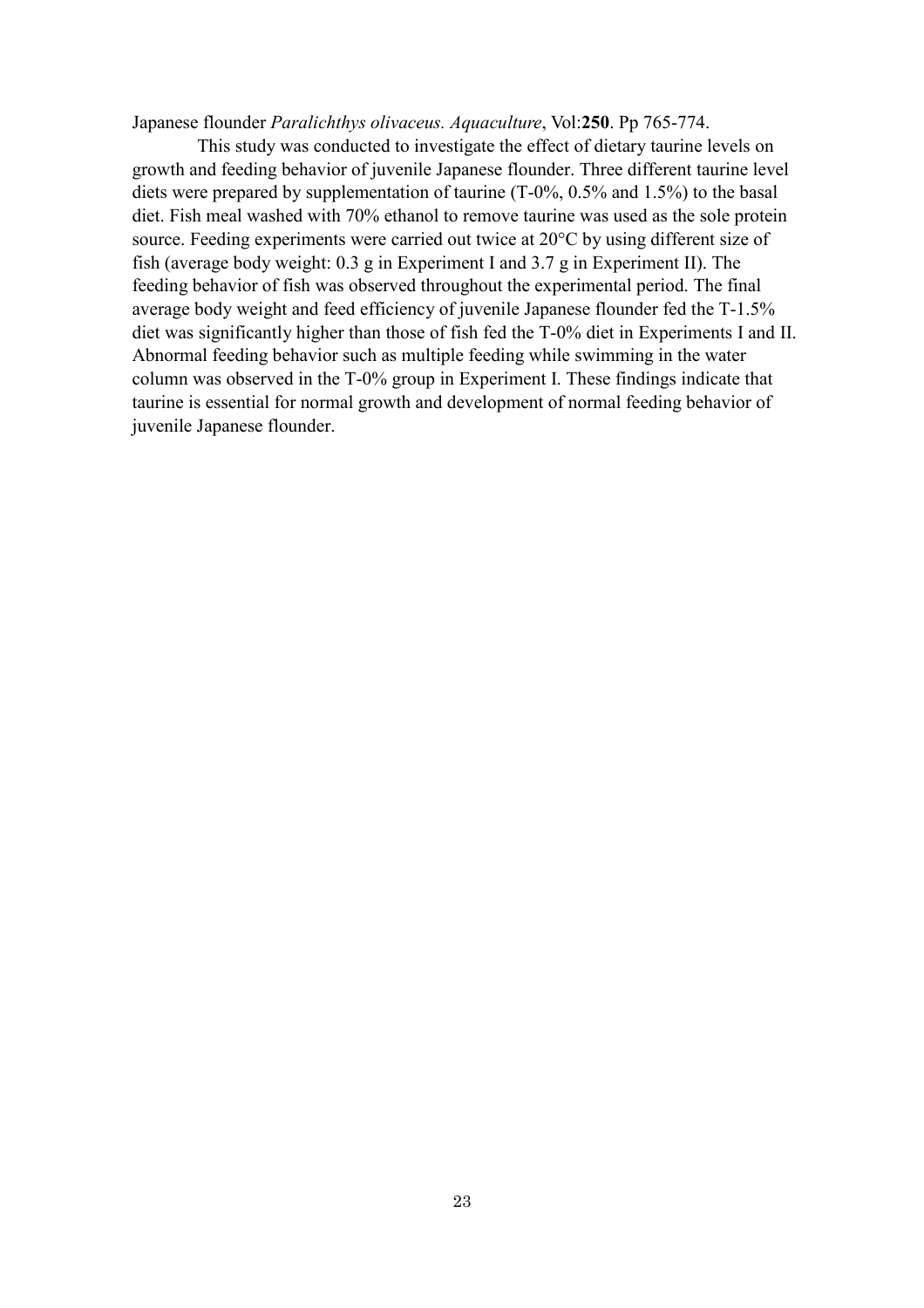## **DEVELOPMENT OF A NEW DIETARY MATERIAL FROM UNUTILIZED ALGAL RESOURCES USING FERMENTATION SKILLS**

Motoharu Uchida\* , Tatsuo Miyoshi

National Research Institute of Fisheries and Environment of Inland Sea, FRA, Hiroshima 739-0452, Japan E-mail: uchida at affrc.go.jp

"Marine silage (MS)" is fish dietary materials prepared from algae by a fermentative processing. On the 34<sup>th</sup> U.S.-Japan Aquaculture Panel Symposium, we had reported the method to prepare the MS from seaweed by lactic acid fermentation. The objective of this work is to report the recent progress of this study.

The fermentation of seaweeds can be performed by the enzymatic saccharification by cellulase, followed by the fermentation process with the use of lactic acid bacteria. This method can be applied on any kind of seaweeds, but quantity of lactic acid production was varied at least more than six times among the different lot samples of seaweed. Lactic acid fermentation of microalgae is also possible, but decomposition of cell wall is only partial with presently available enzyme products.

Developing MS is interesting from three viewpoints. Firstly, it makes possible to convert unutilized algal biomass resources into dietary materials for aquaculture. Secondly, fermentation product is acidic and long-preservative at room temperature without energy cost. Therefore, for example, surplus microalgae culture can be preserved and supplied depending on a demand. Thirdly, fermented materials are usually expected to have some functions to contribute to keep health. Red sea bream that are challenged with iridovirus and fed a diet containing the MS at  $10\%$  (w/w) resulted in the significant promotion of the survival rate (%) against those fed the control diet. We believe that aquaculture with MS is eco-friendly and contribute to culture fish that is free from drugs.

## **ANNOTATED BIBLIOGRAPHY OF KEY WORKS**

1) Uchida, M., and M. Murata. 2002. Fermentative preparation of single cell detritus from seaweed, *Undaria pinnatifida*, suitable as a replacement hatchery diet for unicellular algae. *Aquaculture*, **207**. 345-357.

Single cell detritus (SCD) is a product ca. 5.8-11.5μm in diameter prepared by decomposing seaweed to a cellular level, and is expected to be utilized as a fisheries–diet in place of unicellular algae. The present paper details the culture conditions for the effective preparation of SCD from *Undaria pinnatifida* based on a fermentative method. The presently developed method needs no facilities for temperature conditioning, lightening, and air supplying, but needs only a plastic tank for obtaining the SCD. Here, we suggest a novel fisheries-diet of "marine silage", which is produced from the combination of two principles, conversion of seaweed to SCD and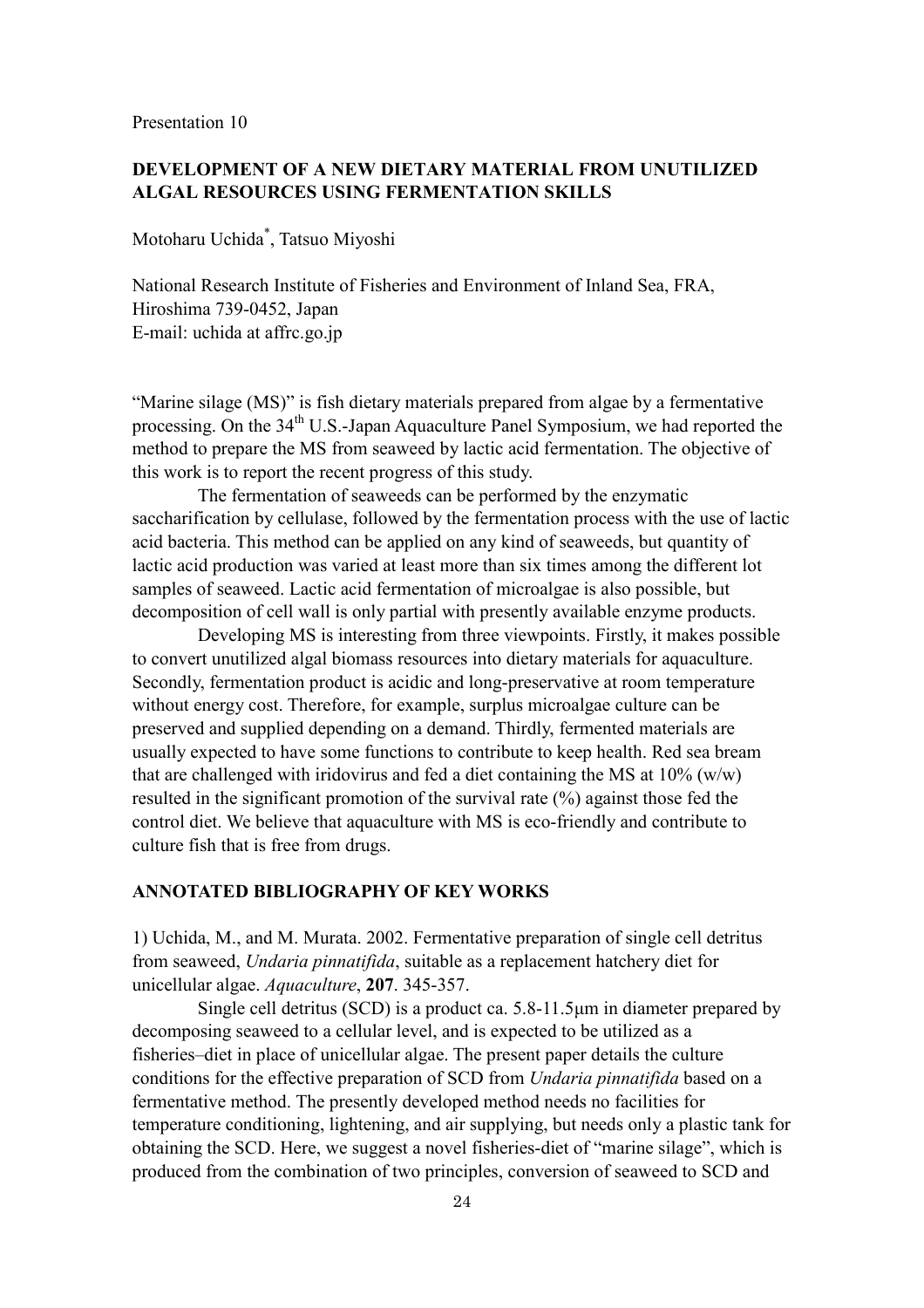induction of lactic acid fermentation utilizing activities of a microbial mixture composed of a lactic acid bacterium and yeast.

2) Uchida, M., and M. Murata. 2004. Isolation of a lactic acid bacterium and yeast consortium from a fermented material of *Ulva* spp. (Chlorophyta). *Journal of Applied Microbiology,* **97**. 1297-1310.

Three kinds of microorganisms composed of a lactic acid bacterium, *Lactobacillus brevis*, and yeasts, *Debaryomyces hansenii* and a *Candida zeylanoides*-related specimen, were isolated from a fermented material of *Ulva* spp. Lactic acid and ethanol fermentation could be induced in various kinds of seaweed by adding this microbial consortium along with cellulase. This is the first report of demonstrative performing of lactic acid and ethanol fermentation in seaweed, which is expected to provide a new material for food and dietary applications.

3) Uchida, M., K. Numaguchi, and M. Murata. 2004. Mass preparation of marine silage from *Undaria pinnatifida* and its dietary effect for young pearl oyster. *Fisheries Science*, **70**. 456-462.

Marine silage (MS) is a new dietary item prepared by decomposing seaweed to a cellular unit and performing lactic acid fermentation. The present paper demonstrated a large (10 L)-scale preparation and a long-term (18 months)-preservation of the MS using *Undaria pinnatifida* as a substrate. Furthermore, feeding trials demonstrate the dietary value of the MS to the Japanese pearl oyster *Pinctada fucata* martensii. The present study is the first to demonstrate a mass preparation of MS and its positive dietary effect for a bivalve.

4) Uchida, M., H. Amakasu, Y. Satoh, and M. Murata. 2004. Combinations of lactic acid bacteria and yeast suitable for preparation of marine silage. *Fisheries Science*, **70**. 508-518.

To examine a suitable combination of starter microorganisms, marine silage (MS) was prepared with different compositions of LAB and yeasts from a substrate of *Undaria pinnatifida*. *Lactobacillus brevis* showed the highest predominating ability in MS among the tested, while *L. acidophilus* (casei-type) IAM 10074 and *L. plantarum* IAM12477T also showed predominating ability with relatively inferior scores. The present study demonstrated that a single use of LAB, including food industry-familiar species, is suitable for preparation of MS, while the superiority of *L. brevis* B5201 was suggested in predominating ability in marine silage.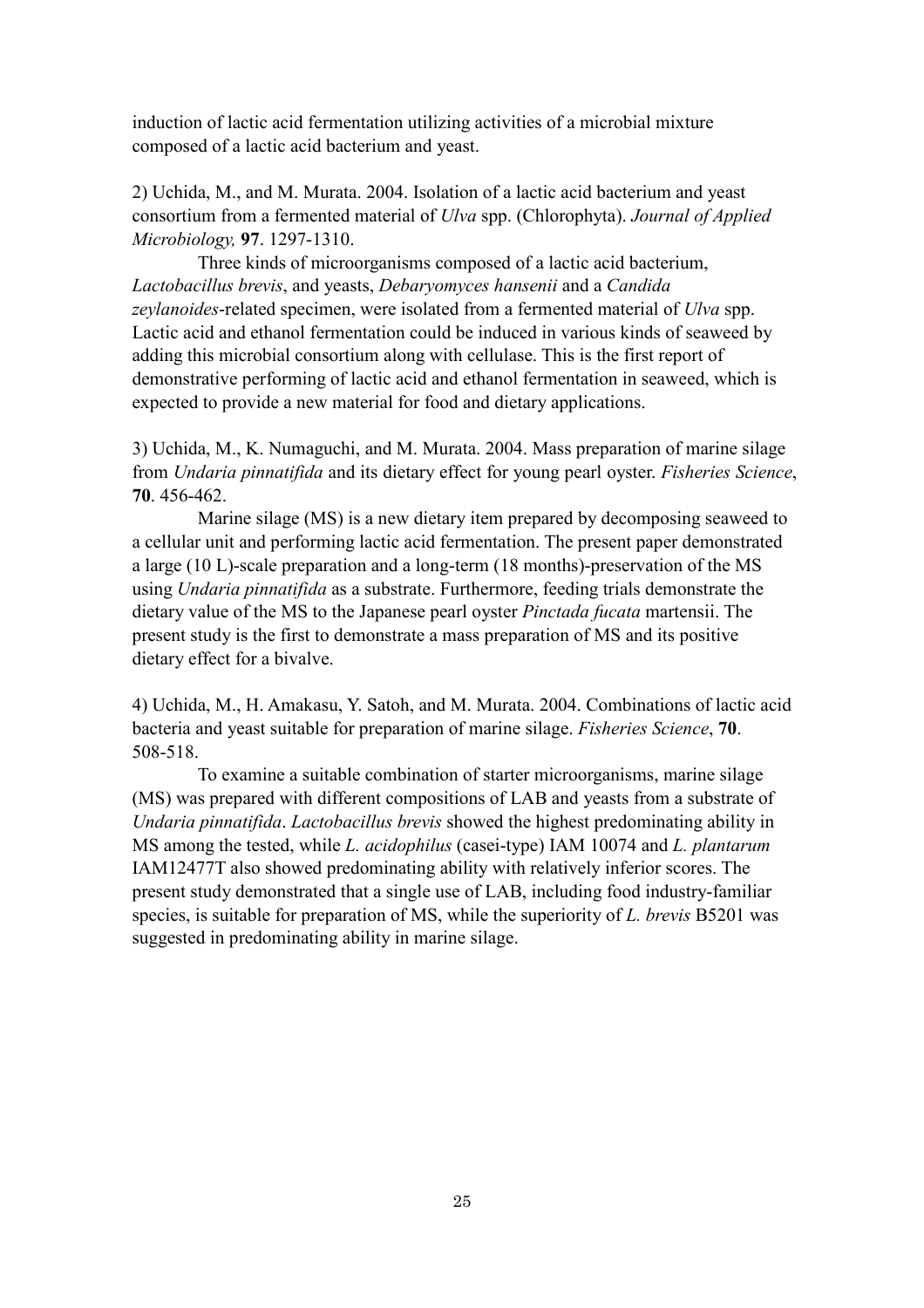## **APPROACH TO EXPAND THE USE OF JAPANESE ANCHOVY AS FEED MATERIAL** - Efficacy of thiamine supplementation -

Noriko Ishida<sup>1\*</sup>, Kenji Nakanishi<sup>2</sup>, and Hisashi Murata<sup>3</sup>

<sup>1</sup>National Research Institute of Fisheries Science, FRA, Yokohama 236-8648, Japan <sup>2</sup>Miyazaki Prefectural Fisheries Experimental Station, Miyazaki 889-2162, Japan <sup>3</sup>University of Miyazaki, Miyazaki 889-2192, Japan E-mail: larry at affrc.go.jp

Japanese anchovy (*Engraulis japonicus*) resource is considered to be extensive, however not effectively utilized. In order to resolve this issue and eventually increase the anchovy catch, Fisheries Agency has launched a project study for effective utilization of anchovy to increase the value of anchovy.

Here, we introduce the project study schema and five research issues respectively, such as fish quality, fish machinery, surimi, fish meal, and feed material. Then, we would like to focus on the results of the feed material issue.

Moist pellets are still used as a major feed material in amberjack (*Seriola dumerili*) farms in western Japan. Among the fish species used for feed materials, anchovy is definitely the cheapest. However anchovy is not often applied to moist pellets for farming amberjack because of the development of thiamine deficiency. It is said that thiamine deficiency developed in farming yellowtail (*Seriola quinqueradiata*) which were fed anchovy. The amberjack farmers are concerned that the same disease development will occur in amberjack and do not use anchovy for moist pellets.

From these circumstances, we investigated the development of thiamine deficiency in farmed amberjack. We designed three experimental groups which were respectively fed anchovy-based moist pellets, thiamine supplemented anchovy-based moist pellets, and mackerel-based moist pellets that the farmers often use. These diets were adjusted to the same caloric value. We concluded that thiamine supplementation is necessary for anchovy-based moist pellets. The thiamine supplementation for anchovy pellets prevented thiamine deficiency disease, but also achieved as the same level of the growth, disease-resistance, and meat quality as the cultured fish which was fed mackerel-based moist pellets.

## **ANNOTATED BIBLIOGRAPHY OF KEY WORKS**

1) Ishihara, T., M. Yasuda, and S. Kashiwagi. 1974. Studies on thiaminase I in marine fish- VI Preventive effect of thiamine on nutritional disease. *Bull. Japan. Soc. Sci. Fish*., **40** (8): 775-781.

Yellowtail fed on raw anchovy as a sole feeding stuff with or without thiamine was analyzed for thiamine, pyruvic acid, lipid and protein contents in various tissues. The results obtained may be summarized as follows: (1) In the fish kept on raw anchovy with no added thiamine, contents of thiamine, cholesterol and triglyceride in various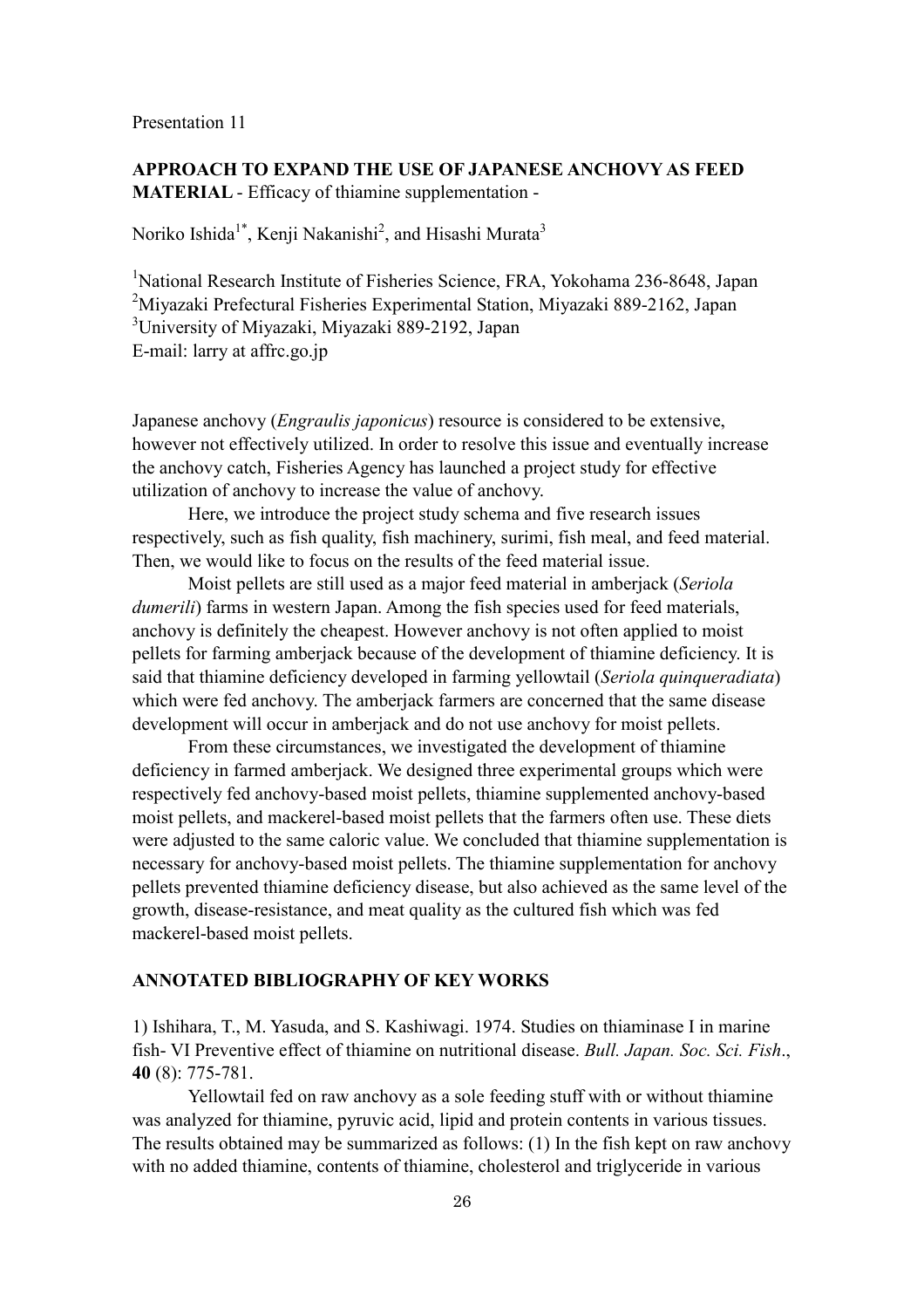tissues were significantly decreased, while pyruvic acid in the blood increased. The pyruvic acid and thiamine contents however, were restored to normal levels when thiamine was added to the meat. (2) The fish reared on raw anchovy with added thiamine during the entire period showed a similar body composition to the fish given horse mackerel, mackerel and sand launce which contain no thiaminase. [In Japanese with English summary]

2) Masumoto, T., R. W. Hardy, and E. Casillas. 1987. Comparison of transketolase activity and thiamin pyrophosphate levels in erythrocytes and liver of rainbow trout (*Salmo gairdneri*) as indicators of thiamin status. *American Inst. Nutr*., **117**: 1422-1426.

Yearling rainbow trout (*Salmo gairdneri*) were fed a purified diet with and without thiamin supplementation for 30 wk, at which time overt signs of thiamin deficiency appeared in the deficient group. Overt signs of thiamin deficiency were anorexia, darkening and ataxia. Death rapidly followed the development of overt thiamin deficiency. Transketolase activity and thiamin pyrophosphate levels were measured monthly in erythrocyte and liver samples. Significant differences in erythrocyte transketolase activity between fish fed the thiamin-deficient and control diets were measured after 24 wk of feeding. No significant difference in liver transketolase activity was found between rout fed diets with or without thiamin supplementation. Thiamin pyrophosphate levels were significantly lower in erythrocytes and liver of fish fed the thiamin-deficient diet after 16wk of feeding. Thiamin pyrophosphate levels in erythrocytes and liver were found to be a more sensitive indicator of thiamin status of rainbow trout than erythrocyte or liver transketolase activity.

3) Nyoman Adiasmara Giri, I., A. Kanazawa, S. Teshima, and S. Koshio. 1996. Effects of dietary thiamin on growth and thiamin content on the hepatopancreas of kuruma prawn (*Penaeus japonicus*) juveniles. *Suisanzoshoku*, **44** (3): 325-333.

*Penaeus japonicus* (0.99  $\pm$  0.06g) were fed with diets containing 0, 5, 15 and 20 mg thiamin per 100g dry diet for 12 weeks to investigate their effects on survival, growth and thiamin content in the hepatopancreas of prawns. Prawns fed thiamin-deficient diet showed significantly lower survival, weight gain, and thiamin pyrophosphate (TPP) content in the hepatopancreas than those from other treatments. While a significant difference in weight gain was first observed by the eighth week of feeding, the TPP content in the hepatopancreas of prawn fed thiamin-deficient diet was markedly decreased already by the fourth week of feeding, being also significantly lower compared to other treatments at the end of experiment. These results indicated that the TPP content in the hepatopancreas may be more sensitive indicator to detect the healthy condition of prawn than growth. A positive relationship between weight gain and TPP content in the hepatopancreas was found in the present study. Based on the weight gain and on TPP content in the hepatopancreas of prawn, the minimum thiamin requirements of kuruma prawn juveniles were estimated to be 13.98 mg and 14.31 mg per 100g dry diet, respectively.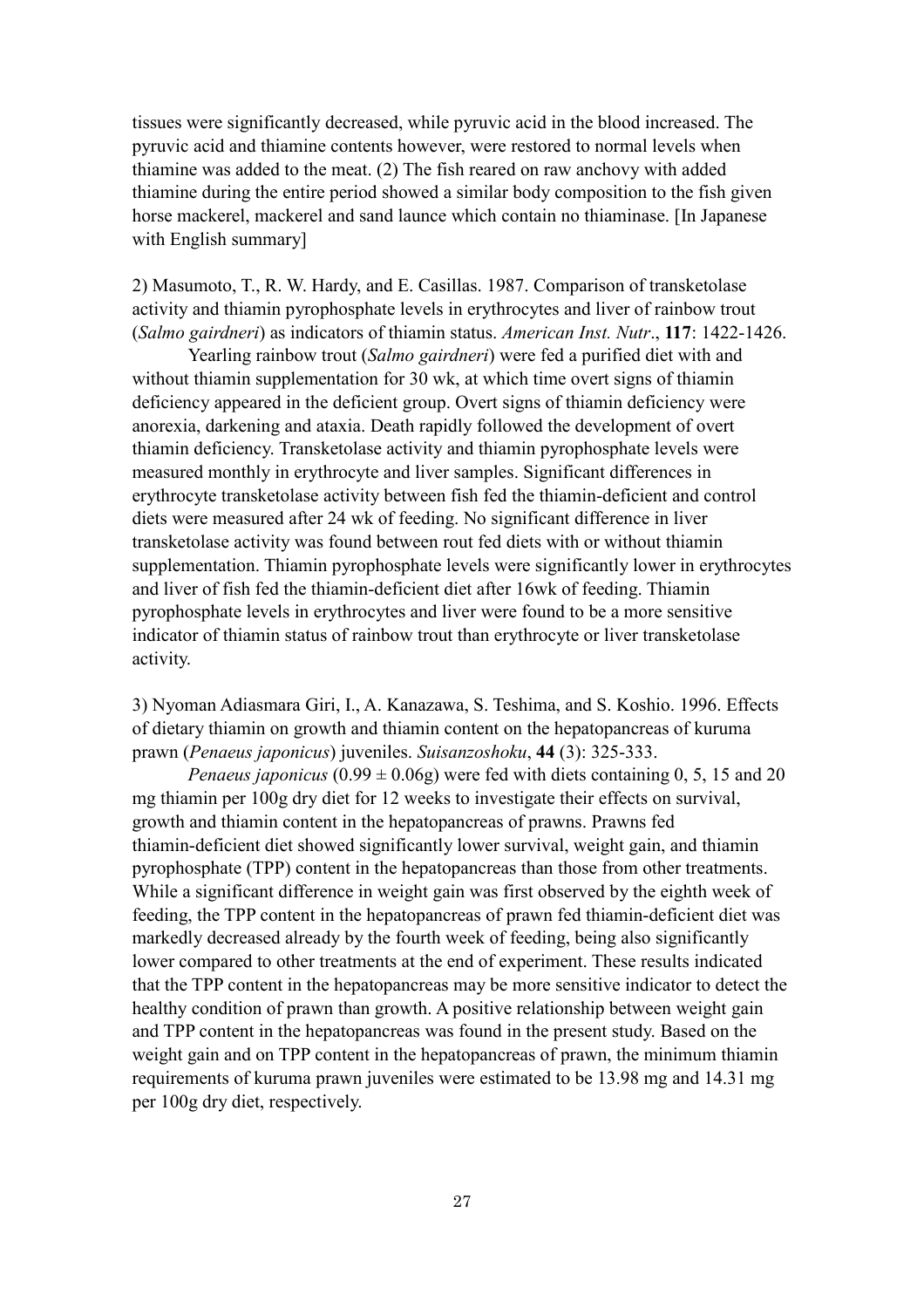#### **LARVAL FEEDS RESEARCH IN THE UNITED STATES**

Michael B. Rust

Aquaculture Program, Northwest Fisheries Science Center, 2725 Montlake Blvd E, Seattle, WA, 98102 USA E-mail: mike.rust at noaa.gov

This presentation will examine the various types of microparticulate diets currently being developed in the United States, several new tools to help improve microparticulate diets and some international effort to improve collaboration in this field. I will also spend the last few minutes on my thoughts on feeds for larval eel. Following on the pioneering work of Kanazawa and co-workers in Japan, there are three labs in the US currently working on a new generation of larval feeds. These labs have focused attention on a variety of microparticle types and combinations of these particles which are termed complex microparticles. In addition our lab has focused attention on developing tools that can be used to better test microparticulate diets. So far three tools have been developed. The first one allows marking diets and live feeds so that consumption and diet preference can be directly measured. The second one adapts the apparent digestibility methods used by fish nutritionists worldwide on larger fish to small larvae. The third method measures mass leaching in real time from microparticle diets. At the end of this presentation I will defend the idea that eel larvae are parasites and give my thought about how to test this hypothesis and potential improve larval nutrition for this important and delicious species.

## **ANNOTATED BIBLIOGRAPHY OF KEY WORKS**

1) Larval feeds research in the united states. Michael B. Rust, Aquaculture Program, Northwest Fisheries Science Center, 2725 Montlake Blvd E, Seattle, WA, 98102 USA Barrows, F. T and W. A. Lellis, 2006. Effect of Diet Processing Method and Ingredient Substitution on Feed Characteristics and Survival of Larval Walleye, *Sander vitreus*. *Journal of the World Aquaculture Society*, Vol **37**:2, 155-160.

Details of producing two types of agglomerated microparticulate diets and the resulting performance of these diets when fed to larval walleye are presented. Dr. Barrow's has numerous other papers dealing with larval fish diets and nutrition.

2) Cook, M.A., Johnson, R.B., Nicklason, P.N., Rust, M.B. 2008. Marking live feeds with inert metal oxides for fish larvae feeding and nutrition studies, *Aquaculture Research.*

The authors developed a simple and accurate method to mark live and microparticulate feeds in order to quantify consumption. This method can be used to optimize a variety of conditions in order to maximize feeing success. The method also is the first step toward determining apparent digestibility in fish larvae.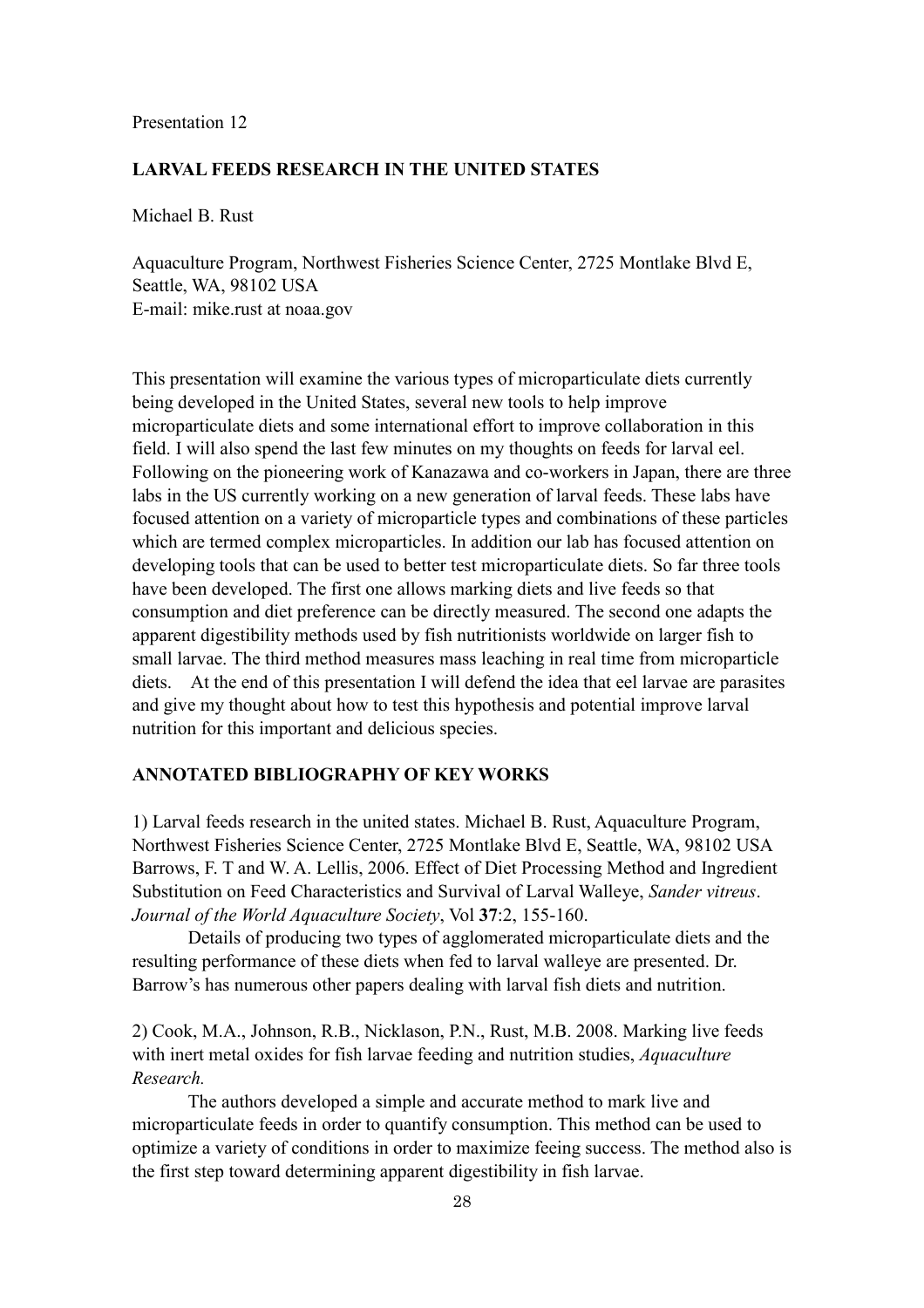3) Johnson, R.B., Nicklason, P.N., Cook, M.A., Rust, M.B. in press, Determination of apparent protein digestibility of live Artemia and a microparticulate diet in 8-week-old Atlantic cod *Gadus morhua* larvae. *Aquaculture.*

The study of larval nutrition has been hampered by a lack of tools to measure diet performance. In larger fish, one of the key tools is the determination of apparent digestibility. This paper for the first time, adapts and tests a procedure for determination of apparent digestibility to larval fish. In this case, the cod are pre-metamorphic, but the authors are in the process of extending the method back as far as possible to the first feeding stage.

4) Langdon, C., Nordgreen, A., Hawkyard, M., Hamre, K. in press, Evaluation of wax spray beads for delivery of low-molecular weight, water-soluble nutrients and antibiotics to *Artemia*. *Aquaculture.*

The latest work from Dr. Langdon's lab describes production and use of lipid walled microcapsules. Numerous authors have demonstrated that low-molecular weight, highly soluble nutrients leach within seconds of contact with water for the majority of microparticle types. Lipid walled beads are one of the few technologies that is capable of retaining highly soluble nutrients. This paper uses the lipid walled microcapsules to deliver highly soluble nutrients to enrich *Artemia*.

5) Nicklason, P.N., Johnson, R.B. in press, Real-time measurement of protein leaching from micro-particulate larval fish feeds, *Aquaculture Research*.

This paper describes a relatively inexpensive, quick and simple method to measure the leaching qualities of microparticulate diets produced by different processes or treated differently. This method could help to better define the physical characteristics of diets used across labs, experiments and species.

6) Finn, R. N. and B. G. Kapoor II (editors). 2008. Fish Larval Physiology. Science Publishers, Enfield, NH, 724 pages.

Treatise on various aspects on the physiology of larval fishes necessary for understanding the underlying biology as it may relate to larval nutrition. Written by 38 international experts in 20 chapters and seven sections. Sections address ontogeny, respiration and homeostasis, nutrition and energy, sensory physiology, movement, control and defense and functional changes in form.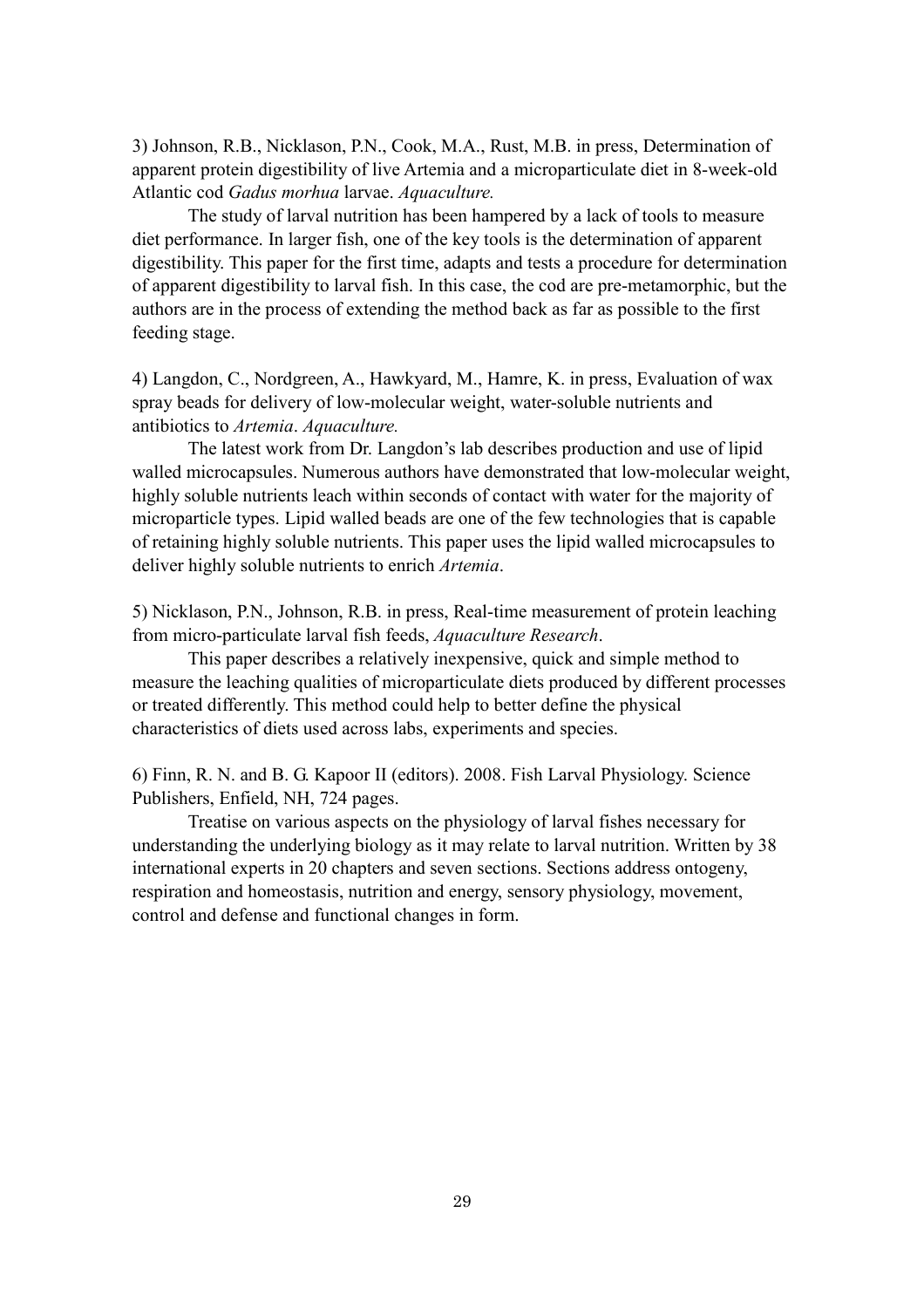#### **AQUACULTURE FEED AND SEAFOOD QUALITY**

Cheng-Sheng Lee

Center for Tropical and Subtropical Aquaculture, c/o The Oceanic Institute, 41-202 Kalanianaole Hwy. Waimanalo, HI 96795 E-mail: cslee at oceanicinstitute.org

Seafood has been an important additional animal protein source in many less developed countries. Contribution of seafood from aquaculture has been increasing annually over the past decades as the harvest from capture fisheries decreased. According to FAO projection, aquaculture has to continually increase to meet the increasing future demand of seafood. The challenges for aquaculture in the  $21<sup>st</sup>$  century will include not only quantity to meet the increasing demand but also quality for health consideration. The consumers want to have safe and nutritious seafood.

Seafood quality has broad definition from texture, taste, nutritional value to safety etc. Unlike the seafood harvested from the sea, the quality of aquaculture products can be controlled by many factors from the production phase to the dinner table. This report will only discuss factors such as pond management and feeding contribute to the change of seafood quality.

Since farmed fish feed on the food provided by farmers, the final nutrients/chemical compositions can be manipulated in farmed fish through feeding. External appearance such as coloration of fillet can be determined by Astaxanthin contents in diet. Replacement of fish meal and oil by vegetable protein and oils or change of oil content in fish feed will change odor and fatty acid composition such as Polyunsaturated fatty acid (PUFA) levels and consequently, taste in farmed fish. Muscle lipid content affects the texture of fish as well. The decontamination procedures and environmental monitoring during the farming practice may also be a possible means of reducing some contaminant levels. This presentation is to overview the presentation at the workshop "Seafood Quality and Aquaculture" held in October, 2007 in Hawaii. Exchange the means of manipulating the final nutrient composition or boosting a selected chemical component will increase the product value and benefit the consumers and producers.

## **ANNOTATED BIBLIOGRAPHY OF KEY WORKS**

1) Andersen, U.B., M.S. Thomassen & A.M.B. Rora. (1997) Texture properties of farmed rainbow trout (Oncorhynchus mykiss): Effects of diet, muscle fat content and time of storage on ice. *Journal of the Science of Food and Agriculture* **3**, 347-353.

2) Bell, J.G., McEvoy, J., Tocher,D.R., McGhee F., Campbell, P.J. and Sargent, J.R. 2001. Replacement of fish oil with rapeseed oil in diets of Atlantic salmon (*Salmo salar*) affects tissue lipid compositions and heptocyte fatty acid metabolism. *J. Nutr*.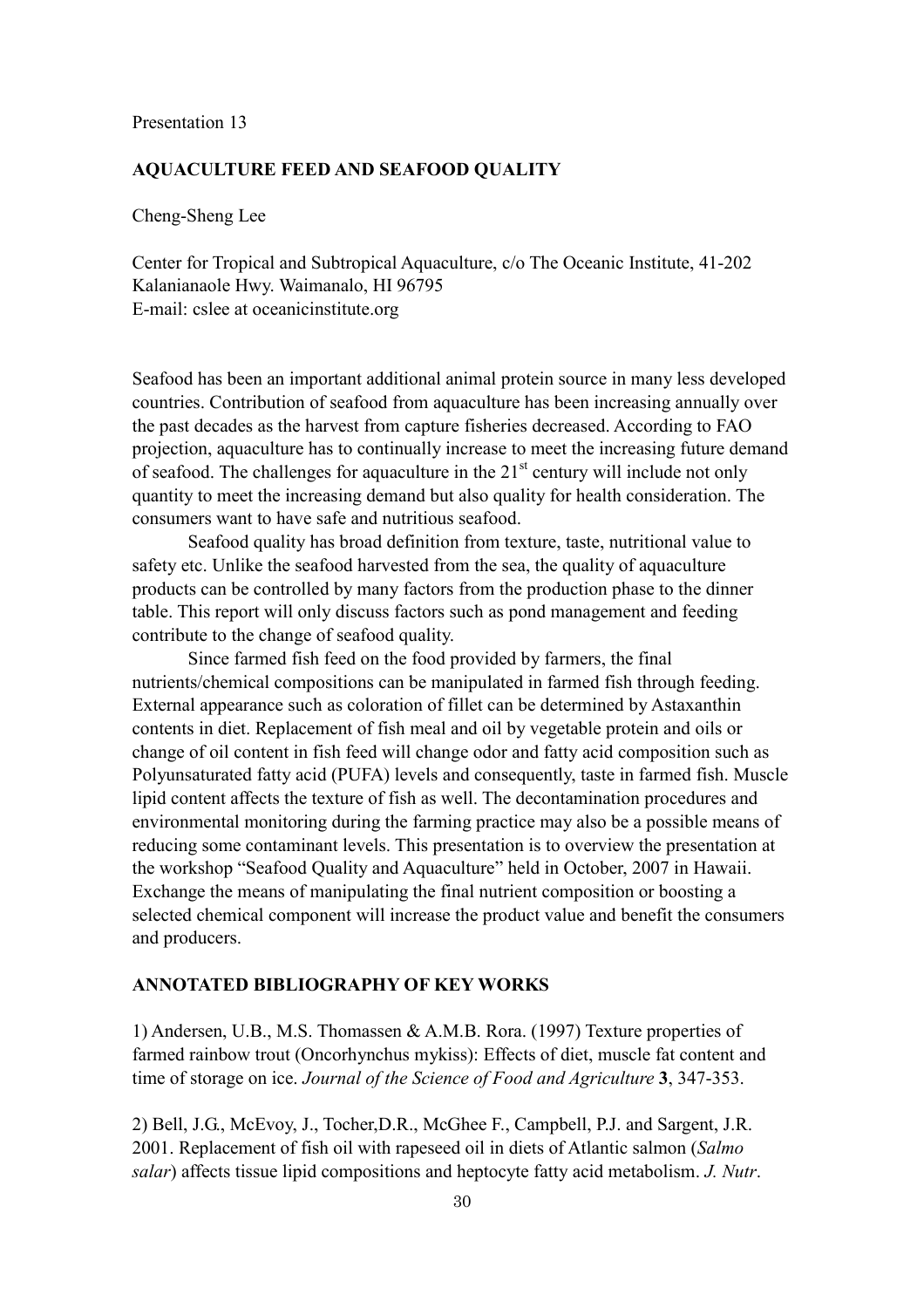**131**: 1535-1543.

3) Boggio, S. M., Hardy, R.W., Babbitt, J.K. and Brannon, E.L. 1985. The influence of dietary lipid source and alpha-tocopheryl acetate level on product quality of rainbow trout (*Salmo gairdneri*). *Aquaculture* **51**, 13-24.

4) Brodtkorb, B.T., G. Rosenlund & O. Lie. (1997) Effects of dietary levels of 20:5n-3 and 22:6n-3 on tissue lipid composition in juvenile Atlantic salmon, *Salmo salar,* with emphasis on brain and eye. *Aquaculture Nutrition* **3,** 175-187.

5) Cowey, C.B., Adron, J.W., Hardy, R., Smith, J.G.M. and Walton, M.J. 1979. Utilization by rainbow trout of diets containing partially rendered hide fleshings. *Aquaculture* **16:** 199-209.

6) De Francesco, M., Giuliana, P., Medale, F., Lupi, P., Kaushik, S. and Poli, B.M. 2004. Effect of long-term feeding with a plant protein mixture based diet on growth and body/fillet quality traits of large rainbow trout (*Oncorhynchus mykiss*). *Aquaculture* **236**: 413-429.

7) Dosanjh, B.S., D.A. Higgs, D.J. McKenzie, D.J. Randall, J.G. Eales, N. Rowshandeli, M. Rowshandeli & G. Deacon. (1998) Influence of dietary blends of menhaden oil and canola oil on growth, muscle lipid composition, and thyroidal status of Atlantic salmon (*Salmo salar*) in sea water. *Fish Physiology and Biochemistry* **2**, 123-134.

8) Dupree, H.K., Gauglitz, E.J. and Houle, C.R. 1979. Effects of dietary lipids on the growth and acceptability (flavour) of channel catfish (*Ictalurus punctatus*). Pages 87-103 in J.E. Halver and K. Tiews, editors. Finfish Nutrition and Fishfeeds Technology, Heenemann, Berlin.

9) Grisdale-Helland, B. and Helland, S.J. 1997. Replacement of protein by fat and carbohydrate diets for Atlantic salmon (*Salmo salar*) at the end of the freshwater stage. *Aquaculture* **152**: 167-180.

10) Halver, J.E. 2002. The Vitamins. Pp. 613-141 in J.E. Halver and R.W.Hardy, editors, Fish Nutrition, 3rd Edition. Academic Press Inc., New York, NY.

11) Hamre, K. & O. Lie. (1997) Retained levels of dietary α-, γ- and δ-tocopherols in tissues and body fluids of Atlantic salmon (*Salmo salar* L.). *Aquaculture Nutrition* **3**, 99-107.

12) Hardy, R.W., Scott, T.M. and Harrell, L.W. 1987. Replacement of herring oil with menhaden oil, soybean oil, or tallow in the diets of Atlantic salmon raised in marine net-pens. *Aquaculture* **62:** 267-277.

13) Hatae, K., A. Tobimatsu, M. Takeyama & J.J. Matsumoto. (1986) Contribution of the connective tissues on the texture differences of various fish species. *Bulletin of*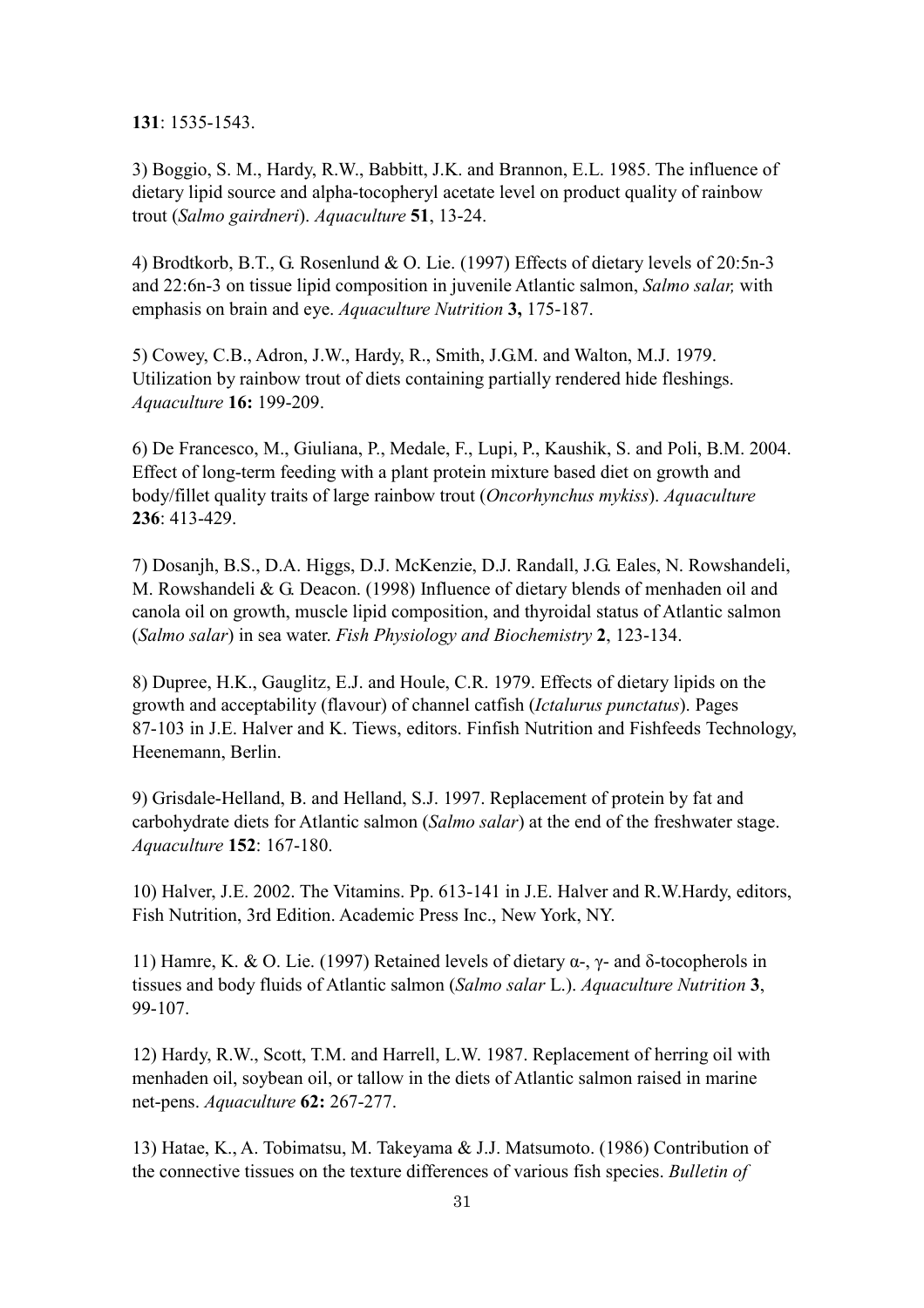*Japanese Society of Scientific Fisheries* **52**, 2001-2007.

14) Hites, R.A., Foran, J.A., Carpenter, D.O., Hamilton, M.C., Knuth, B.A., and Schwager, S.J. 2004. Global assessment of organic contaminants in farmed salmon. *Science* **303:** 226-229. Available at http://www.sciencemag.org/cgi/content/full/303/5655/226.

15) Horvli, O., L. Aksnes & O. Lie. (1998) Tissue distribution of vitamin  $D_3$  in Atlantic salmon (*Salmo salar*): Effect of dietary level. *Aquaculture Nutrition* **4**, 89-97.

16) Ikonomou, M.G., Higgs, D.A., Gibbs, M., Oakes, J., Skura, B., McKinley, S., Balfry, S.K., Jones, S., Withler, R. and Dubetz, C. 2007. Flesh quality of market-size farmed and wild British Columbia salmon. Environ. Sci. & Techn. 41: 437-443. Abstract available at

http://pubs.acs.org/cgi-bin/abstract.cgi/esthag/2007/41/i02/abs/es060409+.html.

17) Jobling, M. 2003. Do changes in Atlantic salmon, *Salmo salar* L., fillet fatty acids following a dietary switch represent wash-out or dilution? Test of a dilution model and its application. *Aqua. Res.* **34**(13): 1215-1221.

18) Jobling, M. and Johansen, S.J.S. 2003. Fat distribution in Atlantic salmon *Salmo salar* L. in relation to body size and feeding regime. *Aqua. Res.* **34**(4): 311-316.

19) Lie, O. 2001. Flesh quality- the role of nutrition. *Aqua. Res.* **32**(Suppl. 1): 341-348.

20) Mozaffarian, D. and Rimm, E.B. 2006. Fish intake, contaminants, and human health: Evaluating the risks and the benefits. *J. Amer. Med. Assn*. **296**: 1885-1899. Abstract available at http://jama.ama-assn.org/cgi/content/short/296/15/1885.

21) Nakagawa, H. and Montgomery, W.L. 2007. Algae. Pp. 133-167 in H. Nakagawa, M. Sato, and D.M Gatlin III, editors. Dietary supplements for the health and quality of cultured fish. CAB International, Oxon, UK

22) Nakagawa, H., Sato, M. and Gatlin III, D.M., editors. 2007. Dietary supplements for the health and quality of cultured fish. CAB International, Oxon, UK. 244 pp.

23) National Research Council (NRC) (1993), Nutrient Requirements of Fish. National Academy Press, Washington, D.C. 114 pp.

24) Nettleton, J.A. and Exler, J. 1992. Nutrients in wild and farmed fish and shellfish. *J. Food Sci.* **57**(2): 257-260.

25) O'Keefe, T.M. and Noble, R. 1978. Storage stability of channel catfish (*Ictalurus punctatis*) in relation to dietary level of α–tocopherol. *J. Fish. Res. Bd. Canada* **35**: 457-460.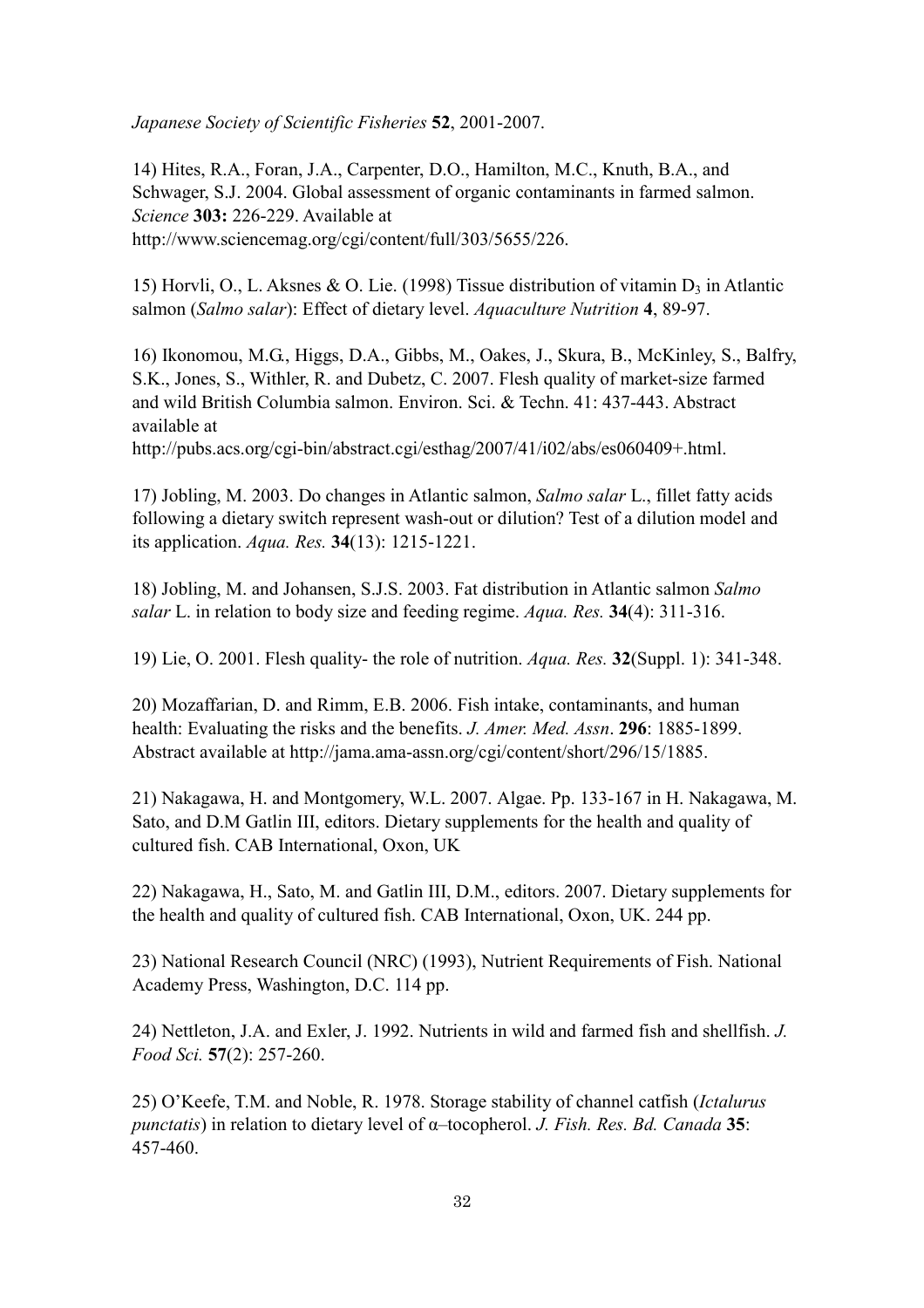26) O'Neill, S.M., West, J.E. and Hoeman, J.C. 1998. Spatial trends in the concentration of polychlorinated biphenyls (PCBs) in chinook (*Oncorhynchus tshawytscha*) and coho salmon (*O. kisutch*) in Puget Sound and factors affecting PCB accumulation: results from the Puget Sound monitoring program.

http://www.psat.wa.gov/Publications/98\_proceedings/pdfs/2b\_oneill.pdf.

27) Sato, K., R. Yoshinaka, M. Sato & Y. Shimizu. (1986) Callagen content in the muscle of fishes in association with their swimming movement and meat texture. *Bulletin of Japanese Society of Scientific Fisheries* **52**, 1595-1600.

28) Sigurgisladottir, S., C.C. Parrish, R.G. Ackman & S.P. Lall. (1994b) Tocopherol deposition in the muscle of Atlantic salmon (*Salmo salar)*. *Journal of Food Science* **59**, 256-259.

29) Shearer, K.D. 1994. Factors affecting the proximate composition of cultured fishes with emphasis on salmonids. *Aquaculture* **199**(11): 63-88.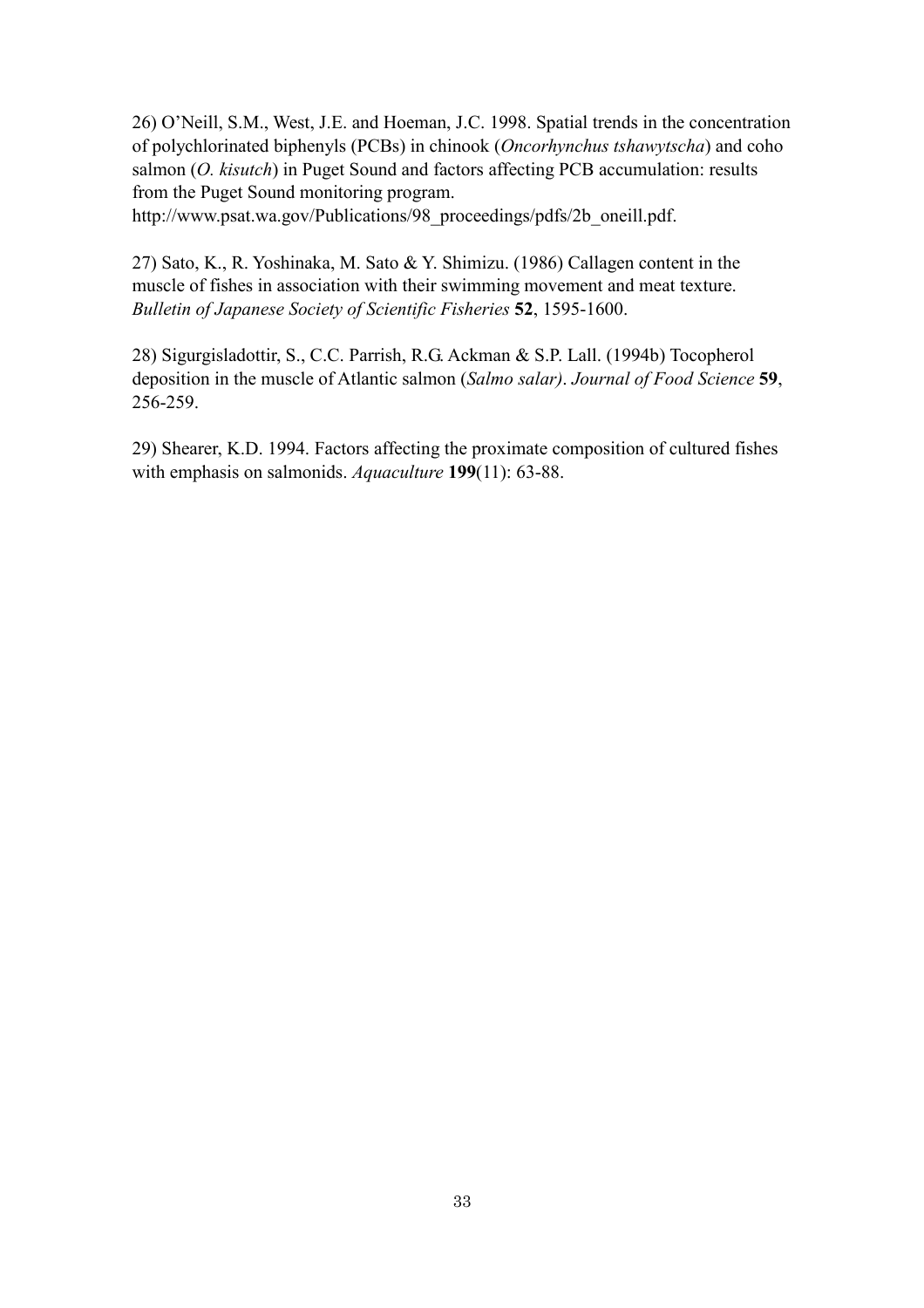#### **QUALITY CONTROL OF CULTURED FISH BY FEED SUPPLEMENTS**

Heisuke Nakagawa

Emeritus Professor, Hiroshima University, Hiroshima 739-8528, Japan E-mail: naka1524 at enjoy.ne.jp

Advancements in fish nutrition have progressed considerably with regard to growth performance. However, much concern has arisen over the quality of fish flesh and health in aquaculture. In response, a variety of feed supplements have been investigated with respect to their effects on sensory evaluation, protein metabolism, lipid metabolism, vitality and disease resistance of cultured fish.

Regular ingestion of substances by wild fish suggests positive function as feed supplements. The importance of feed supplements was determined in substances that are found in digestive tracts of wild fish. For example, a variety of wild fishes ingest algae, including some primarily carnivorous fishes. Crustaceans are important and often the major food organisms of larval fish and contain considerable amount of chitin. A small amount of medium-chain fatty acids was found in the stomach content of wild fish. Therefore, the substance was supplemented to the composed diet of ayu (*Plecoglossus altivelis*), red seabream (*Pagrus major*) and black seabream (*Acanthopagrus shlegelii*). The dietary supplements commonly improved physiological condition and normalized metabolism without depression of growth performance.

Whereas incorporated level of essential nutrients in cultured fish was found to be fairly low in comparing with those of wild fish, effects of fortification of essential nutrients such as EPA, DHA and vitamin C were discussed in terms of the above point of view.

Recently application of new technologies such as molecular biology has approached to evaluate fish quality and to confirm the effect of feed supplements. Therefore, some examples of effect of feed supplements determined by gene expression technique are introduced.

## **ANNOTATED BIBLIOGRAPHY OF KEY WORKS**

1) Ji H., A.D. Om, T. Umino, T. Yoshimatsu, M. Hayashi, H. Nakagawa, M. Asano, and A. Nakagawa 2005. Effect of dietary laurate on lipid accumulation and vitality in juvenile *Pagrus major. J. Fish. China*, Vol. **29**: Pp 804-810.

Based on the fact that medium-chain triglycerides suppress accumulation of reserved lipids in mammals and some fish species, the effect of dietary laurate on lipid accumulation and vitality was further examined in red seabream. Ethyl laurate (0.5%) supplemented to the diet was fed to zero-year fish (0.3 g) for 47 days. While dietary laurate did not influence growth performance, increasing of muscle ratio and decreasing of liver weight were observed. The dietary laurate led to reducing liver triglycerides, intraperitoneal fat body ratio, adipocyte diameter, and liver lipid. In addition, DHA,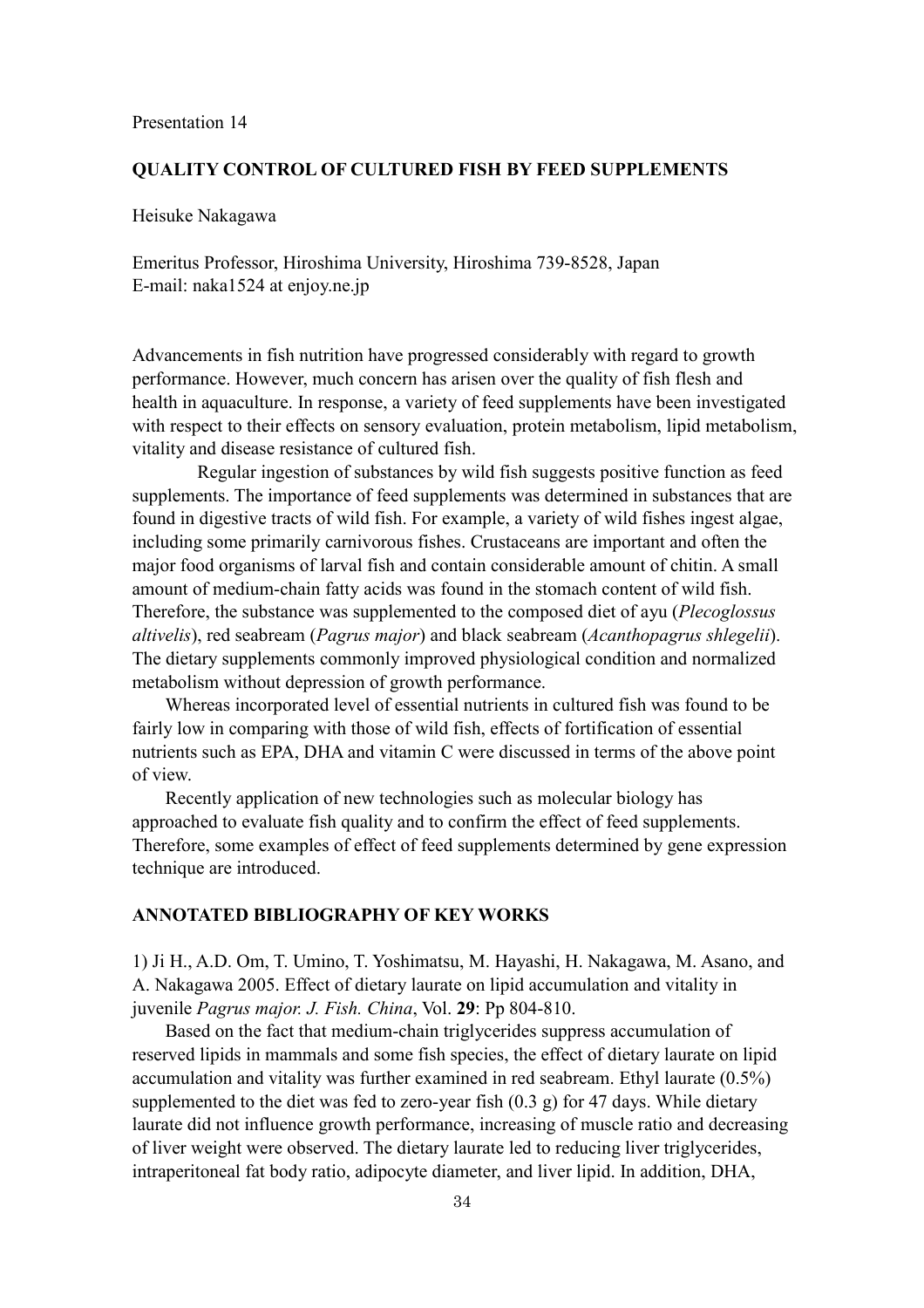functioning as a physiologically active nutrient, tended to increase in the muscle, liver, heart, brain, and eyes. Dietary laurate activated resistance against air-dipping and liver function, as seen the case of dietary DHA fortification. It is concluded that dietary laurate could depress lipid accumulation and improve vitality, while the influence of laurate on the tissue DHA deposition might relate to its efficacy.

2) Nakagawa H., M Sato, and D.M. Gatlin III (eds.) 2007. Dietary Supplements for the Health and Quality of Cultured Fish,  $1<sup>st</sup>$  ed. CABI Publisher, UK, p. 133-167 and 168-177.

The book addressed current information on the effects of non-macronutrients such as micronutrients and the efficacious substances from plants, animals, and bacteria, with regard to quality and health of cultured fish. Reports of the nutritional merits of various substances are based on evidence available in published scientific literature of from yet unpublished data presented at scientific meetings or acquired as personal communications from researchers. Although some feed supplements have been used in fish culture without scientific evidence to support their efficacy, the book focuses on substances that have been experientially assessed by fish culturists of proven to have beneficial effects in mammals.

The chapters of the book deal with four parts, as follows;

- I. How to evaluate and assess the quality
- II. Essential nutrients (amino acids, fatty acids, vitamins, minerals)
- III. Feed supplements originating from organisms
- (microorganisms, terrestrial plants, algae, chitin, plant saponins, nucleotides) IV. Nutrigenomics, Economics, and food safety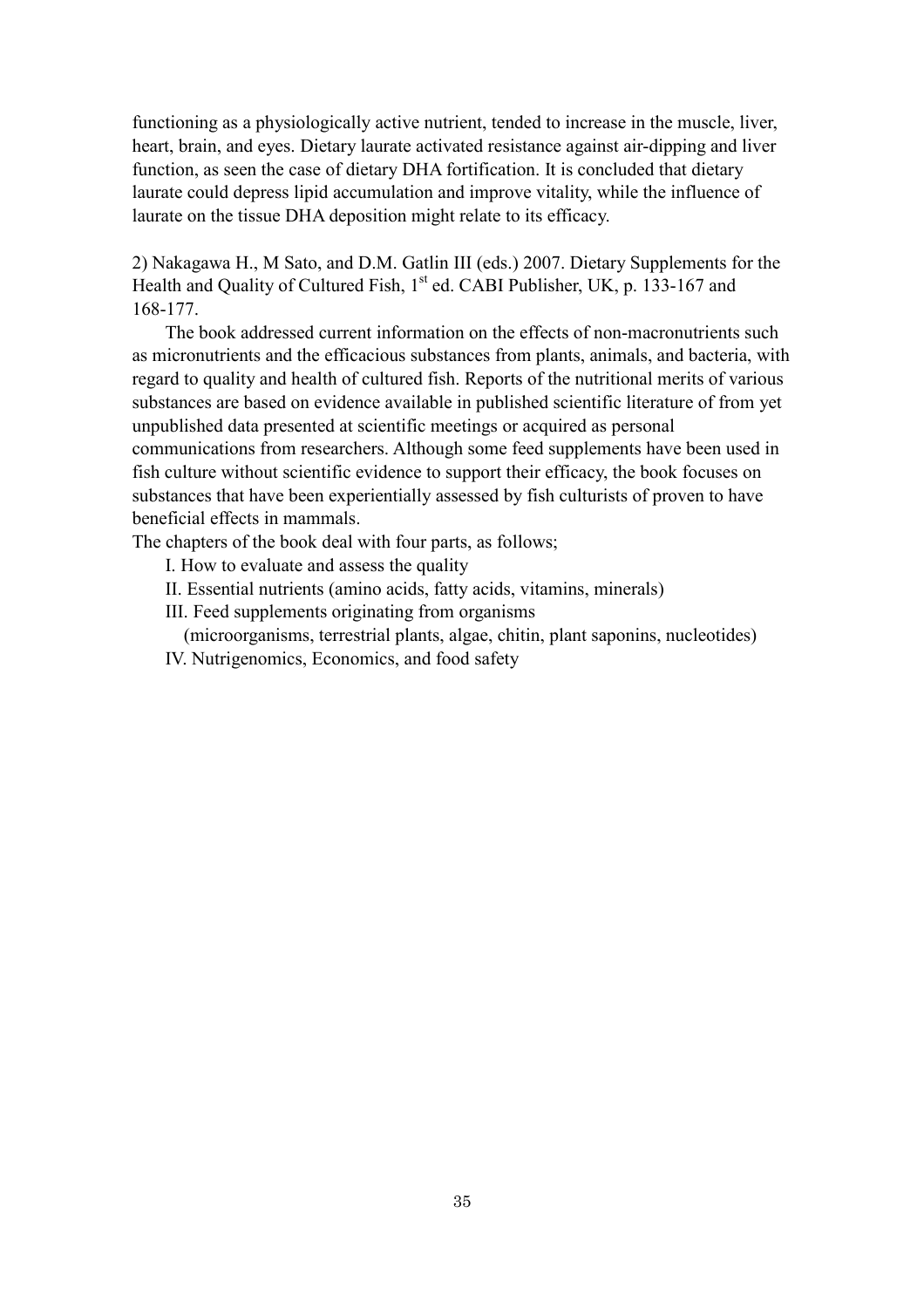## **PROTEIN PRODUCTION ADVANTAGES IN THE FACE OF INCREASING FEED COSTS: IDENTIFYING OPPORTUNITIES WITHIN THE AQUACULTURE INDUSTRY**

Gina Louise Shamshak and James L. Anderson

University of Rhode Island, 1 Greenhouse Road, Kingston, Rhode Island 02882 USA E-mail: shamshakg at yahoo.com

This presentation will provide an overview of the trends in the global production of raw feed materials. Recent trends impacting the production and prices of key raw feed ingredients will be highlighted and discussed. This will include a discussion of the current and future trends in production and prices for both agricultural sources of key feed ingredients (soybeans, corn) as well as marine based (fishmeal, fish oil) sources. The focus will then turn to a discussion of feed ingredients and feed costs as they relate to the production of key proteins, including both agriculture and aquaculture sources of production (e.g. beef, chicken, pigs, salmon, and catfish). It will then be argued that the aquaculture sector is in a strong position to provide quality protein at competitive prices despite increases in raw feed prices. A critical factor will be the degree to which the aquaculture sector, and further, certain species within the aquaculture sector, can substitute across key feed ingredients. Substitution gives farmers the opportunity to reduce feed costs in the face of rising feed prices by allowing them to find feed combinations that are cost effective and also nutritionally sufficient. Thus, given the potential for substitution within the aquaculture sector, producers have the opportunity to manage feed costs in a manner that maintains production of quality protein at competitive prices.

#### **ANNOTATED BIBLIOGRAPHY OF KEY WORKS**

1) Offshore Aquaculture in the United States: Economic Considerations, Implications and Opportunities. National Oceanic and Atmospheric Administration. National Aquaculture Program. Silver Spring, MD. July 2008 (Pre-Publication Copy) http://aquaculture.noaa.gov/news/econ.html

The report by leading fisheries and resource economists and business experts, Offshore Aquaculture in the United States: Economic Considerations, Implications & Opportunities, examined a range of topics on the industry's potential and found that a significant domestic offshore aquaculture industry could develop and be successful over the next 20 years with a clear regulatory framework. One chapter in particular (Chapter 4) examines the future of aquaculture feeds and feed costs by examining the role of fish meal and fish oil. The authors suggest that the limited supply of fish meal and fish oil is not likely to be a constraint on the expansion of U.S. aquaculture as alternative feed ingredients from soybeans and other plants, algae, yeasts, fish processing waste, and other products are being developed.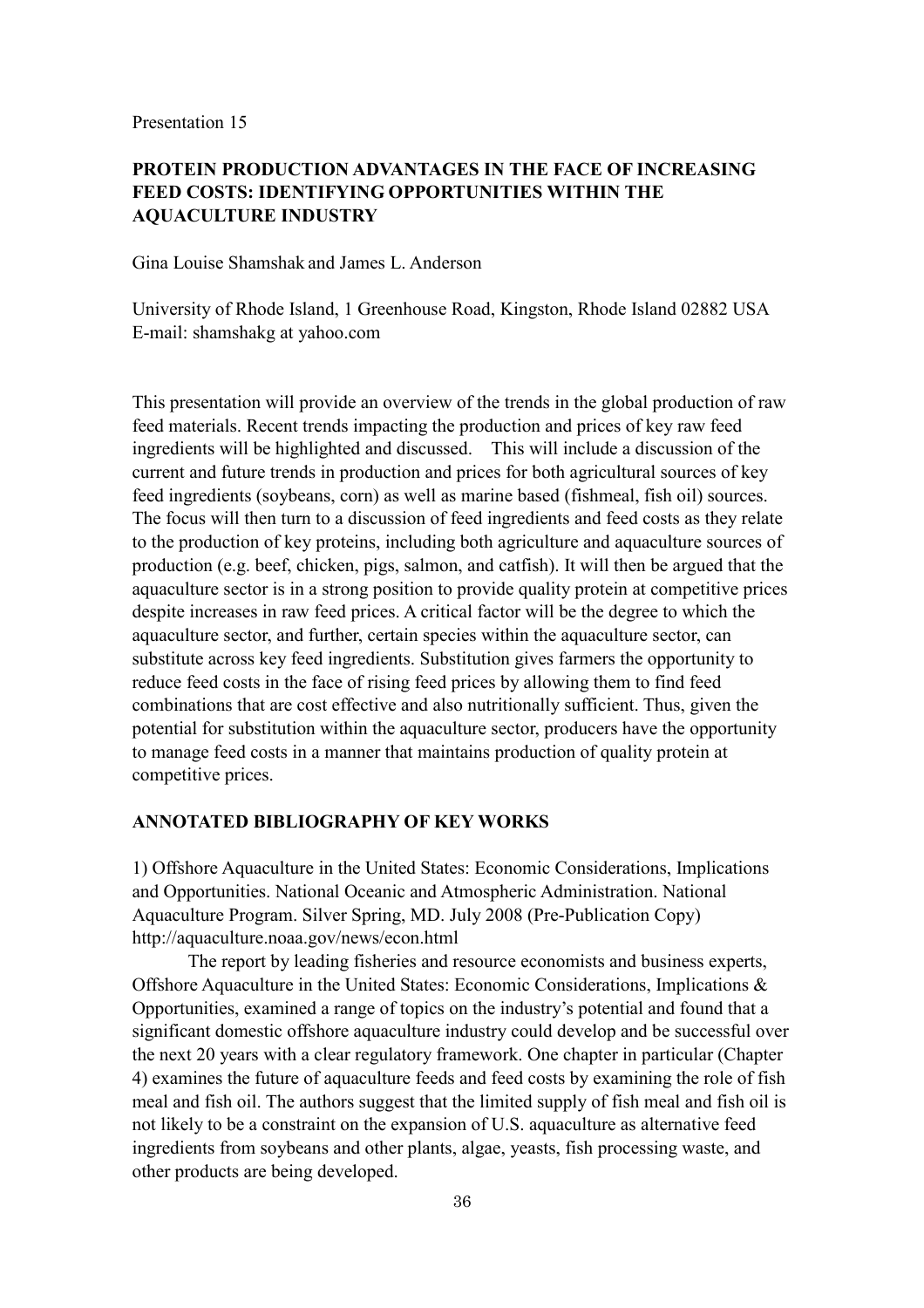2) Jackson, Andrew. 2007. Challenges and Opportunities for the Fishmeal and Fish oil Industry. *Feed Technology Update*. Volume **2**, Issue 1. January 2007. http://www.aquafeed.com/newsletter\_pdfs/nl\_000245.pdf

This paper first examines the current state of the global fish meal and fish oil industry and then examines the claim that fish meal and fish oil might limit the future growth of the aquaculture industry. The author asserts that fishmeal and fish oil will become more strategic dietary ingredients, rather than limiting the growth of the aquaculture industry.

3) Kristofersson, Dadi. and James L. Anderson. 2006. "Is There a Relationship between Fisheries and Farming? Interdependence of Fisheries, Animal Production and Aquaculture" *Marine Policy*, Vol. **30**, No. 6: 721-72

These authors examine the role of fishmeal as a critically important feed ingredient for use in animal (e.g., poultry and pork) and aquaculture production (e.g., salmon, trout, and shrimp). Their research suggests that since 1998 market for fishmeal has changed. An important explanation is likely to be the increasing use of specialized feed formulations in the pork, poultry and aquaculture sectors. It is clear that growth in aquaculture production alone is insufficient to explain the structural change since growth in the use of fishmeal in aquaculture has slowed considerably despite the continued rapid growth in global aquaculture sector. The increasing relative price of fishmeal is likely to increase costs for animal producers, act as a stimulus for innovation and have considerable implications for the management of pelagic fisheries.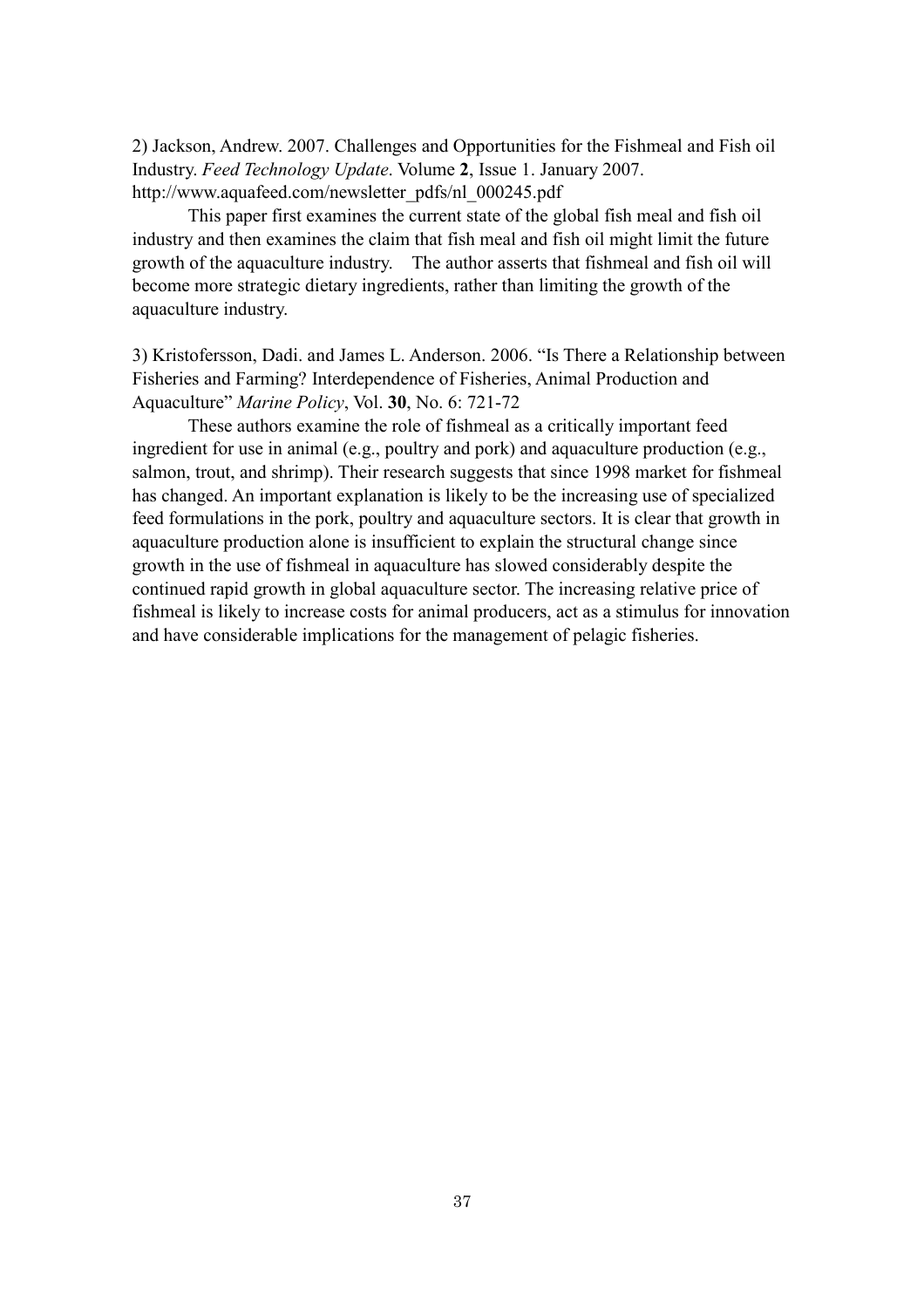#### **AVAILABILITY OF GENE-MODIFIED FEED INGREDIENTS TO FISH**

Shuichi Satoh\* and Pitchaya Chainark

Laboratory of Fish Nutrition, Tokyo University of Marine Science & Technology, Tokyo 108-8477, Japan E-mail: ssatoh at kaiyodai.ac.jp

The feeding studies were conducted to assemble the information on the availability of gene-modified (GM) feed ingredient for rainbow trout, using diet containing GM defatted soybean meal (SBM) as an alternative protein source to provide and ensure good protein accessibility and product safety. The utilization of genetically modified defatted soybean meal (GM SBM) as feed by rainbow trout was investigated, in comparison with non genetically modified defatted soybean meal (non-GM SBM). The nutrient utilization showed that there was no significant difference in growth and feed performance between GM and non-GM SBM groups in 12 week feeding experiment. However, the cauliflower mosaic virus 35S promoter fragment of the GM SBM was detected in the muscle of fish receiving GM SBM diet by Nested-PCR. Additionally, the promoter fragment vanished by the 5<sup>th</sup> day after changing the diet to non-GM diet. Subsequently, the study was carried out to examine the degradation and the possible carryover of foreign DNA fragment by means of measuring it from transgenic plant and host plant contained in GM or non-GM SBM and evaluate the safety for fish. These foreign DNA fragments were not completely degraded in stomach and intestine and might be taken up into organ via the garsrointestinal (GI) tract. However, foreign DNA was not detected after the withdrawal period. Judging from these findings, the novel feed ingredients derived from GM SBM could be considered as having equivalent nutritional quality and verifying the safety as feed ingredient.

## **ANNOTATED BIBLIOGRAPHY OF KEY WORKS**

1) P. Chainark, S. Satoh, T. Hino, V. Kiron, I. Hirono, and T. Aoki, 2006. Availability of genetically modified soybean meal in rainbow trout (*Oncorhynchus mykiss*) diets. *Fisheries Science*, **72** (5), 1072-1078.

The use of genetically modified(GM) defatted soybean meal as rainbow trout feed was investigated, in comparison with non-GM SBM. Both SBMs were included at levels of approximately 15 and 30% in four diets. The diets were fed to juvenile fish for 12 weeks. The nutrient use showed that there were no significant differences in growth and feed performance between GM and non-GM SBM groups at both inclusion levels at the end of 12th week. The cauliflower mosaic virus 35S promoter fragment of the GM SBM was detected in the muscle of fish receiving GM SBM diet by nested PCR. Additionally, the promoter fragment was not detected by the fifth day after changing the diet to non-GM. Conversely, the promoter fragment was not detected from fish fed the non-GM SBM diet. The results demonstrated that the availability of protein in GM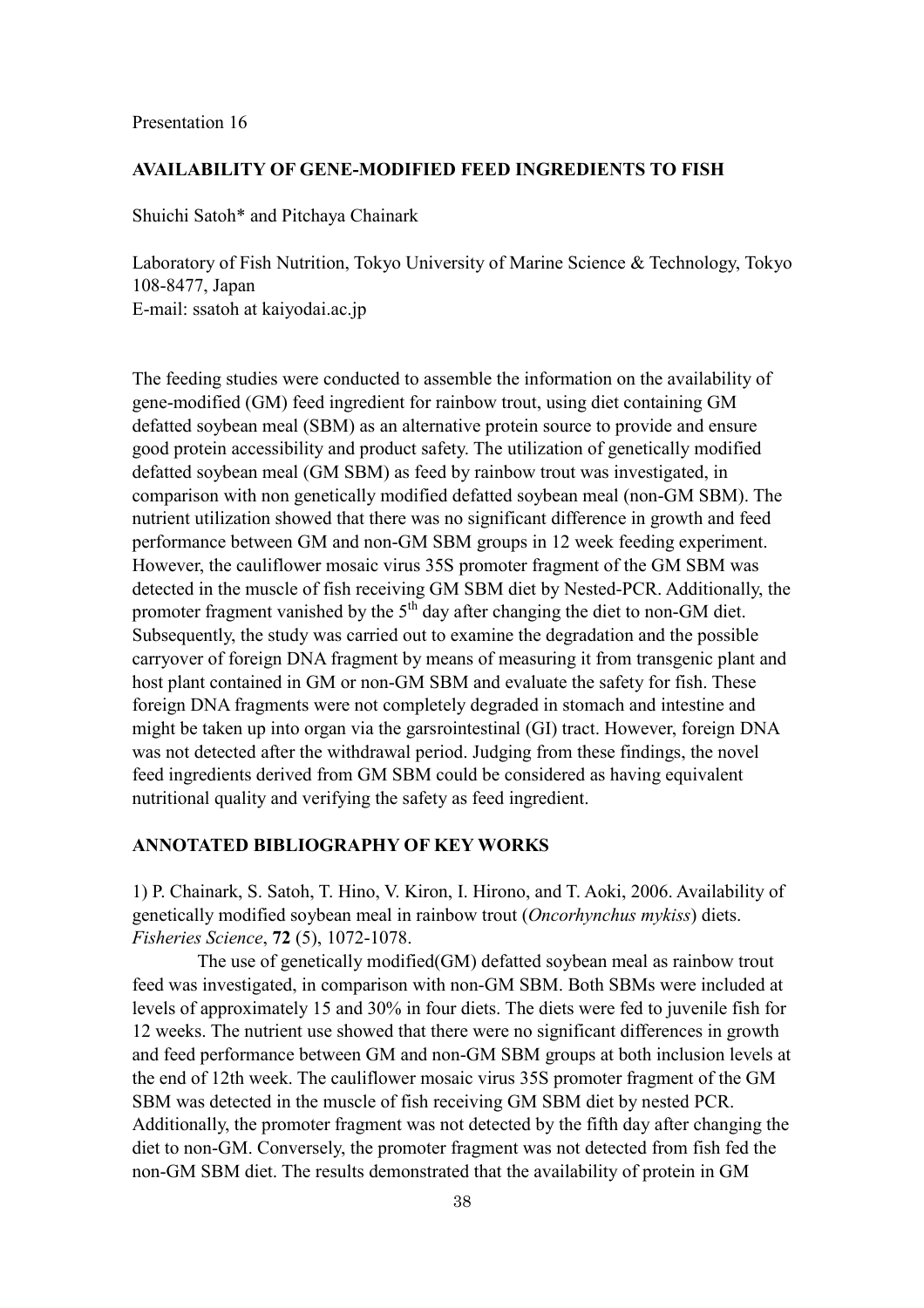SBM was similar to that of non-GM SBM, and the promoter fragments found in the muscle of fish were not detectable after changing the diet to non-GM, verifying the availability of the GM SBM in rainbow trout feed.

2) P. Chainark, S. Satoh, I. Hirono, T. Aoki, and M. Endo, 2008. Availability of genetically modified feed ingredient II – Investigations of ingested foreign DNA in rainbow trout, *Oncorhynchus mykiss*. *Fisheries Science*, **74** (2), 380-390.

The foreign DNA fragment from genetically modified defatted soybean meal (GM SBM) in rainbow trout was traced by nested-PCR and located by *in situ* hybridization. GM or non-GM SBM formulated diet (42% protein) was fed to fish (Av. Wt. 50.5 g) for 2 weeks. The degradation results showed that the cauliflower mosaic virus 35S promoter (220 bp) fragment was detected in the contents of digestive system only in fish fed GM SBM diet, and there was not detected on the  $3<sup>rd</sup>$  day after changing the diet to non-GM SBM diet. For the possible transferal results, the promoter fragment was detected in the leukocyte, head kidney and muscle of only fish fed GM SBM diet, afterward it was not detected on the 5<sup>th</sup> day after changing the diet to non-GM SBM diet. These results suggested that foreign DNA fragment was not completely degraded and might be taken up into organ via the gastrointestinal tract. However, foreign DNA was not detected after the withdrawal period. Thus, the data might be considered that uptake of DNA from GM SBM might not remain in the tissues of the fish fed GM SBM diet.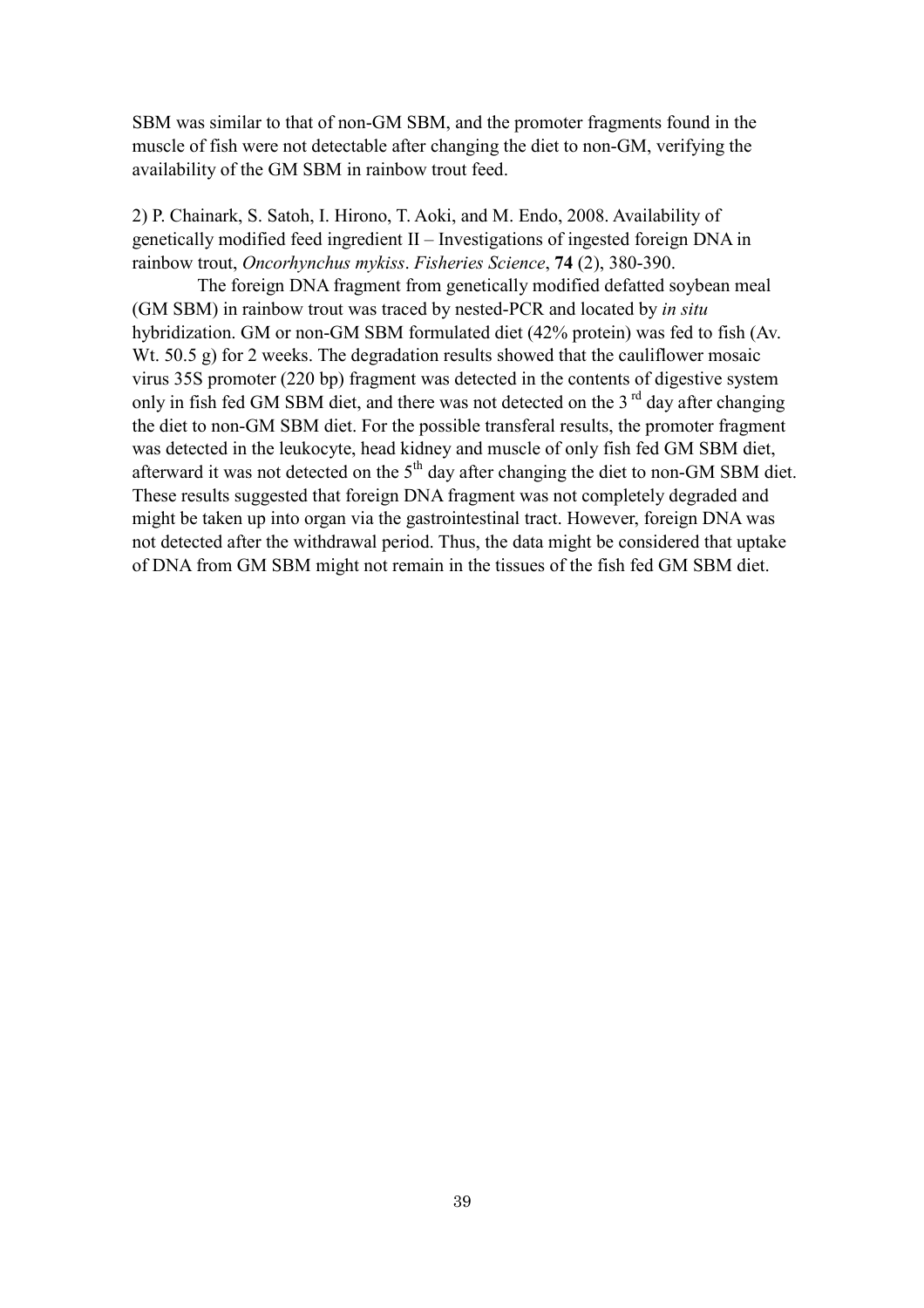## **QUANTIFICATION OF WASTE FEED AND FISH FECES USING STABLE CARBON AND NITROGEN ISOTOPES**

Hisashi Yokoyama\* , Yuka Ishihi, Katsuyuki Abo, and Toshinori Takashi

Aquaculture Systems Division, National Research Institute of Aquaculture, FRA, Mie 516-0193, Japan E-mail address: hyoko at fra.affrc.go.jp

For improving the economic and environmental sustainability of fish farming, it is necessary to optimize feeding regimes and to decrease waste feed. We developed a method to quantify waste feed and fecal matter in sediment trap materials and sediments beside and beneath fish cages using stable carbon and nitrogen isotope ratios. The contribution ratio of three sources (waste feed, fecal matter and natural organic matter) in sedimentary organic matter in and around a red sea bream (*Pagrus major*) farm in Gokasho Bay, central Japan, was estimated using an isotopic mixing model. The result showed that waste feed (29% in the bulk organic matter) exceeded fecal matter (12%) in the fish farm area, suggesting the overfeeding in this farm. Then we monitored the growth and mortality of red sea bream, C and N fluxes and sediment chemistry at two commercial fish cages; cage 1 (conventional satiation feeding) and cage 2 (restricted feeding: same feeding frequency but 18% reduction in the feed amount) for 276 days. The restricted feeding achieved normal growth, increased feed conversion efficiency and reduced mortality of red sea bream and reduced contents of waste feed-derived organic matter in the sediment. Determining the relative amount of waste feed and fecal matter in settling and sedimentary organic matter is effective for the evaluation of the optimum ration level from the viewpoint of the minimization of waste feed.

## **ANNOTATED BIBLIOGRAPHY OF KEY WORKS**

1) Yokoyama, H., K. Abo, and Y. Ishihi. 2006. Quantifying aquaculture-derived organic matter in the sediment in and around a coastal fish farm using stable carbon and nitrogen isotope ratios. *Aquaculture,* Vol: **254**. Pp 411-425.

The stable carbon and nitrogen isotope ratios of the sedimentary organic matter (SOM) collected from 41 stations in and around a coastal fish farm in Japan were measured to quantify aquaculture-derived organic matter in the sediment. SOM in the fish-farm area (within 30 m from the edge of cages) is characterized by its reduced  $\delta^{13}$ C (mean  $\triangle \delta^{13}C = -0.4\%$ ) and enriched  $\delta^{15}N$  (mean  $\triangle \delta^{15}N = +0.9\%$ ) values, which reflect the deposition of  $C_3$ -plant-derived and fish-derived elements, respectively. Compositions of waste feed (WF) and fecal matter (FM) in SOM at each station was determined based on the isotopic compositions of feed ( $\delta^{13}C = -20.2\%$ ,  $\delta^{15}N = 9.7\%$ ), fish feces ( $\delta^{13}C = -24.3\%$ ,  $\delta^{15}N = 6.3\%$ ) and marine organic matter in the sediment  $(\delta^{13}C = -19.9\%$ ,  $\delta^{15}N = 5.5\%$ ). The sediment in the fish-farm area was characterized by high WF and FM ratios in SOM (28.8 and 11.9%). As the distance from the fish cages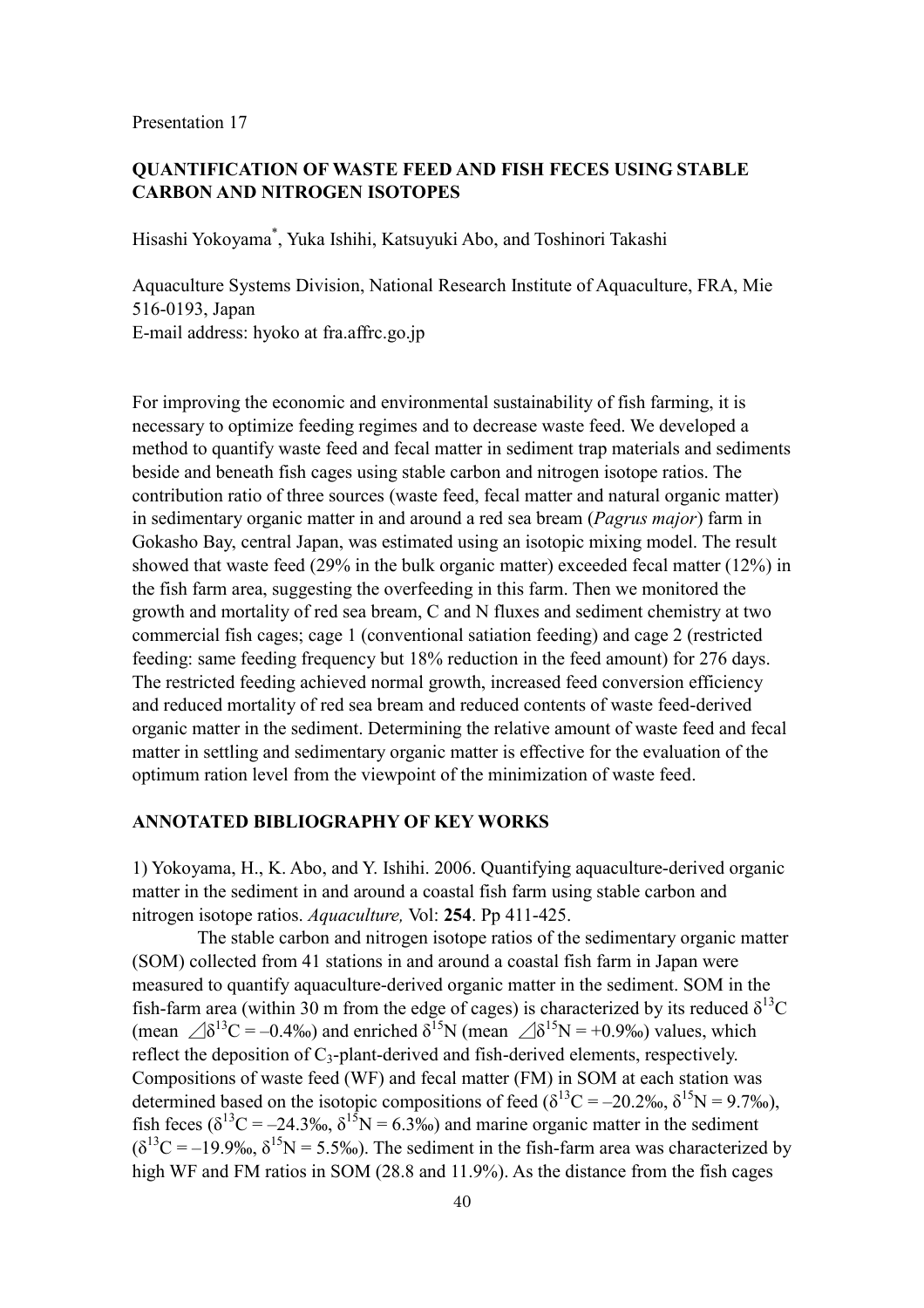increased, aquaculture-derived organic matter decreased exponentially. The spatial extent of waste dispersal extended to an area up to 300 m, whereas dissolved oxygen of the bottom water and acid volatile sulfides in the sediment were affected even at stations 600 m away from the fish farm. There was a significant negative relationship between the aquaculture-derived nitrogen content in the sediment and the mean current velocity, suggesting that areas (water depth = ca. 18 m) where the near-bed current velocity is  $>8$ cm/s will not receive excessive accumulation of organic wastes.

2) Yokoyama, H., and Y. Ishihi. 2007. Variation in food sources of the macrobenthos along a land-sea transect : a stable isotope study. *Marine Ecology Progress Series*, Vol:**346**. Pp127-141.

To evaluate the relative importance for the macrobenthos of possible food sources, including riverine particulate organic matter, reeds, benthic microalgae, seaweeds, coastal phytoplankton and aquaculture-derived matter, over 194 macrofaunal species were collected from 9 intertidal and subtidal stations along the axis of Gokasho Bay, Japan, and their isotopic compositions analyzed. The  $\delta^{13}$ C values for terrestrial organic matter were very different from those of the consumers (>5‰), suggesting a negligible trophic role for this source. Differences in  $\delta^{15}$  N between seaweeds and primary consumers were small, suggesting a minor contribution of seaweeds. The  $\delta^{13}C$ values of the majority of consumers fell between coastal phytoplankton and benthic microalgae, allowing the calculation of the relative contribution of these microalgae to the diets of consumers. The estimated contribution ratios and the between-site comparison of the  $\delta^{13}$ C value for the same species along the bay axis suggest a shift of the main food source from benthic microalgae on the mudflat to coastal phytoplankton at the subtidal seaward stations. Several consumers collected from the fish-farm area had enriched  $\delta^{15}N$  and depleted  $\delta^{13}C$  values relative to samples of the same species that occurred outside of the farm area. The  $\delta^{13}$ C values of the consumers at the fish farm were significantly more depleted than those at the other stations. These findings suggest that the consumers inhabiting the farming area incorporate  $15$  N-enriched fish meal and  $13$ C-reduced cereals that are major constituents of fish feed.

3) Uede T., and T. Takeuchi. 2007. Postprandial changes in digesta, leftovers and feces, and their carbon and nitrogen contents in cultured red sea breams, *Pagrus major*. *Aquaculture Science*, Vol:**55**:3. Pp. 409-415.

For establishing a sustainable aquaculture for red sea bream, we examined postprandial changes in digesta and suspending matter discharged as leftovers and feces. Gastral digestion for extruded pellet (EP) needed 24 h in the fish weighing 158 g at water temperature range of 20.3-26.6°C. Enteral digestion for EP almost ceased at about 72 h after feeding. The C/N ratio of suspending matter was similar to EP until 3 h after feeding, and rapidly rose after then. This suggested that suspending matter until 3 h after feeding and after then was originated from leftovers and feces, respectively. EP given was discharged as leftovers and feces ranges of 3.6-15.4 and 4.1-14.7%, respectively. Moist pellet (MP) given was also discharged as leftovers and feces ranges of 10.1-19.2 and 2.6-10.8%, respectively. Feed intake, leftovers and feces of MP were1.9, 3.5 and 1.5 times greater than those of EP, respectively. Until 3 h after feeding EP, N in leftovers was at the range of 48.3-57.4% of total N discharged. Thereafter, it is intensely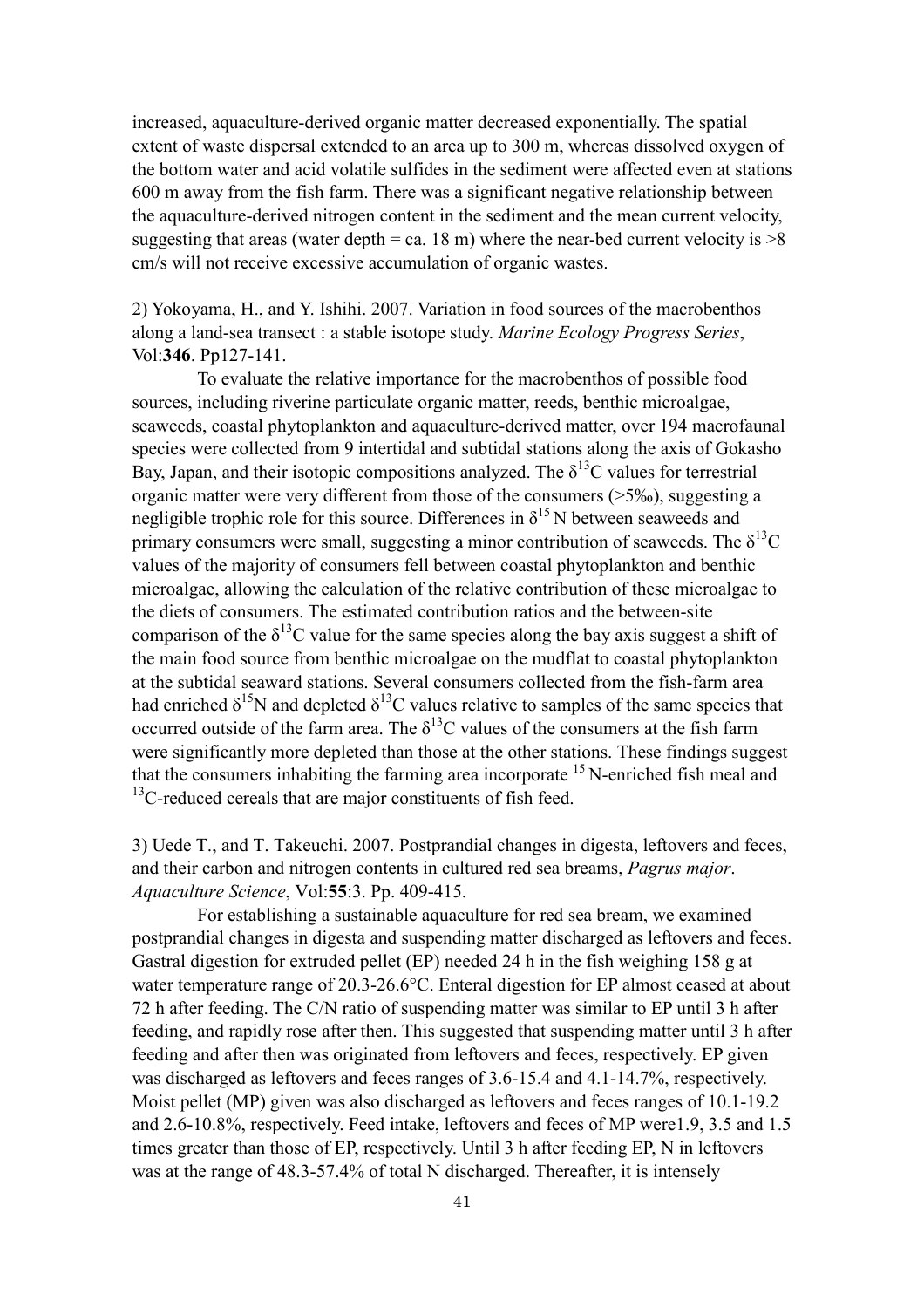recommended that preferable feeding restriction with EP is effective for conducting nitrogen load reduction and sustainable aquaculture for red sea bream. [In Japanese with English summary]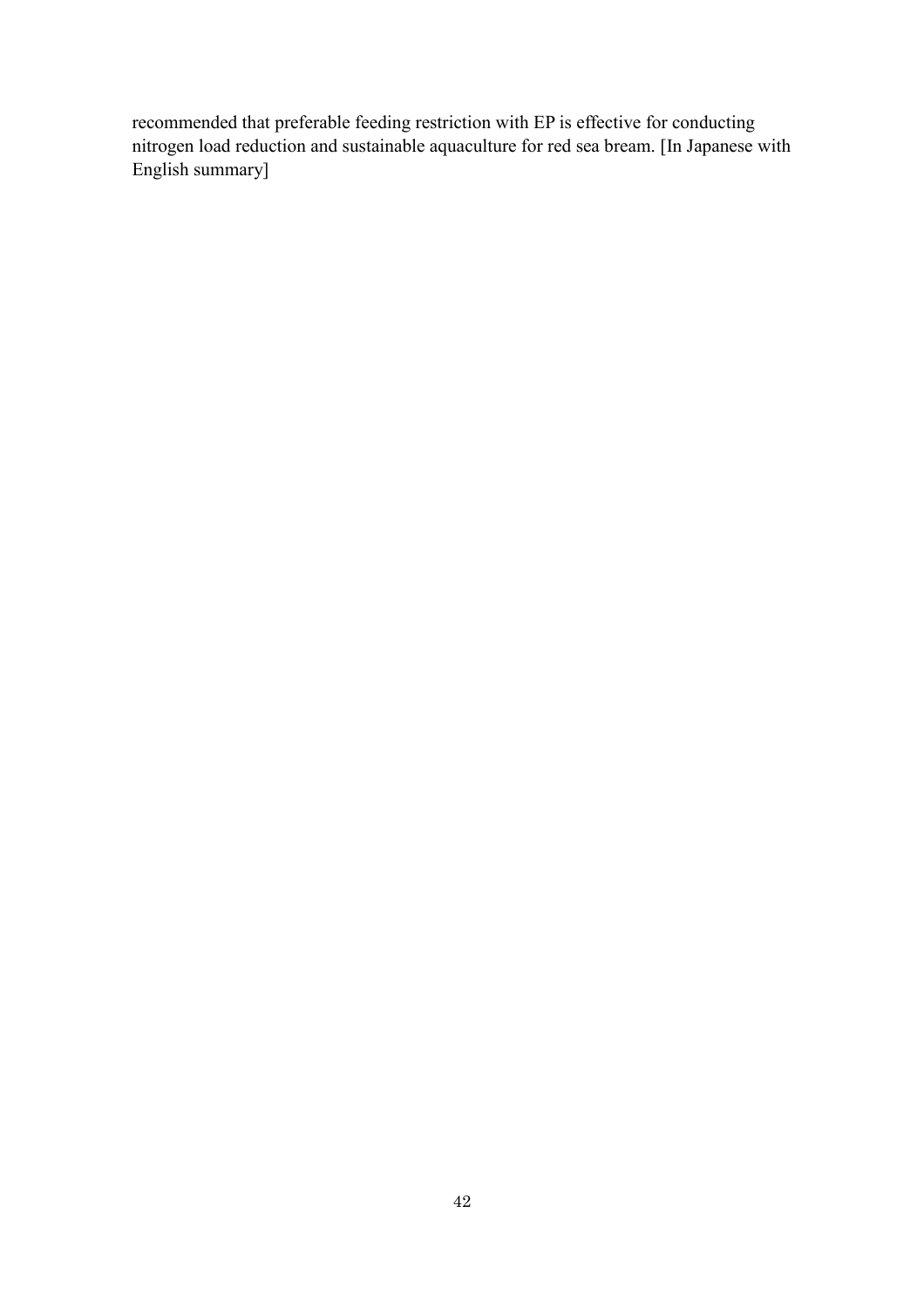## **MEASUREMENT OF SWIMMING BEHAVIOR AND DIGESTIVE PROCESS OF CULTURED FISH**

Toshinori Takashi<sup>1\*</sup>, Wataru Sakamoto<sup>2</sup>, Kubo Toshihiko<sup>2</sup>, Yasushi Mitsunaga<sup>3</sup>, Osamu Murata<sup>2</sup>

<sup>1</sup> Aquaculture Systems Division, National Research Institute of Aquaculture, FRA, Mie 516-0193, Japan <sup>2</sup>Fisheries Laboratory, Kinki University, Wakayama 649-2211, Japan

<sup>3</sup> Faculty of Agriculture, Kinki University, Nara 631-8505, Japan E-mail: ttakasi at fra.affrc.go.jp

The biotelemetry method, which can measure fish behavior and physiological conditions such as body temperature and cardiac beat, is a useful tool for aquaculture to manage health and feeding cultured fish. In this study, we introduce two topics which are about monitoring of cultured Pacific bluefin tuna (PBT) using micro data-logger. (I) Using the acceleration data logger, swimming depth, tail beat and body angle of PBT were monitored in two different sizes of net cage. The monitored data indicated influence of net case size on cultured PBT behavior. The swimming behaviors of PBTs were apparently different between in the large and small net cages. In the small net cage, the PBT kept their swimming speed slowly, and frequently change the body angle in nighttime. In contrast, the PBT in the large net cage swim faster and body angle was stable. (II) We also monitored abdominal cavity temperature of PBT to estimate basal physiological condition in a net cage. The PBT maintains higher body temperature in several degrees than ambient water temperature. However, the body temperature was changed by the feeding and temperature fluctuation. The results suggested that the abdominal cavity temperature fluctuation was influenced by the ambient temperature, swimming activity, and food digestion and assimilation.

## **ANNOTATED BIBLIOGRAPHY OF KEY WORKS**

1) Kubo T., W. Sakamoto, O. Murata AND H. Kumai. 2008. Whole-body heat transfer coefficient and body temperature change of juvenile Pacific bluefin tuna T*hunnus orientalis* according to growth. *Fisheries Science,* Vol.**74**, pp.995-1004.

Bluefin tuna maintain a higher body temperature than ambient sea water. Body heat is derived mainly from metabolic heat to elevate and maintain regional body temperature that is higher than the ambient, while heat loss is caused by heat transfer throughout the whole body surface and gills. Retention of high body temperature is thought to differ at each growth stage, so that a larger body mass maintains a higher body temperature. We evaluated the whole-body heat transfer coefficient, thermal difference between each tissue and water temperature, and metabolic heat in tissues during swimming of juvenile bluefin tuna as a function of fork length (FL) using a small thermometer and a treadmill-type flow tank. A system for maintaining high body